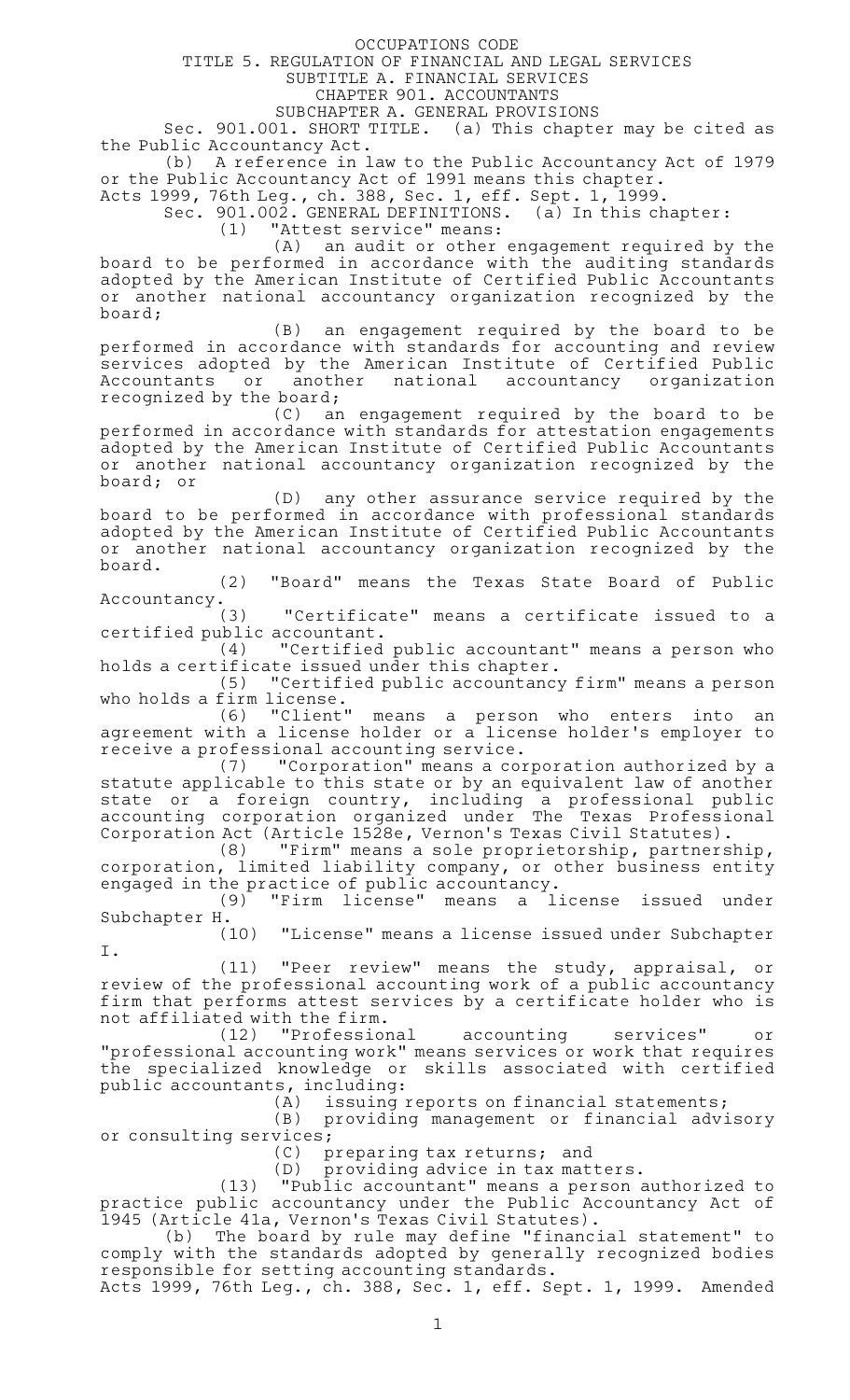by Acts 2001, 77th Leg., ch. 1497, Sec. 1, eff. Sept. 1, 2001.

Sec. 901.0021. MEANING AND IMPLICATION OF REPORT. (a) In this chapter, a reference to a report used with respect to a financial statement means an opinion, report, or other document, including an assurance prepared in accordance with standards for accounting and review services adopted by the American Institute of Certified Public Accountants or another national accountancy organization recognized by the board, that:

(1) states or implies assurance as to the reliability of the financial statement; and

(2) includes or is accompanied by a statement or implication that the person issuing the opinion, report, or other document has special knowledge or competence in accounting or auditing.

(b)AAA statement or implication of assurance as to the reliability of a financial statement or as to the special knowledge or competence of the person issuing the opinion, report, or other document includes any form of language that is conventionally understood to constitute such a statement or implication.

(c)AAA statement or implication of special knowledge or competence in accounting or auditing may arise from:

(1) the use by the issuer of the opinion, report, or other document of a name or title indicating that the person is an accountant or auditor; or

(2) the language of the opinion, report, or other document itself.

Added by Acts 2001, 77th Leg., ch. 1497, Sec. 2, eff. Sept. 1, 2001.

Sec. 901.003. PRACTICE OF PUBLIC ACCOUNTANCY. (a) In this chapter, "practice of public accountancy" means:

 $(1)$  the performance for a client by a person who is certified, licensed, or registered under this chapter of a service that involves the use of accounting, attesting, or auditing skills;

(2) the performance or offer of performance for a client or potential client by a person who represents to the public that the person is certified, licensed, or registered under this chapter of a service that involves the use of accounting,

attesting, or auditing skills;<br>(3) the performan the performance of activities of a person or practice unit licensed under this chapter in:

(A) preparing or reporting on a financial statement or report that is to be used by an investor, the management of an organization, a third party, or a financial institution, unless the report is prepared for internal use only; or

(B) preparing a tax return that is filed with a taxing authority; or<br>(4) the

 $(4)$  the supervision of an activity described by Subdivision (3).

(b) For purposes of this section, a service that involves the use of accounting, attesting, or auditing skills includes:

(1) issuing a report on or preparing a financial statement;

(2) providing management or financial advisory or consulting services; and

(3) preparing a tax return or advising or consulting on a tax matter.

(c) For purposes of this section, a person represents to the public that the person is certified, licensed, or registered under this chapter if the person makes an oral or written representation that the person is certified, licensed, or registered. A written representation includes a representation communicated by office sign, business card, letterhead, or advertisement. A sign, business card, lette<br>representation does not include:

(1) the display of an original certificate or registration unless a license is also displayed;

(2) a representation made by a faculty member of an educational institution solely in connection with the duties of the person as a faculty member; or

(3) a representation in a book, article, or other publication, or a representation made in connection with the promotion of the publication, unless the representation includes an offer to perform a service or to sell a product other than the publication.

Acts 1999, 76th Leg., ch. 388, Sec. 1, eff. Sept. 1, 1999. Amended by Acts 2001, 77th Leg., ch. 1497, Sec. 3, eff. Sept. 1, 2001.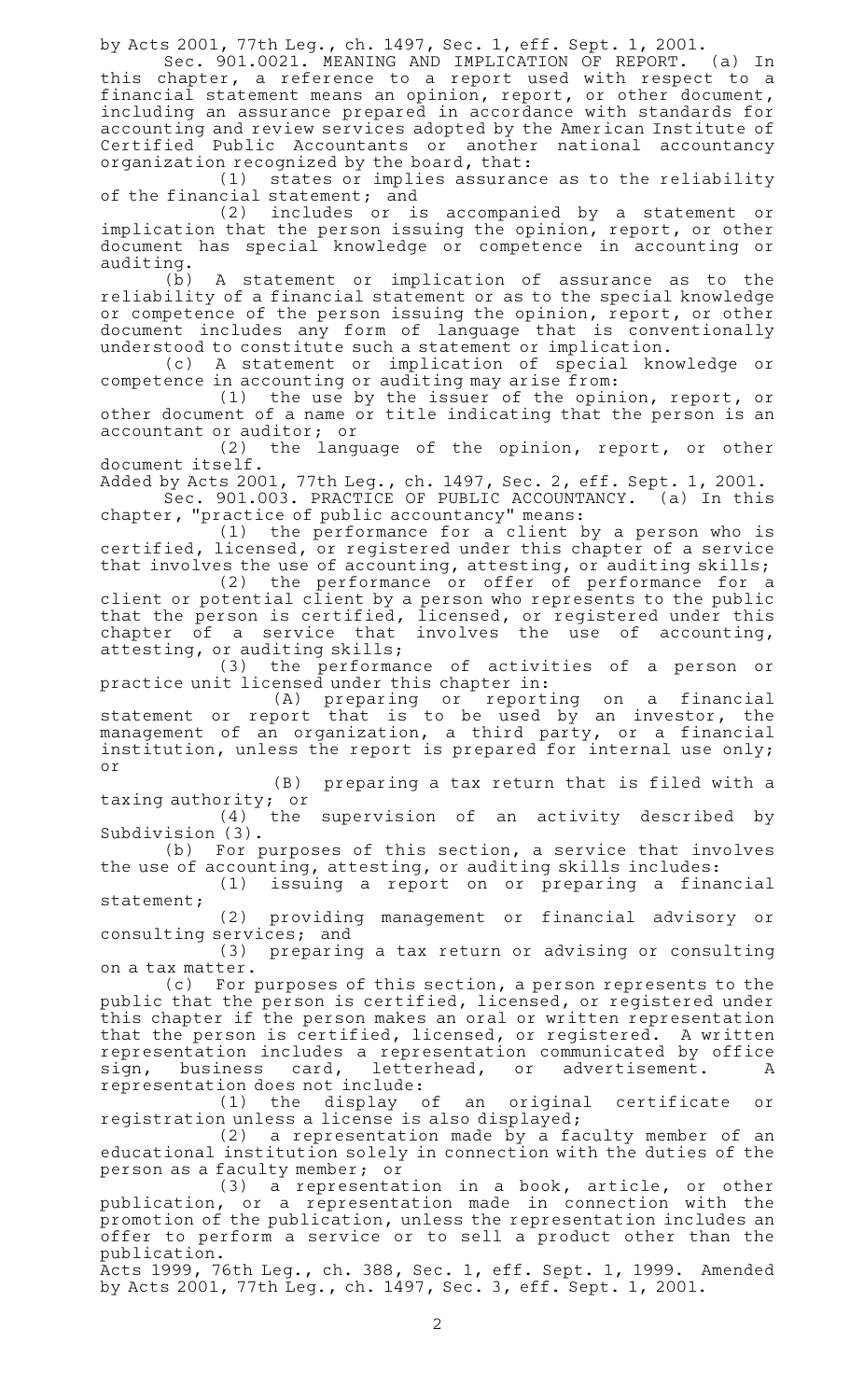Sec. 901.004. CONSTRUCTION; LIMITATIONS. (a) This chapter does not:

 $(1)$  restrict an official act of a person acting in the person 's capacity as:

 $(A)$  an officer of the state or of a county, municipality, or other political subdivision, including a county auditor;

 $(B)$  an officer of a federal department or agency;

 $(C)$  an assistant, deputy, or employee of a person described by Paragraph (A) or (B);

or

 $(2)$  prohibit a person who is not a certified public accountant or public accountant from serving as an employee of:

(A) a certified public accountant or public accountant licensed by the board; or

(B) a firm composed of certified public accountants or public accountants licensed by the board;

(3) prohibit a person licensed by the federal government as an enrolled agent from performing an act or using a designation authorized by federal law;

(4) prohibit an attorney or firm of attorneys from preparing or presenting records or documents customarily prepared by an attorney or firm of attorneys in connection with the attorney 's or firm 's professional work in the practice of law; or

(5) prohibit an employee, officer, or director of a financial institution, as defined by Section 201.101, Finance Code, from preparing or presenting records or documents when lawfully acting within the scope of the activities of the institution.

(b)AAA person who serves as an employee as described by Subsection (a)(2) may not issue an accounting or financial statement over the employee 's name.

Acts 1999, 76th Leg., ch. 388, Sec. 1, eff. Sept. 1, 1999. Amended by Acts 2001, 77th Leg., ch. 1497, Sec. 4, eff. Sept. 1, 2001.

Sec. 901.005. FINDINGS; PUBLIC POLICY; PURPOSE. (a) The practice of public accountancy is a learned profession that requires specialized education and experience. That practice has historically been defined to include a broad range of financial, advisory, and attest services, including:

(1) issuing a report on a financial statement;

 $(2)$  preparing a tax return;

 $(3)$  providing advice in a tax matter;

 $(4)$  providing management or financial advisory or consulting services;

(5) recommending the sale of a product if the recommendation requires or implies accounting or auditing skill; and

(6) providing litigation support services.

(b) The attest service is part of the practice of public accountancy. That service provides assurance to the public, especially the public markets, that the management of commercial entities has reasonably described the financial status of those entities. That assurance contributes to the strength of the economy and public markets of this state and to the soundness and reliability of the financial system. The strength of the financial system in this state is supported by the competence, integrity, and expertise of the persons who attest to financial statements in this state.

(c) Notwithstanding Subsection (b), the public relies on the competence and integrity of certified public accountants in all of its dealings with certified public accountants and not merely in connection with their performance of the attest service.

(d) The terms "accountant" and "auditor," and derivations, combinations, and abbreviations of those terms, have an implication of competence in the profession of public accountancy on which the public relies in personal, business, and public activities and enterprises.

(e) The policy of this state and the purpose of this chapter are to provide that:

(1) the admission of persons to the practice of public accountancy require education and experience commensurate with the requirements of the profession;

(2) a person who represents that the person practices public accountancy be qualified to do so;

(3) a person licensed as a certified public accountant: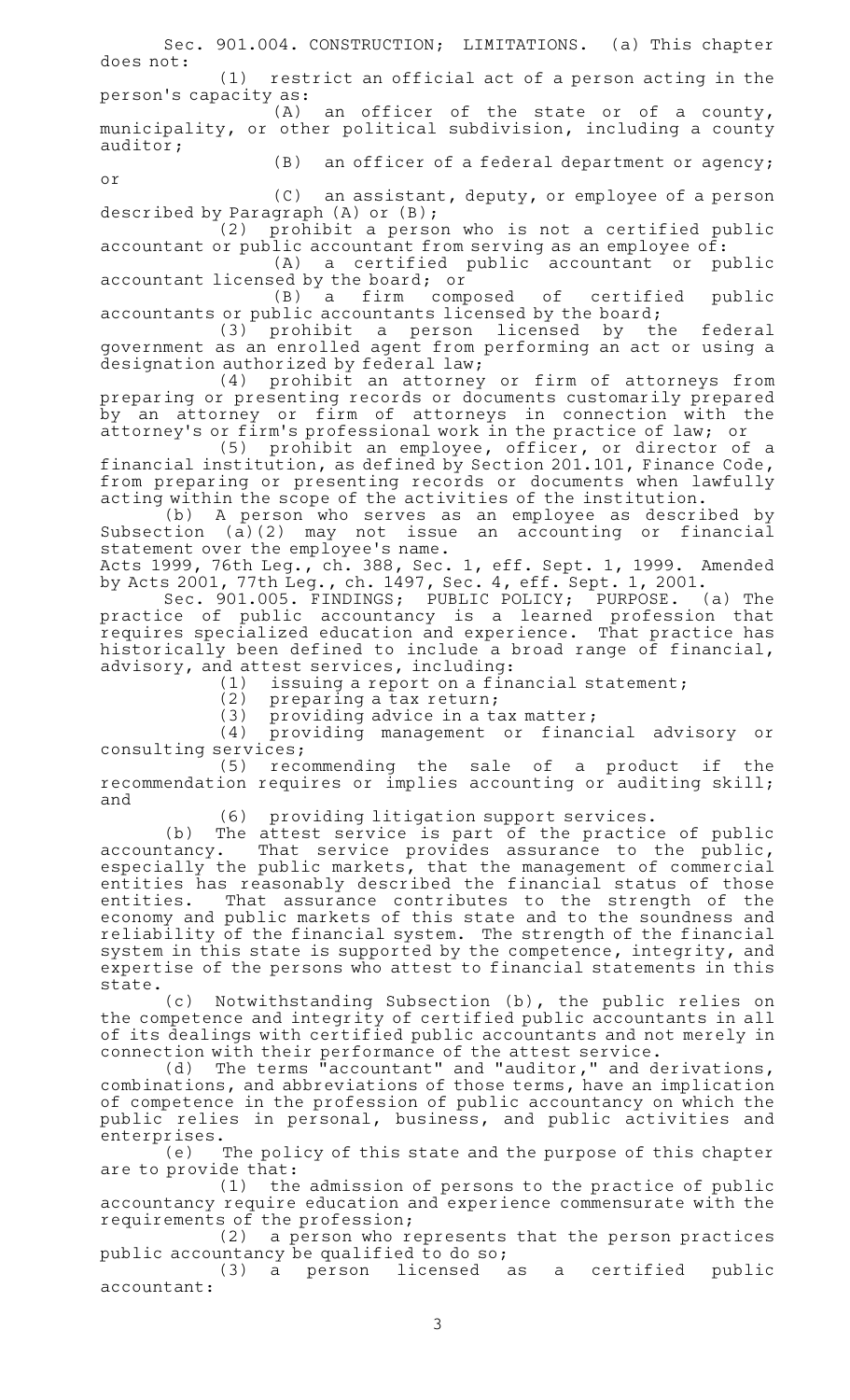(A) maintain high standards of professional competence, integrity, and learning; and

(B) demonstrate competence and integrity in all dealings with the public that rely on or imply the special skills of a certified public accountant and not merely in connection with the performance of the attest service;

(4) areas of specialized practice require special training; and

(5) the activities and competitive practices of persons practicing public accountancy be regulated to be free of commercial exploitation to provide the public with a high level of professional competence at reasonable fees by independent, qualified persons.

Acts 1999, 76th Leg., ch. 388, Sec. 1, eff. Sept. 1, 1999. Amended by Acts 2001, 77th Leg., ch. 1497, Sec. 5, eff. Sept. 1, 2001.

Sec. 901.006. APPLICATION OF SUNSET ACT. The Texas State Board of Public Accountancy is subject to Chapter 325, Government Code (Texas Sunset Act). Unless continued in existence as provided by that chapter, the board is abolished and this chapter expires September 1, 2015.

Acts 1999, 76th Leg., ch. 388, Sec. 1, eff. Sept. 1, 1999. Amended by Acts 2003, 78th Leg., ch. 525, Sec. 1, eff. Sept. 1, 2003.

SUBCHAPTER B. TEXAS STATE BOARD OF PUBLIC ACCOUNTANCY

Sec. 901.051. BOARD MEMBERSHIP. (a) The Texas State Board of Public Accountancy consists of 15 members appointed by the governor with the advice and consent of the senate as follows:

 $(1)$  10 certified public accountant members, at least eight of whom are, on the date of appointment:<br>(A) a sole practitioner; of

a sole practitioner; or

 $(B)$  an owner or employee of a certified public accountancy firm; and

(2) five public members who are not:

(A) licensed under this chapter; or<br>(B) financially involved in an

financially involved in an organization subject to board regulation.

(b) Each member of the board must be a United States

citizen.<br>c) Appointments to the board shall be made without regard to the race, color, disability, sex, religion, age, or national origin of the appointee.

Acts 1999, 76th Leg., ch. 388, Sec. 1, eff. Sept. 1, 1999. Amended by Acts 2001, 77th Leg., ch. 1497, Sec. 6, eff. Sept. 1, 2001.

Sec. 901.052. ELIGIBILITY OF PUBLIC MEMBERS. A person is not eligible for appointment as a public member of the board if the person or the person 's spouse:

 $(1)$  is registered, certified, or licensed by an occupational regulatory agency in the field of public accountancy;

 $(2)$  is employed by or participates in the management of a business entity or other organization regulated by the board or receiving funds from the board;

(3) owns or controls, directly or indirectly, more than a 10 percent interest in a business entity or other organization regulated by the board or receiving funds from the board; or

(4) uses or receives a substantial amount of tangible goods, services, or funds from the board, other than compensation or reimbursement authorized by law for board membership, attendance, or expenses.

Acts 1999, 76th Leg., ch. 388, Sec. 1, eff. Sept. 1, 1999.

Sec. 901.053. MEMBERSHIP AND EMPLOYEE RESTRICTIONS. (a) In this section, "Texas trade association" means a cooperative and voluntarily joined statewide association of business or professional competitors in this state designed to assist its members and its industry or profession in dealing with mutual business or professional problems and in promoting their common

interest.<br>(b) A person may not be a member of the board and may not be a board employee employed in a "bona fide executive, administrative, or professional capacity," as that phrase is used for purposes of establishing an exemption to the overtime provisions of the federal Fair Labor Standards Act of 1938 (29 U.S.C. Section 201 et seq.), and its subsequent amendments, if:

 $(1)$  the person is acting in the capacity of an officer, executive board or executive committee member, employee, or paid consultant of a Texas trade association in the field of public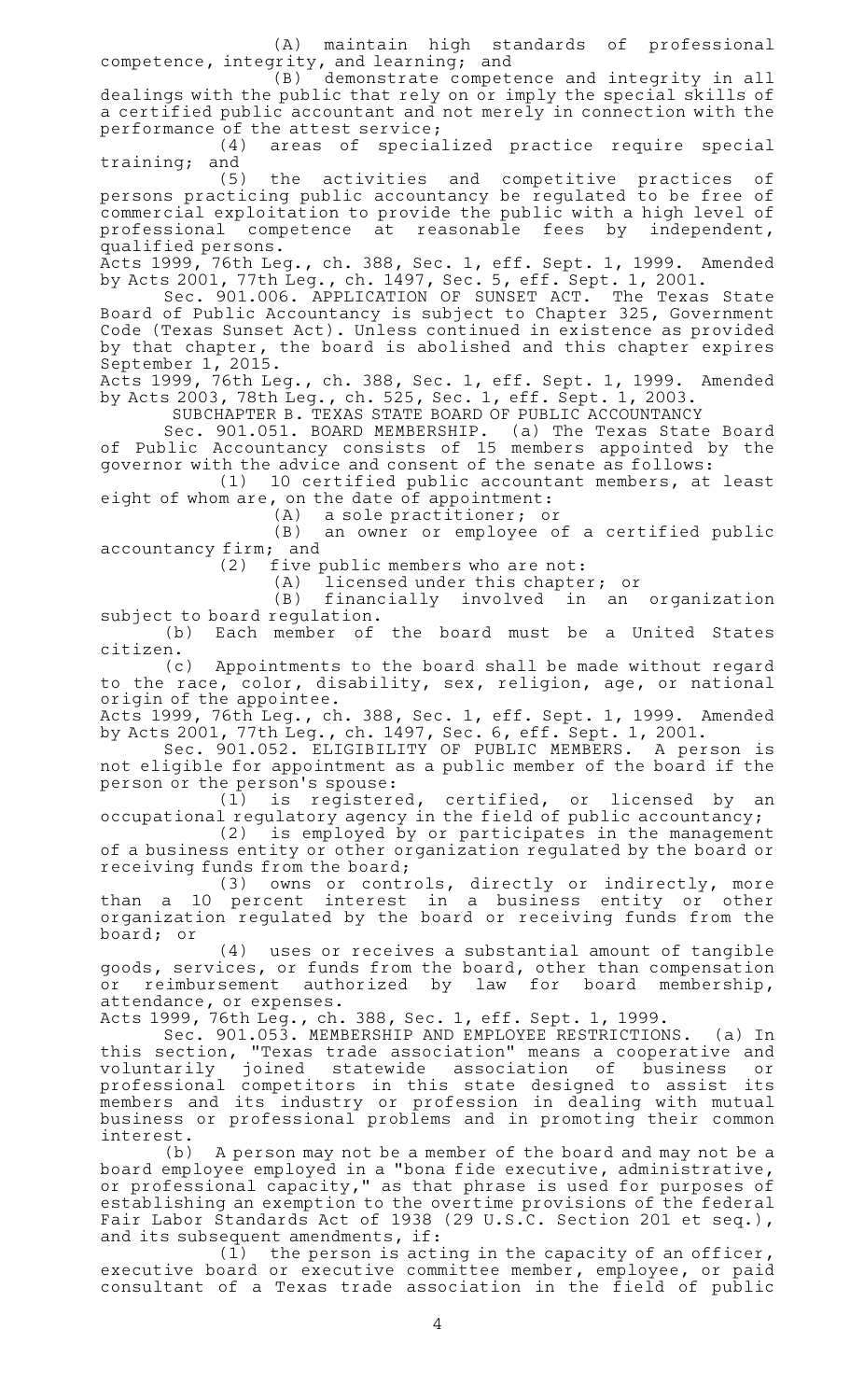accountancy; or

 $(2)$  the person's

spouse is acting in the capacity of an officer, executive board or executive committee member, manager, or paid consultant of a Texas trade association in the field of public accountancy.

(c) A person may not be a member of the board or act as the general counsel to the board if the person is required to register as a lobbyist under Chapter 305, Government Code, because of the person 's activities for compensation on behalf of a profession related to the operation of the board.

Acts 1999, 76th Leg., ch. 388, Sec. 1, eff. Sept. 1, 1999. Amended by Acts 2003, 78th Leg., ch. 525, Sec. 2, eff. Sept. 1, 2003.

Sec. 901.054. TERMS. (a) Board members serve staggered six-year terms.

(b)AAA board member who has served all or part of six consecutive years is not eligible for reappointment until the second anniversary of the expiration date of the member 's most recent term.

Acts 1999, 76th Leg., ch. 388, Sec. 1, eff. Sept. 1, 1999.<br>Sec. 901.055. OFFICERS; EXECUTIVE COMMITTEE. Sec. 901.055. OFFICERS; EXECUTIVE COMMITTEE. (a) The governor shall designate a member of the board as presiding officer. The presiding officer serves in that capacity at the will of the governor.

(b) The board shall annually elect from its members an assistant presiding officer, secretary, treasurer, and other officers the board considers necessary to serve with the presiding officer on the executive committee.

Acts 1999, 76th Leg., ch. 388, Sec. 1, eff. Sept. 1, 1999.

Sec. 901.056. GROUNDS FOR REMOVAL. (a) It is a ground for removal from the board that a member:

(1) does not have at the time of taking office the qualifications required by Section 901.051;

(2) does not maintain during service on the board the qualifications required by Section 901.051;

(3) is ineligible for membership under Section 901.052 or 901.053;

 $(4)$  cannot, because of illness or disability, discharge the member 's duties for a substantial part of the member 's term; or

(5) is absent from more than half of the regularly scheduled board meetings that the member is eligible to attend during a calendar year without an excuse approved by a majority vote of the board.

(b) The validity of an action of the board is not affected by the fact that it is taken when a ground for removal of a board member

exists.<br>c) If the executive director has knowledge that a potential ground for removal exists, the executive director shall notify the presiding officer of the board of the potential ground. The presiding officer shall then notify the governor and the attorney general that a potential ground for removal exists. If the potential ground for removal involves the presiding officer, the executive director shall notify the next highest ranking officer of the board, who shall then notify the governor and the attorney general that a potential ground for removal exists.

Acts 1999, 76th Leg., ch. 388, Sec. 1, eff. Sept. 1, 1999. Amended by Acts 2003, 78th Leg., ch. 525, Sec. 3, eff. Sept. 1, 2003.

Sec. 901.057. PER DIEM; REIMBURSEMENT. (a) A board member is entitled to receive:

(1) \$100 for each day that the member conducts board business; and

(2) reimbursement for actual and necessary expenses incurred in performing board functions.

(b) The board by rule may determine the activities that constitute board business.

Acts 1999, 76th Leg., ch. 388, Sec. 1, eff. Sept. 1, 1999.

Sec. 901.058. MEMBER EQUALITY. A board member who is not a certified public accountant has the same authority, responsibility, and duties as any other board member.

Acts 1999, 76th Leg., ch. 388, Sec. 1, eff. Sept. 1, 1999.

Sec. 901.059. TRAINING. (a) A person who is appointed to and qualifies for office as a member of the board may not vote, deliberate, or be counted as a member in attendance at a meeting of the board until the person completes a training program that complies with this section.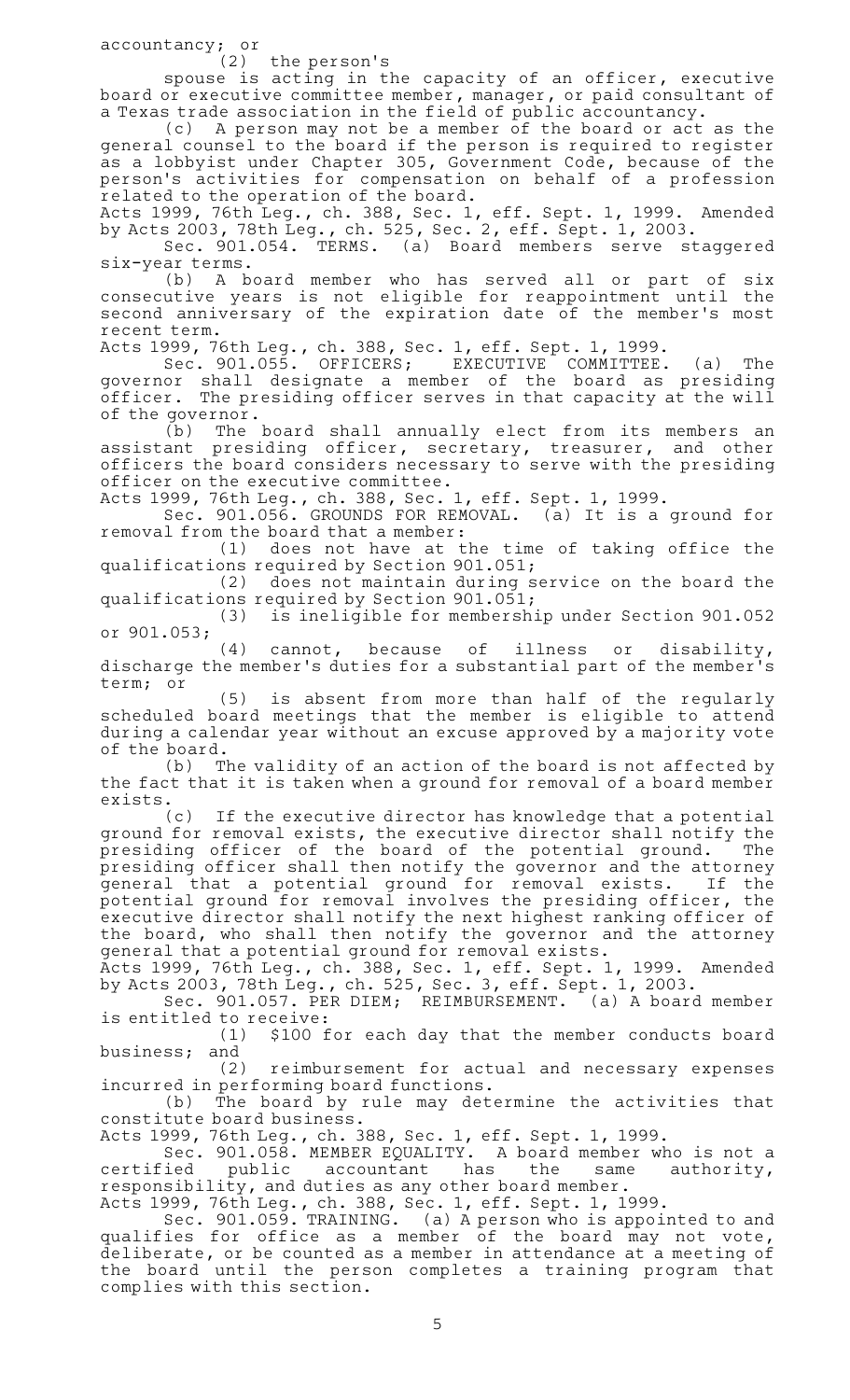(b) The training program must provide the person with information regarding:

(1) this chapter;<br>(2) the programs

(2) the programs operated by the board;<br>(3) the role and functions of the board

the role and functions of the board;

 $(4)$  the rules of the board, with an emphasis on the rules that relate to disciplinary and investigatory authority;  $(5)$  the current budget for the board;

(6) the results of the most recent formal audit of the board;

(7) the requirements of:<br>(A) the open me open meetings law, Chapter 551, Government Code;

 $(B)$  the public information law, Chapter 552, Government Code;

 $(C)$  the administrative procedure law, Chapter 2001, Government Code; and

(D) other laws relating to public officials, including conflict-of-interest laws; and

(8) any applicable ethics policies adopted by the

board or the Texas Ethics Commission.<br>(c) A person appointed to (c)AAA person appointed to the board is entitled to reimbursement, as provided by the General Appropriations Act, for the travel expenses incurred in attending the training program regardless of whether the attendance at the program occurs before or after the person qualifies for office.

Added by Acts 2003, 78th Leg., ch. 525, Sec. 4, eff. Sept. 1, 2003.

SUBCHAPTER C. EXECUTIVE DIRECTOR AND OTHER BOARD PERSONNEL

Sec. 901.101. EXECUTIVE DIRECTOR AND PERSONNEL. The board shall employ an executive director, independent contractors, and personnel selected by the executive director as necessary to assist the board in performing its duties.

Acts 1999, 76th Leg., ch. 388, Sec. 1, eff. Sept. 1, 1999.

Sec. 901.102. DIVISION OF RESPONSIBILITIES. The board shall develop and implement policies that clearly separate the policy-making responsibilities of the board and the management responsibilities of the executive director and the staff of the board.

Acts 1999, 76th Leg., ch. 388, Sec. 1, eff. Sept. 1, 1999. Amended by Acts 2003, 78th Leg., ch. 525, Sec. 5, eff. Sept. 1, 2003.

Sec. 901.103. QUALIFICATIONS AND STANDARDS OF CONDUCT INFORMATION. The board shall provide, as often as necessary, to its members and employees information regarding their:

(1) qualifications for office or employment under this chapter; and

(2) responsibilities under applicable laws relating to standards of conduct for state officers or employees.

Acts 1999, 76th Leg., ch. 388, Sec. 1, eff. Sept. 1, 1999.<br>Sec. 901.104. CAREER LADDER PROGRAM; PERFORMANCE Sec. 901.104. EVALUATIONS. (a) The executive director or the executive director 's designee shall develop an intra-agency career ladder program. The program must require intra-agency postings of all nonentry level positions concurrently with any public posting.

 $(b)$  The executive director or the executive director's designee shall develop a system of annual performance evaluations. All merit pay for board employees must be based on the system established under this subsection.

Acts 1999, 76th Leg., ch. 388, Sec. 1, eff. Sept. 1, 1999.

Sec. 901.105. EQUAL EMPLOYMENT OPPORTUNITY POLICY; REPORT. (a) The executive director or the executive director's designee shall prepare and maintain a written policy statement that implements a program of equal employment opportunity to ensure that all personnel decisions are made without regard to race, color, disability, sex, religion, age, or national origin.

(b) The policy statement must include:

(1) personnel policies, including policies relating to recruitment, evaluation, selection, training, and promotion of personnel, that show the intent of the board to avoid the unlawful employment practices described by Chapter 21, Labor Code; and

(2) an analysis of the extent to which the composition of the board's personnel is in accordance with federal and state law and a description of reasonable methods to achieve compliance with federal and state law.

(c) The policy statement must:

 $(1)$  be updated annually;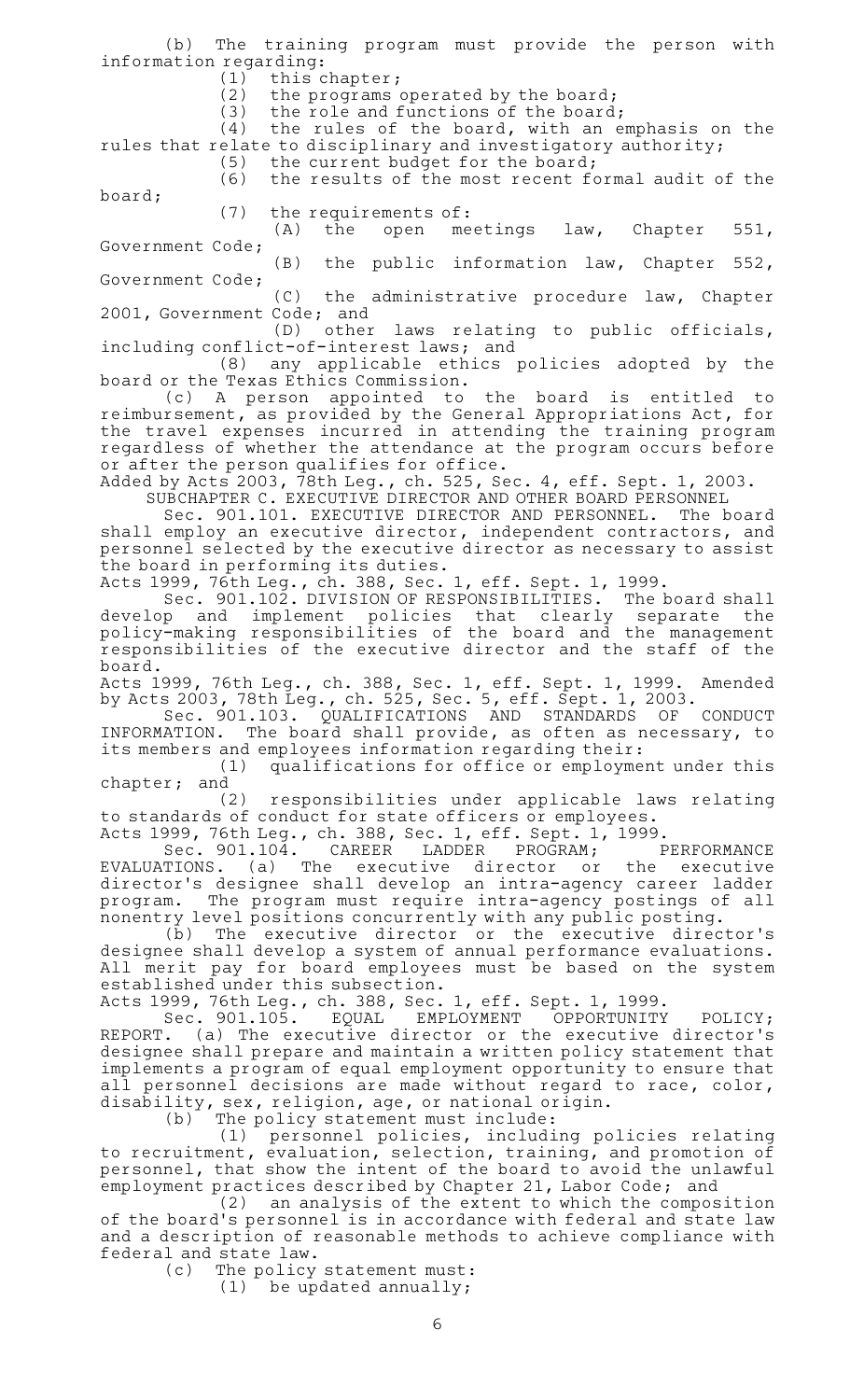(2) be reviewed by the Commission on Human Rights for compliance with Subsection (b)(1); and

(3) be filed with the governor's office.

Acts 1999, 76th Leg., ch. 388, Sec. 1, eff. Sept. 1, 1999. Amended by Acts 2003, 78th Leg., ch. 525, Sec. 6, eff. Sept. 1, 2003.

Sec. 901.106. INFORMATION ON STATE EMPLOYEE INCENTIVE PROGRAM. The executive director or the executive director's designee shall provide to board employees information and training on the benefits and methods of participation in the state employee incentive program under Subchapter B, Chapter 2108, Government Code.

Added by Acts 2003, 78th Leg., ch. 525, Sec. 7, eff. Sept. 1, 2003. SUBCHAPTER D. BOARD POWERS AND DUTIES

Sec. 901.151. GENERAL POWERS AND DUTIES OF BOARD. (a) The board shall:

(1) administer this chapter;<br>(2) adopt rules the board de

adopt rules the board determines are necessary or advisable to administer this chapter;

 $(3)$  keep a record of each proceeding conducted before or action taken by the board; and

 $(4)$  keep an official seal.

(b) On its own motion or on the complaint of any person, the board may initiate:

(1) proceedings to determine the eligibility of a person for examination, certification, registration, or licensing under this chapter; or

 $(2)$  disciplinary proceedings under Subchapter K.

(c) The board may solicit, contract for, and accept money and other assistance from any source to administer this chapter.

Acts 1999, 76th Leg., ch. 388, Sec. 1, eff. Sept. 1, 1999.

Sec. 901.152. ADVISORY COMMITTEES. (a) The board may appoint advisory committees to perform the advisory functions assigned to the committees by the board.

(b) A member of an advisory committee who is not a member of the board may not receive compensation for service on the committee. The member may receive reimbursement for actual and necessary expenses incurred in performing committee functions as

provided by Section 2110.004, Government Code. A member of an advisory committee serves at the will of the board.

Acts 1999, 76th Leg., ch. 388, Sec. 1, eff. Sept. 1, 1999.

Sec. 901.1525. APPOINTMENT OF BOARD COMMITTEES. (a) The board may appoint policy-making and working committees to assist the board in performing its responsibilities under this chapter. The board's policy-making committees shall assist the board in establishing policies, drafting rules, setting budgets, representing the board, and performing other oversight duties necessary to administer this chapter. The board's working committees shall assist the board in carrying out the board 's functions, including reviewing enforcement cases and other licensing matters. In establishing committees, the board shall maintain the distinction between the types of committees authorized by this section.

(b)AAA person may not serve on a policy-making committee unless the person is a board member. A working committee may consist of members who are members of the board and members who are not board members. A member of a working committee who is not a board member may participate as a full voting member of the committee.

(c) A person may not be a non-board member of a committee if:  $(1)$  the person is acting in the capacity of an officer, executive board or executive committee member, employee, or paid consultant of a Texas trade association in the field of public

 $\text{accountancy:}$  (2) the person's spouse is acting in the capacity of an officer, executive board or executive committee member, manager, or paid consultant of a Texas trade association in the field of public accountancy; or

(3) the person is required to register as a lobbyist under Chapter 305, Government Code, because of the person's activities for compensation on behalf of a profession related to the operation of the board.

(d) For purposes of Subsection (c), "Texas trade association" has the meaning assigned by Section 901.053.

(e) A committee member who is not a member of the board is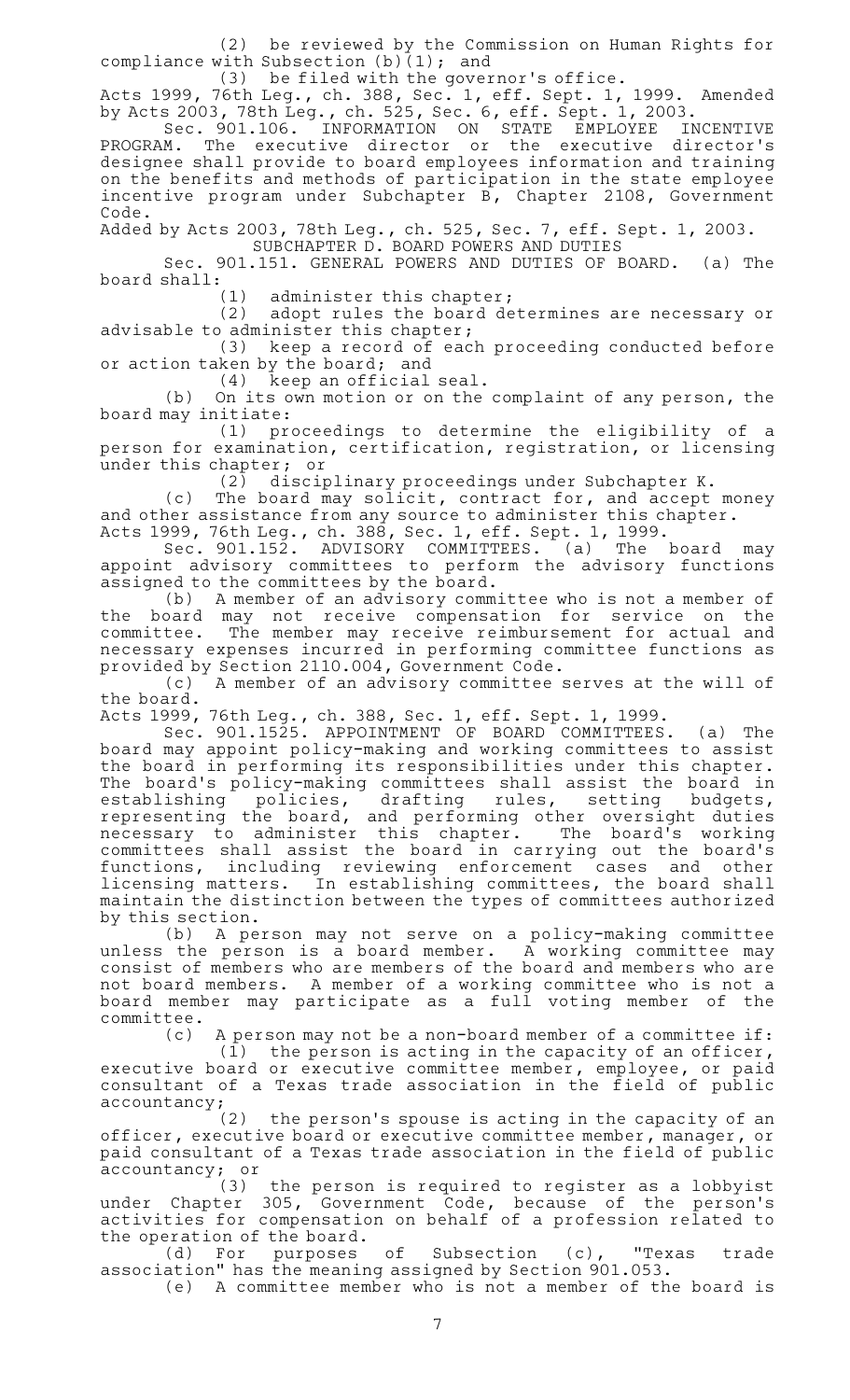subject to the same financial disclosure requirements that apply to a member of the board, except that the financial disclosures shall be maintained by the executive director.

 $(f)$  A committee member who is not a member of the board may not serve on the committee if the member:

(1) violates Subsection  $(c)$ ;<br>(2) cannot, because of illness cannot, because of illness or disability, discharge the member 's duties for a substantial time;

(3) is absent from more than half of the regularly scheduled meetings of the committee that the member is eligible to attend during a calendar year unless the absence is excused by a majority vote of the committee; or

(4) does not comply with Subsection (e).

(g) The board shall adopt rules that provide that a committee member shall refrain from participating in the discussion of and may not vote on an issue before a committee in which the member has a personal or financial interest. A committee member who is not permitted to vote on a matter described by this subsection shall state at the time of the vote the reason why the member is not voting on the matter.

Added by Acts 2003, 78th Leg., ch. 525, Sec. 8, eff. Sept. 1, 2003.<br>Sec. 901.153. ENFORCEMENT COMMITTEES. (a) The board may

Sec. 901.153. ENFORCEMENT COMMITTEES. appoint enforcement committees. An enforcement committee operates as a board working committee. The membership of each enforcement committee must include at least one public member of the board.

(b) An enforcement committee shall consider and make recommendations to the board on matters relating to the enforcement of this chapter and board rules.

(c) The board may adopt rules necessary for the performance of each enforcement committee 's duties.

(d) In appointing the members of an enforcement committee, the board must determine whether a prospective committee member who is a license holder under this chapter has been the subject of any disciplinary action under this chapter. A license holder who has been found in violation of this chapter may not serve on an enforcement committee.

(e)AAA board member who serves on an enforcement committee that participates in the investigation of a specific complaint may not participate in any subsequent disciplinary proceeding of the board that pertains to the complaint and may not vote on the final disposition of the case. The board shall adopt rules necessary to implement the requirements of this subsection.

Acts 1999, 76th Leg., ch. 388, Sec. 1, eff. Sept. 1, 1999. Amended by Acts 2003, 78th Leg., ch. 525, Sec. 9, eff. Sept. 1, 2003.

Sec. 901.154. FEES. (a) The board shall set the fee for the issuance of a certificate under this chapter and the fee for the issuance or renewal of a license under this chapter in an amount not to exceed \$250.

(b) The board may increase the fee for the issuance or renewal of a license as necessary to cover the costs of enforcing this chapter.

(c) The board may not waive the collection of any fee or penalty provided by this chapter.

Acts 1999, 76th Leg., ch. 388, Sec. 1, eff. Sept. 1, 1999.

Sec. 901.155. SCHOLARSHIP FUND ACCOUNT FOR FIFTH-YEAR ACCOUNTING STUDENTS. (a) The fee for the issuance or renewal of a license under this chapter is the amount of the fee set by the board under Section 901.154 together with the fee increase imposed under Section 901.406 and an additional \$20 fee to be deposited to the credit of the scholarship fund account for fifth-year accounting students in the general revenue fund.

(b) The scholarship fund account for fifth-year accounting students may be used only to:

(1) provide scholarships under Subchapter N, Chapter 61, Education Code, to accounting students in the fifth year of a program designed to qualify each student to apply for certification as a certified public accountant; and

(2) pay administrative costs under Subsection (c).

(c) The administrative costs incurred to collect the fee imposed under Subsection (a) and to disburse the money may not exceed 15 percent of the total money collected, with 10 percent of the money allocated to the Texas Higher Education Coordinating Board and five percent of the money allocated to the board.

(d) Notwithstanding Section 404.071, Government Code, interest earned on amounts in the scholarship fund account for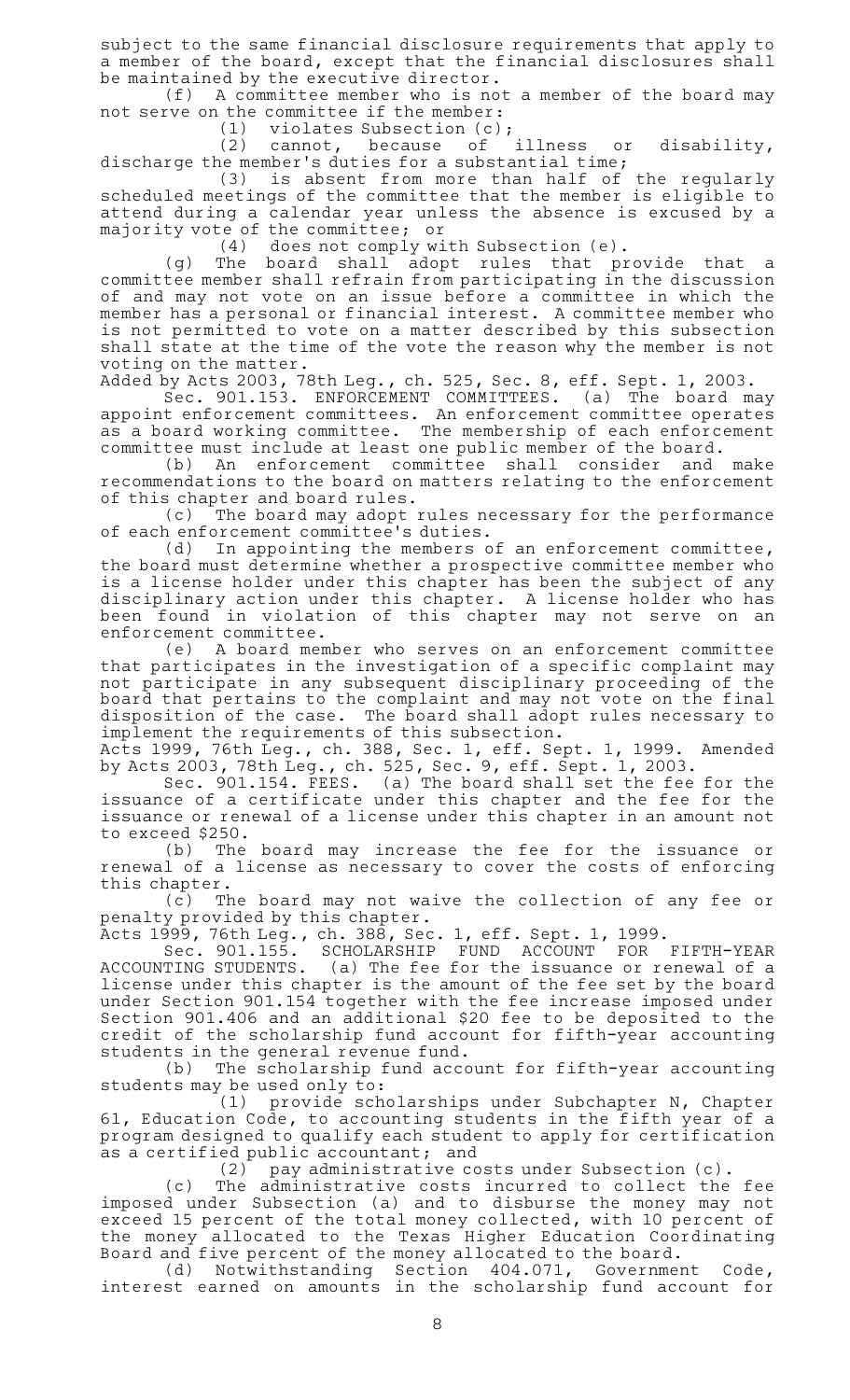fifth-year accounting students shall be credited to that account.

Acts 1999, 76th Leg., ch. 388, Sec. 1, eff. Sept. 1, 1999. Sec. 901.156. RULES OF PROFESSIONAL CONDUCT. The board shall adopt rules of professional conduct to:

(1) establish and maintain high standards of competence and integrity in the practice of public accountancy; and

(2) ensure that the conduct and competitive practices of license holders serve the purposes of this chapter and the best interest of the public.

Acts 1999, 76th Leg., ch. 388, Sec. 1, eff. Sept. 1, 1999.

Sec. 901.1565. RULES ON CONSEQUENCES OF CRIMINAL CONVICTION. (a) The board shall adopt rules necessary to comply with Chapter 53.

(b) In its rules under this section, the board shall list the specific misdemeanor offenses for which a conviction would constitute grounds for the board to take action under Section 53.021. With regard to a misdemeanor conviction in another state, the board shall develop a process for determining whether the conviction is for an offense listed in the rules required by this subsection.

Added by Acts 2003, 78th Leg., ch. 525, Sec. 10, eff. Sept. 1, 2003.

Sec. 901.157. RULES FOR SPECIALIZATION. The board by rule may recognize an area of specialization in the practice of public accountancy if the area of specialization is generally recognized by other bodies that regulate or issue authoritative pronouncements in the field of public accountancy.

Acts 1999, 76th Leg., ch. 388, Sec. 1, eff. Sept. 1, 1999.

Sec. 901.158. RULES RESTRICTING COMPETITIVE PRACTICES. The board in its rules of professional conduct may regulate the competitive practices of a license holder as necessary to ensure that the license holder does not engage in a competitive practice that:

(1) impairs the independence or quality of a service provided by a license holder;

(2) impairs or restricts the public's opportunity to obtain professional accounting services of high quality at a reasonable price; or<br>(3) unre

unreasonably restricts competition among license holders.

Acts 1999, 76th Leg., ch. 388, Sec. 1, eff. Sept. 1, 1999. Amended by Acts 2001, 77th Leg., ch. 1497, Sec. 7, eff. Sept. 1, 2001.

Sec. 901.159. PEER REVIEW. (a) The board by rule shall provide for a peer review program to review the work product of a license holder or of the certified public accountancy firm in which the license holder is a member, in lieu of the license holder, to the extent necessary to comply with any applicable standards adopted by generally recognized bodies responsible for setting accounting standards. Peer review must include a verification that each individual in a certified public accountancy firm who is responsible for supervising attest services and who signs or authorizes another person to sign an accountant's reports on financial statements on behalf of the firm meets the competency requirements of the professional standards that apply to those services.

(b) The board by rule shall establish a fee in an amount not to exceed \$200 to be paid by a certified public accountancy firm, or by a license holder who is not a member of a certified public accountancy firm, for each peer review required by the board under this section.

Acts 1999, 76th Leg., ch. 388, Sec. 1, eff. Sept. 1, 1999. Amended by Acts 2001, 77th Leg., ch. 1497, Sec. 7, eff. Sept. 1, 2001.

Sec. 901.160. AVAILABILITY AND CONFIDENTIALITY OF CERTAIN BOARD FILES. (a) The board shall make available at the board's offices in Austin any file maintained or information gathered or received by the board from a third party regarding a license applicant or current or former license holder for inspection by the applicant or license holder during normal business hours.

(b) A license applicant or current or former license holder may authorize the board in writing to make available for inspection by a designated person or by the public any information gathered or received by the board from a third party regarding the applicant or license holder.

(c) Except on written authorization as provided by Subsection (b), the following information gathered or received by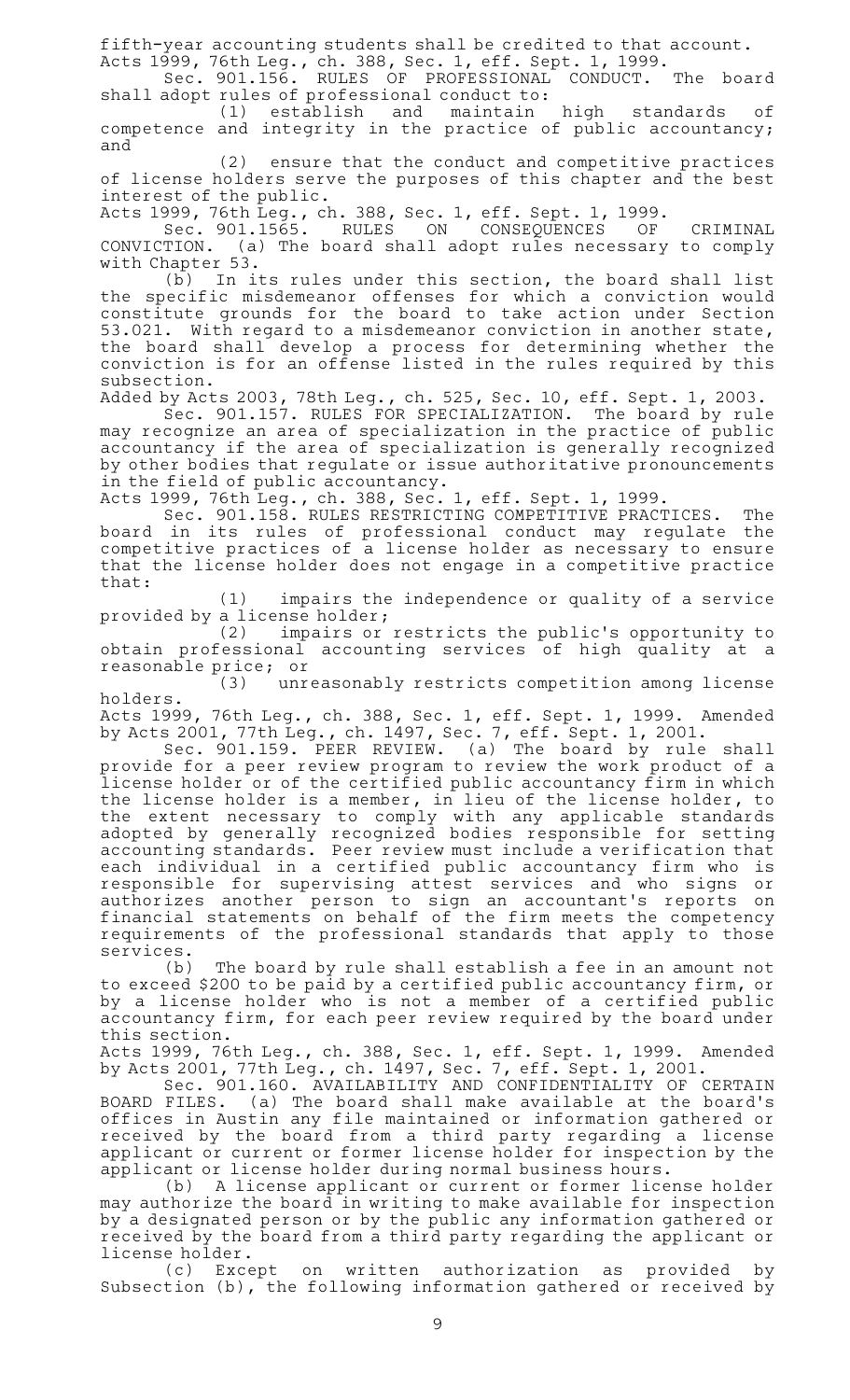the board is confidential and not subject to disclosure under Chapter 552, Government Code:

(1) information regarding the qualifications of an applicant or license holder to be certified as a certified public accountant;

(2) information regarding the qualifications of an applicant or firm license holder to be issued a firm license as a certified public accountancy firm; and

(3) information regarding a disciplinary action under Subchapter K against a license holder or an applicant to take the uniform CPA examination, before a public hearing on the matter.

(d) A final order of the board relating to a disciplinary action against a license holder, including a reprimand, that results from an informal proceeding or a formal public hearing is subject to disclosure to the public and is available on request.

(e) The board may disclose information that is confidential under this section to another governmental, regulatory, or law enforcement agency engaged in an enforcement action. The board by rule shall adopt guidelines to assist the board in exercising its authority to share information under this subsection. Subsections (a) and (c) do not apply to information disclosed under this subsection.

Acts 1999, 76th Leg., ch. 388, Sec. 1, eff. Sept. 1, 1999. Amended by Acts 2001, 77th Leg., ch. 1497, Sec. 8, eff. Sept. 1, 2001; Acts 2003, 78th Leg., ch. 525, Sec. 11, eff. Sept. 1, 2003.

Sec. 901.161. PRIVILEGE FOR CERTAIN INFORMATION. (a) Any statement or record prepared or an opinion formed in connection with a positive enforcement or peer review is privileged and is not:<br>(1) subject to discovery, subpoena, or other means of

subject to discovery, subpoena, or other means of legal compulsion for release to a person other than the board; or (2) admissible as evidence in a judicial or

administrative proceeding other than a board hearing.

(b) The privilege provided by Subsection (a) does not apply to information involved in a dispute between a reviewer and the person, including an entity, who is the subject of the review.

Acts 1999, 76th Leg., ch. 388, Sec. 1, eff. Sept. 1, 1999. Amended by Acts 2001, 77th Leg., ch. 1497, Sec. 9, eff. Sept. 1, 2001.

Sec. 901.162. IMMUNITY FROM LIABILITY. (a) Each board member and each officer, director, or employee of a state agency, board, or commission is immune from liability arising out of a disclosure made to the board in connection with a complaint filed with the board.

(b) The board and each board member is immune from liability to a person for damages incident to:

(1) the board's investigation of the person; or

 $(2)$  any complaint, charge, or proceeding that results from the investigation.

(c) The state shall hold each board member, employee or agent of the board, and volunteer member of a constructive enforcement committee of the board harmless from any cost, damage, or attorney 's fees arising from a claim or suit against that person for an action taken by the person in good faith in the discharge of the board 's responsibilities.

Acts 1999, 76th Leg., ch. 388, Sec. 1, eff. Sept. 1, 1999. Amended by Acts 2001, 77th Leg., ch. 1497, Sec. 10, eff. Sept. 1, 2001.

Sec. 901.163. STATISTICAL ANALYSIS OF COMPLAINTS. (a) The board shall develop and maintain a system for tracking a complaint filed with the board against a person who holds a license or firm license.

(b) At the time the board files an annual report under Section 901.164, the board shall also report a statistical analysis of the disciplinary actions taken by the board during the preceding year. The report must contain a statistical analysis of:

 $(1)$  the number of complaints received;

(2) the number of complaints resolved and the manner in which they were resolved;

 $(3)$  a categorization of complaints received and the number of complaints in each category;

(4) the average length of time required to resolve a complaint for each category of complaints; and

(5) other information the board determines necessary.

(c) If the board does not receive any complaint in a category during a reporting period, the board shall report that a complaint was not received in that category.

Acts 1999, 76th Leg., ch. 388, Sec. 1, eff. Sept. 1, 1999. Amended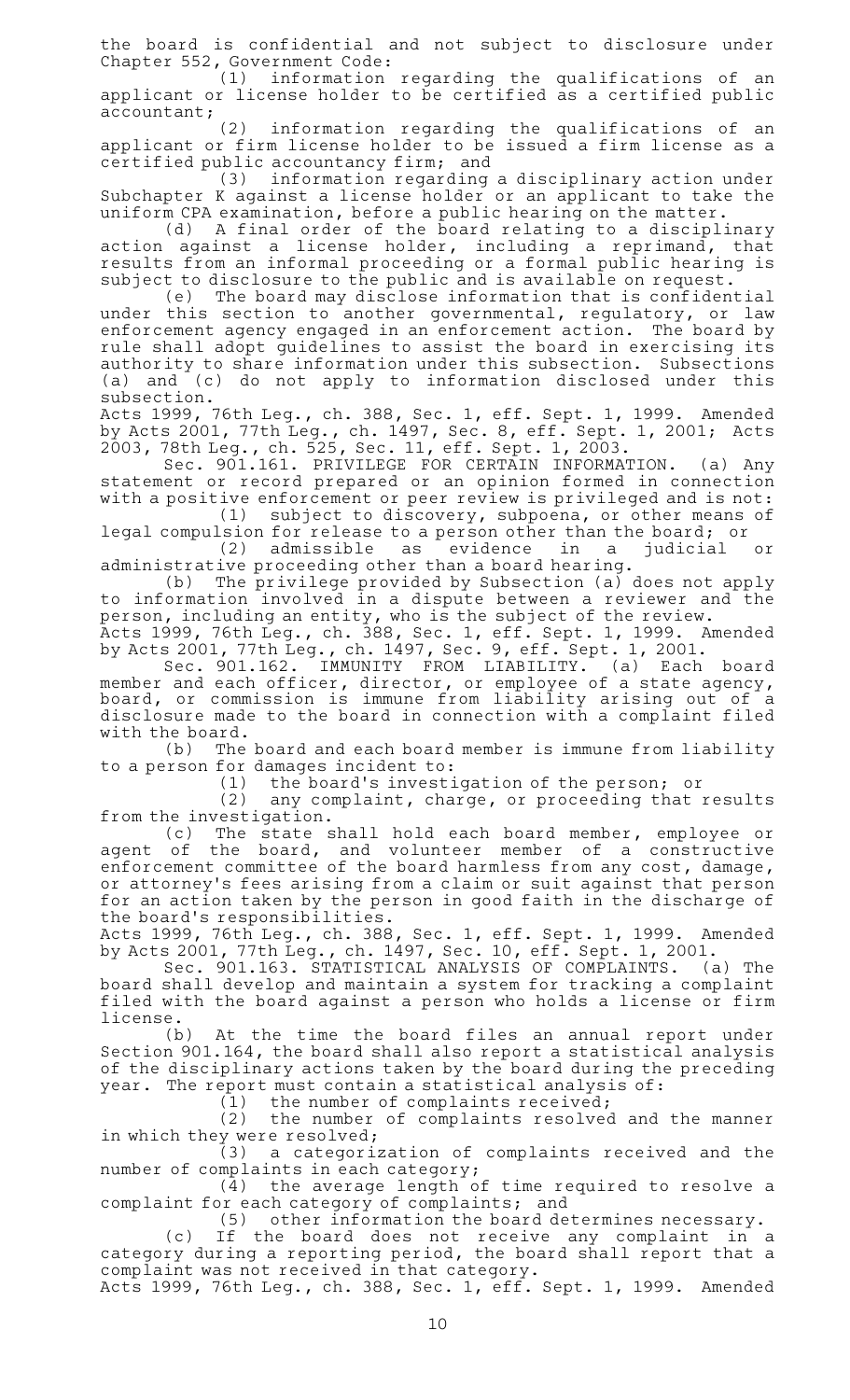by Acts 2001, 77th Leg., ch. 1497, Sec. 11, eff. Sept. 1, 2001.

Sec. 901.164. ANNUAL FISCAL REPORT. (a) The board shall file annually with the governor and the presiding officer of each house of the legislature a complete and detailed report accounting for all funds received and disbursed by the board during the preceding calendar year.

 $(b)$  The report must be in the form and reported in the time provided by the General Appropriations Act.

Acts 1999, 76th Leg., ch. 388, Sec. 1, eff. Sept. 1, 1999.

Sec. 901.165. RULES FOR ATTEST SERVICES. (a) The board by rule shall specify those services that constitute attest services.

(b)  $A$ ttest services are required to be performed in<br>ance with professional standards. The board may adopt by accordance with professional standards. reference the standards developed for general application by the American Institute of Certified Public Accountants or another nationally recognized accountancy organization. Added by Acts 2001, 77th Leg., ch. 1497, Sec. 12, eff. Sept. 1,

2001. Sec. 901.166. AUTHORITY TO ISSUE SUBPOENA, ADMINISTER OATH, AND RECEIVE EVIDENCE. (a)The board may issue a subpoena to compel the attendance of a relevant witness or the production, for inspection and copying, of relevant documents, records, and other evidence, maintained by electronic or other means, that is in this state.

(b) The board may administer oaths and take testimony and other evidence regarding any matter under the board's jurisdiction.

(c) If a person fails to comply with a subpoena, the board, acting through the attorney general, may file suit to enforce the subpoena in a district court in Travis County or in a county in which a hearing conducted by the board may be held.

(d) On finding that good cause exists for issuing the subpoena, the court shall order the person to comply with the subpoena. The court may punish a person who fails to obey the court order.

(e) The board shall pay a reasonable fee for photocopies subpoenaed under this section in an amount not to exceed the amount the board may charge for copies of its own records.

 $(f)$  The reimbursement of the expenses of a witness whose attendance is compelled under this section is governed by Section 2001.103, Government Code.

Added by Acts 2003, 78th Leg., ch. 525, Sec. 12, eff. Sept. 1, 2003.

Sec. 901.167. NEGOTIATED RULEMAKING AND ALTERNATIVE DISPUTE RESOLUTION POLICY. (a) The board shall develop and implement a policy to encourage the use of:

(1) negotiated rulemaking procedures under Chapter 2008, Government Code, for the adoption of board rules; and

(2) appropriate alternative dispute resolution procedures under Chapter 2009, Government Code, to assist in the resolution of internal and external disputes under the board 's jurisdiction.

(b) The board's procedures relating to alternative dispute resolution must conform, to the extent possible, to any model guidelines issued by the State Office of Administrative Hearings for the use of alternative dispute resolution by state agencies.

(c) The board shall designate a trained person to:<br>(1) coordinate the implementation of the

the implementation of the policy adopted under Subsection (a);

(2) serve as a resource for any training necessary for implementation of the negotiated rulemaking or alternative dispute resolution procedures; and

(3) collect data on the effectiveness of the procedures implemented by the board.

Added by Acts 2003, 78th Leg., ch. 525, Sec. 13, eff. Sept. 1, 2003. Sec. 901.168. TECHNOLOGY POLICY. The board shall develop and implement a policy requiring the executive director and board employees to research and propose appropriate technological solutions to improve the board 's ability to perform its functions.

The technological solutions must:<br>(1) ensure that the (1) ensure that the public is able to easily find information about the board on the Internet;

(2) ensure that persons who want to use the board's services are able to:

 $(A)$  interact with the board through the Internet;

and

(B) access any service that can be provided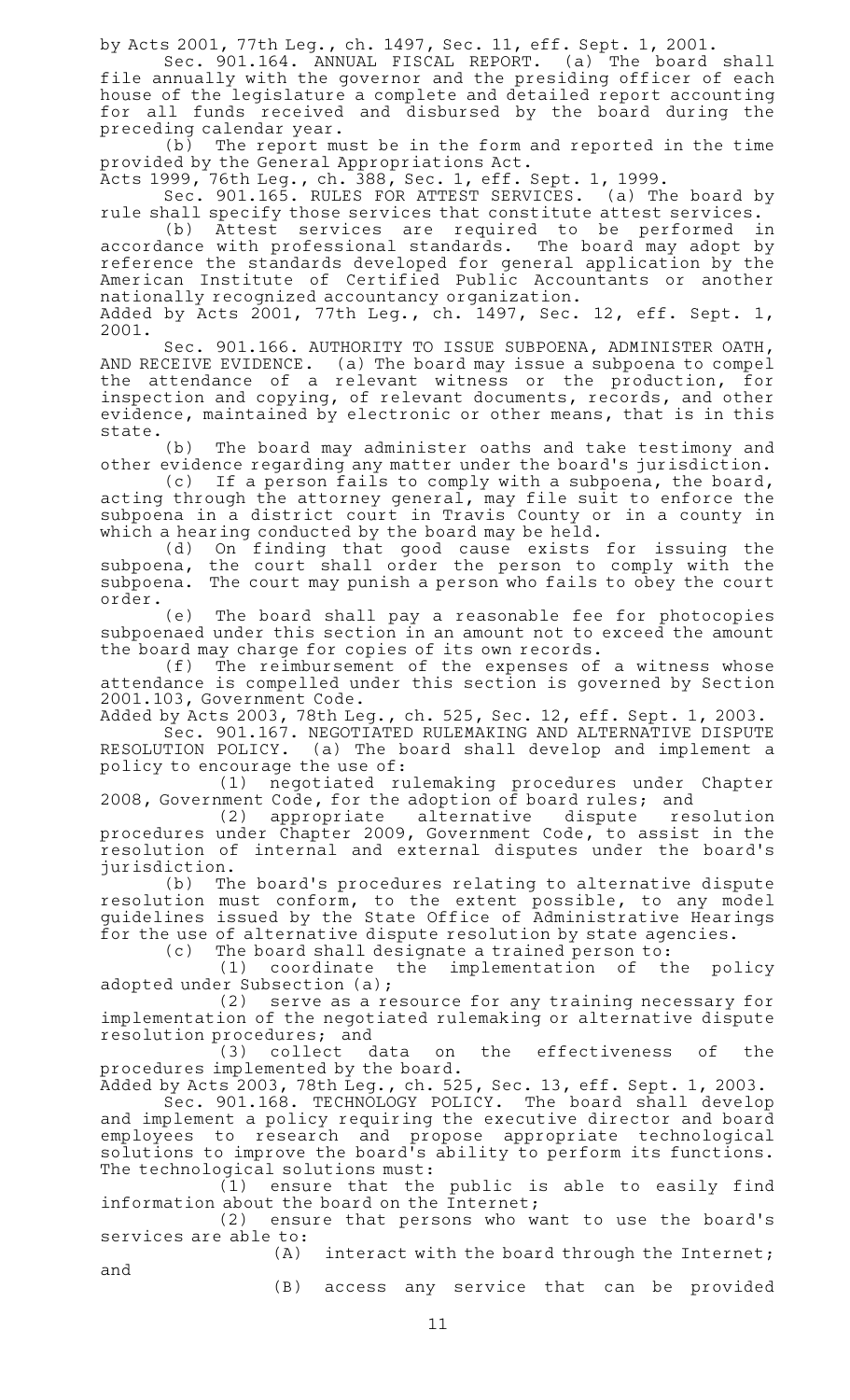effectively through the Internet; and

(3) be cost-effective and developed through the board's planning processes.

Added by Acts 2003, 78th Leg., ch. 525, Sec. 14, eff. Sept. 1, 2003.

SUBCHAPTER E. PUBLIC INTEREST INFORMATION AND COMPLAINT PROCEDURES Sec. 901.201. PUBLIC INTEREST INFORMATION. (a) The board shall prepare information of public interest describing the functions of the board and the procedures by which complaints are filed with and resolved by the board.

(b) The board shall make the information available to the public and appropriate state agencies.

Acts 1999, 76th Leg., ch. 388, Sec. 1, eff. Sept. 1, 1999.

Sec. 901.202. COMPLAINTS. The board by rule shall establish methods by which consumers and service recipients are notified of the name, mailing address, and telephone number of the board for the purpose of directing a complaint to the board. The board may require that notice:

 $(1)$  on each registration form, application, or written contract for services of a person regulated under this chapter; or

 $(2)$  in a bill for service provided by a person regulated under this chapter.

Acts 1999, 76th Leg., ch. 388, Sec. 1, eff. Sept. 1, 1999.

Sec. 901.203. COMPLAINT INFORMATION. (a) The board shall maintain a file on each written complaint filed with the board. The file must include:

(1) the name of the person who filed the complaint;<br>(2) the date the complaint is received by the board

the date the complaint is received by the board;

(3) the subject matter of the complaint;<br>(4) the name of each person contacted

the name of each person contacted in relation to the complaint;

(5) a summary of the results of the review or investigation of the complaint; and

 $(6)$  an explanation of the reason the file was closed, if the board closed the file without taking action other than to investigate the complaint.

(b) The board shall provide to the person filing the complaint and to each person who is a subject of the complaint a copy of the board's policies and procedures relating to complaint investigation and resolution.

(c) The board, at least quarterly until final disposition of the complaint, shall notify the person filing the complaint and each person who is a subject of the complaint of the status of the investigation unless the notice would jeopardize an undercover investigation.

Acts 1999, 76th Leg., ch. 388, Sec. 1, eff. Sept. 1, 1999. Amended by Acts 2003, 78th Leg., ch. 525, Sec. 15, eff. Sept. 1, 2003.

Sec. 901.204. PUBLIC PARTICIPATION. (a) The board shall develop and implement policies that provide the public with a reasonable opportunity to appear before the board and to speak on any issue under the board 's jurisdiction.

(b) The board shall prepare and maintain a written plan that describes how a person who does not speak English or who has a physical, mental, or developmental disability may be provided reasonable access to the board's programs.

Acts 1999, 76th Leg., ch. 388, Sec. 1, eff. Sept. 1, 1999.

SUBCHAPTER F. CERTIFICATE REQUIREMENTS

Sec. 901.251. CERTIFICATE REQUIRED. (a) A person who is an individual may not engage in the practice of public accountancy unless the person holds a certificate issued under this chapter.

(b) The board shall issue a certificate to a person who meets the applicable requirements of this chapter.

Acts 1999, 76th Leg., ch. 388, Sec. 1, eff. Sept. 1, 1999.

Sec. 901.252. ELIGIBILITY REQUIREMENTS. To be eligible to receive a certificate, a person must:

(1) be of good moral character as determined under Section 901.253;

(2) meet the education requirements established under Section 901.254 or 901.255;

 $(3)$  pass the uniform CPA examination;

(4) meet the work experience requirements established under Section 901.256; and

(5) pass an examination on the rules of professional conduct as determined by board rule.

Acts 1999, 76th Leg., ch. 388, Sec. 1, eff. Sept. 1, 1999.

Sec. 901.253. CHARACTER INVESTIGATION. (a) The board shall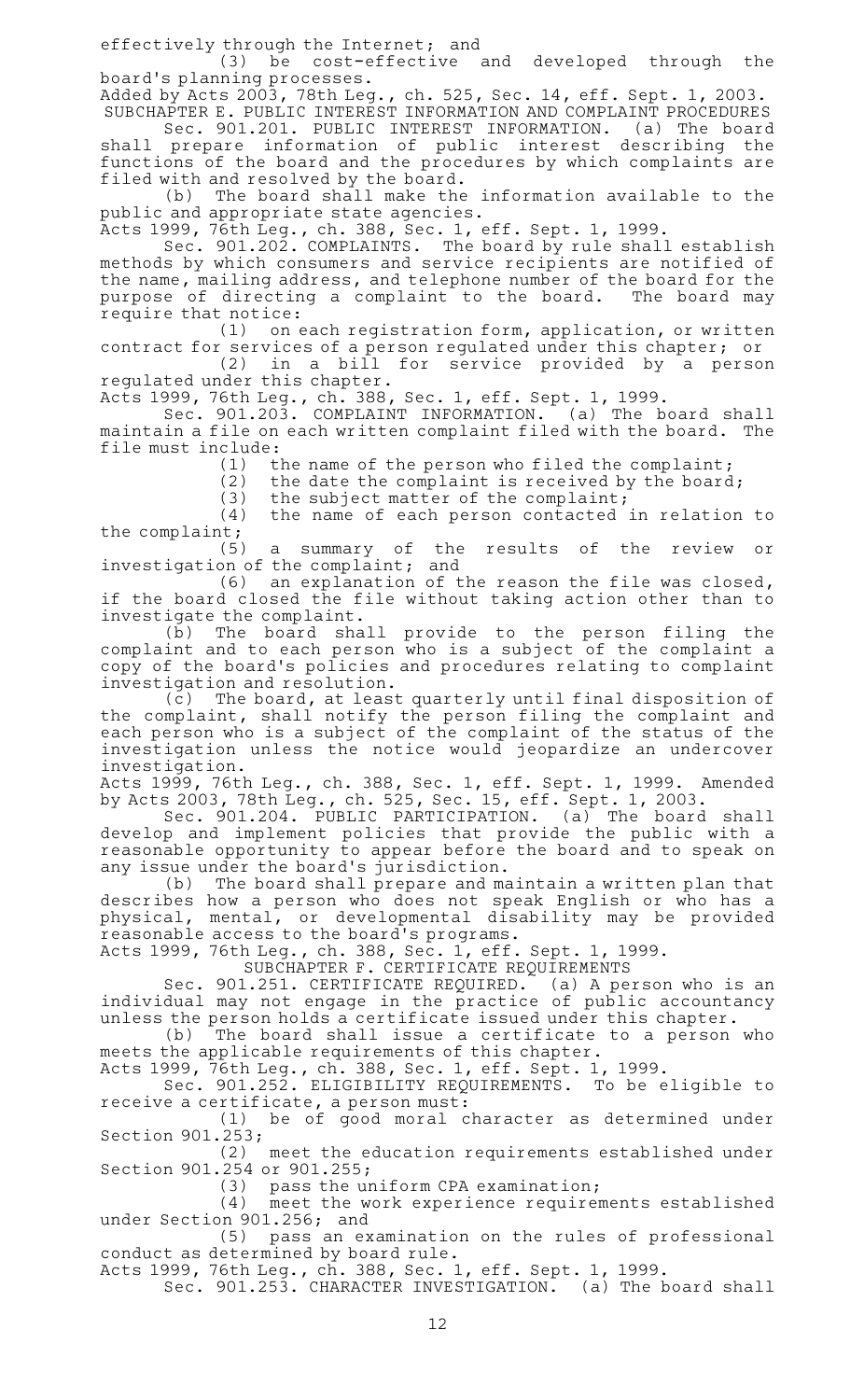ensure that an applicant to take the uniform CPA examination or to receive a certificate is of good moral character as demonstrated by a lack of history of dishonest or felonious acts.

(b) The board by rule may adopt a system to investigate an applicant 's background.

(c)AAThe board may obtain criminal history record information maintained by a law enforcement agency, including the Department of Public Safety and the Federal Bureau of Investigation identification division, to investigate the qualifications of an individual who applies to take the uniform CPA examination or to be

certified or issued a firm license under this chapter.<br>(d) The board may require the applicant to subr The board may require the applicant to submit a complete set of fingerprints. If an applicant does not provide a complete set of fingerprints on request of the board, the board may:

(1) deny the applicant's application to take the uniform CPA examination; or

 $(2)$  refuse to issue a certificate to the applicant.

Acts 1999, 76th Leg., ch. 388, Sec. 1, eff. Sept. 1, 1999. Amended by Acts 2001, 77th Leg., ch. 1497, Sec. 13, eff. Sept. 1, 2001.

Sec. 901.254. EDUCATION REQUIREMENTS. To be eligible to take the uniform CPA examination, an applicant must:

(1) hold a baccalaureate or graduate degree, or its equivalent as determined by board rule, conferred by a board-recognized institution of higher education; and

(2) complete at least 150 semester hours or quarter-hour equivalents in board-recognized courses, including an accounting concentration or equivalent courses as determined by board rule.

Acts 1999, 76th Leg., ch. 388, Sec. 1, eff. Sept. 1, 1999. Amended by Acts 2001, 77th Leg., ch. 1497, Sec. 14, eff. Sept. 1, 2001.

Sec. 901.255. SPECIAL EDUCATION REQUIREMENTS FOR PART-TIME STUDENT. (a) This section applies only to an applicant to take the uniform CPA examination who:<br>(1) was enrolle

was enrolled in an accounting program on September 1, 1994;

(2) notified the board not later than September 1, 1997, of the applicant 's intent to take the examination;

(3) is enrolled in fewer than 12 semester hours in each semester that the applicant attends a college or university; and

 $(4)$  completes the accounting program not later than September 1, 2002.

(b) To be eligible to take the uniform CPA examination, an applicant subject to this section must:

 $(1)$  hold a baccalaureate or graduate degree, or its equivalent as determined by board rule, conferred by a board-recognized institution of higher education; and

(2) complete at least:

(A) 30 semester hours or quarter-hour equivalents in board-recognized accounting courses, as defined by board rule; and

(B) 20 semester hours or quarter-hour equivalents in board-recognized accounting-related courses in other areas of business administration.

Acts 1999, 76th Leg., ch. 388, Sec. 1, eff. Sept. 1, 1999.

Sec. 901.256. WORK EXPERIENCE REQUIREMENTS. (a) To be eligible to receive a certificate, a person must complete:

(1) at least two years of work experience under the supervision of a certified public accountant; or

(2) at least one year of work experience acceptable to the board, including experience providing a service or advice involving accounting, attest services, management or financial advisory or consulting services, tax services, or other services the board considers appropriate for an accountant, if the person:<br>(A) has completed at least 150 semester hours

has completed at least 150 semester hours of college credits; or

holds a graduate degree.

 $(b)$  The board by rule shall define the work experience that is acceptable for purposes of this section.

(c) The board is the final authority regarding work experience. The board may not consider a petition from another entity in resolving a dispute under this section.

Acts 1999, 76th Leg., ch. 388, Sec. 1, eff. Sept. 1, 1999. Amended by Acts 2001, 77th Leg., ch. 1497, Sec. 15, eff. Sept. 1, 2001.

Sec. 901.257. OATH AND CERTIFICATE FEE. Before the board issues a certificate to a person, the person must: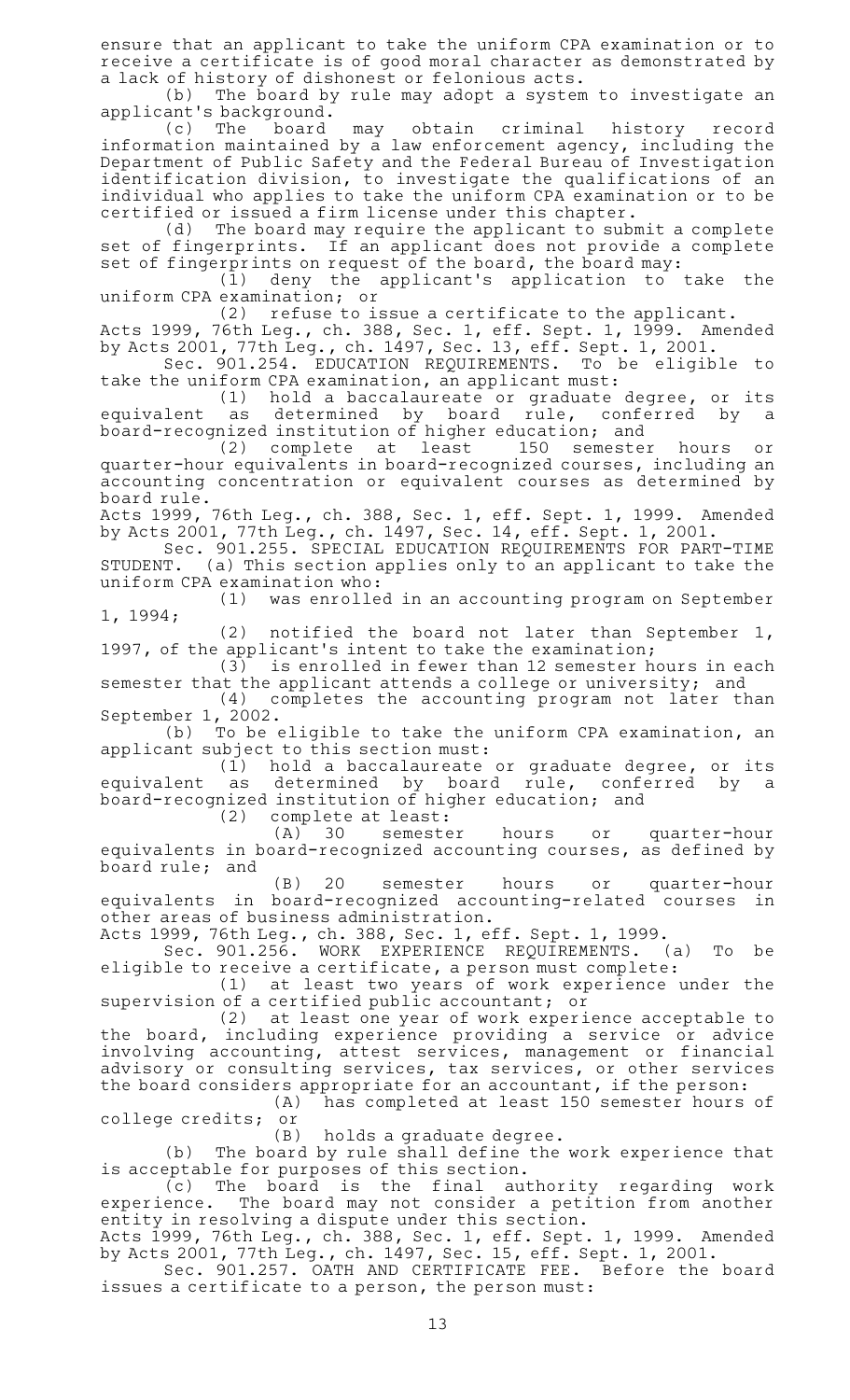$(1)$  take an oath, administered by a board member or by another person authorized to administer oaths, to support:

 $(A)$  the constitution and laws of this state and the United States; and<br>(B) t

the board's rules; and

 $(2)$  pay a fee for the certificate in an amount set by board rule not to exceed \$50.

Acts 1999, 76th Leg., ch. 388, Sec. 1, eff. Sept. 1, 1999.

Sec. 901.258. TRANSFER OF COMPLETE EXAMINATION CREDIT BETWEEN STATES. (a) The board may accept the completion of the uniform CPA examination given by the licensing authority of another state if:

(1) the examination was prepared and graded by the American Institute of Certified Public Accountants or, if doing so would result in a greater degree of reciprocity with the examination results of other states, the National Association of State Boards of Accountancy; and

 $(2)$  the applicant met the requirements in effect in this state at the time the credit was earned.

(b) The board may transfer to the licensing authority of another state active credits earned as a result of completing the uniform CPA examination in this state.

(c) The board by rule shall establish:

 $(1)$  a fee in an amount not to exceed \$100 to receive credits from another licensing authority; and

 $(2)$  a fee in an amount not to exceed \$50 to transfer credits to another licensing authority.

Acts 1999, 76th Leg., ch. 388, Sec. 1, eff. Sept. 1, 1999.

Sec. 901.259. CERTIFICATION BASED ON RECIPROCITY. (a) The board shall issue a certificate to a person who holds a certificate or license issued by another state if the person:

 $(1)$  satisfies at least one of the following:

(A) holds a certificate or license as a certified public accountant from a state that the National Association of State Boards of Accountancy 's National Qualification Appraisal Service has verified as having education, examination, and experience requirements for certification or licensure that are comparable to or exceed the requirements for licensure as a certified public accountant of The American Institute of Certified Public Accountants/National Association of State Boards of Accountancy Uniform Accountancy Act and the board determines that the licensure requirements of that Act are comparable to or exceed the licensure requirements of this chapter;

(B) obtains from the National Association of State Boards of Accountancy 's National Qualification Appraisal Service verification that the individual 's education, examination, and experience qualifications are comparable to or exceed the requirements for licensure as a certified public accountant of The American Institute of Certified Public Accountants/National Association of State Boards of Accountancy Uniform Accountancy Act and the board determines that the licensure requirements of that Act are comparable to or exceed the licensure requirements of this chapter;

(C) meets the requirements for issuance of a certificate in this state other than the requirement providing the grades necessary to pass the uniform CPA examination;<br>(D) met the requirements in effec

met the requirements in effect for issuance of a certificate in this state on the date the person was issued a certificate by the other state; or

(E) has completed at least four years of experience practicing public accountancy, if the experience:

 $(1)$  occurred after the person passed the uniform CPA examination and within the 10 years preceding the date of application; and

(ii) satisfies requirements established by board rule; and

(2) has met the continuing professional education requirements that apply to a license holder under this chapter for the three-year period preceding the date of application.

(b) The board shall issue a certificate by reciprocity to the extent required by a United States treaty.

Acts 1999, 76th Leg., ch. 388, Sec. 1, eff. Sept. 1, 1999. Amended by Acts 2001, 77th Leg., ch. 1497, Sec. 16, eff. Sept. 1, 2001.

Sec. 901.260. CERTIFICATE BASED ON FOREIGN CREDENTIALS. (a) The board may issue a certificate to an applicant who holds a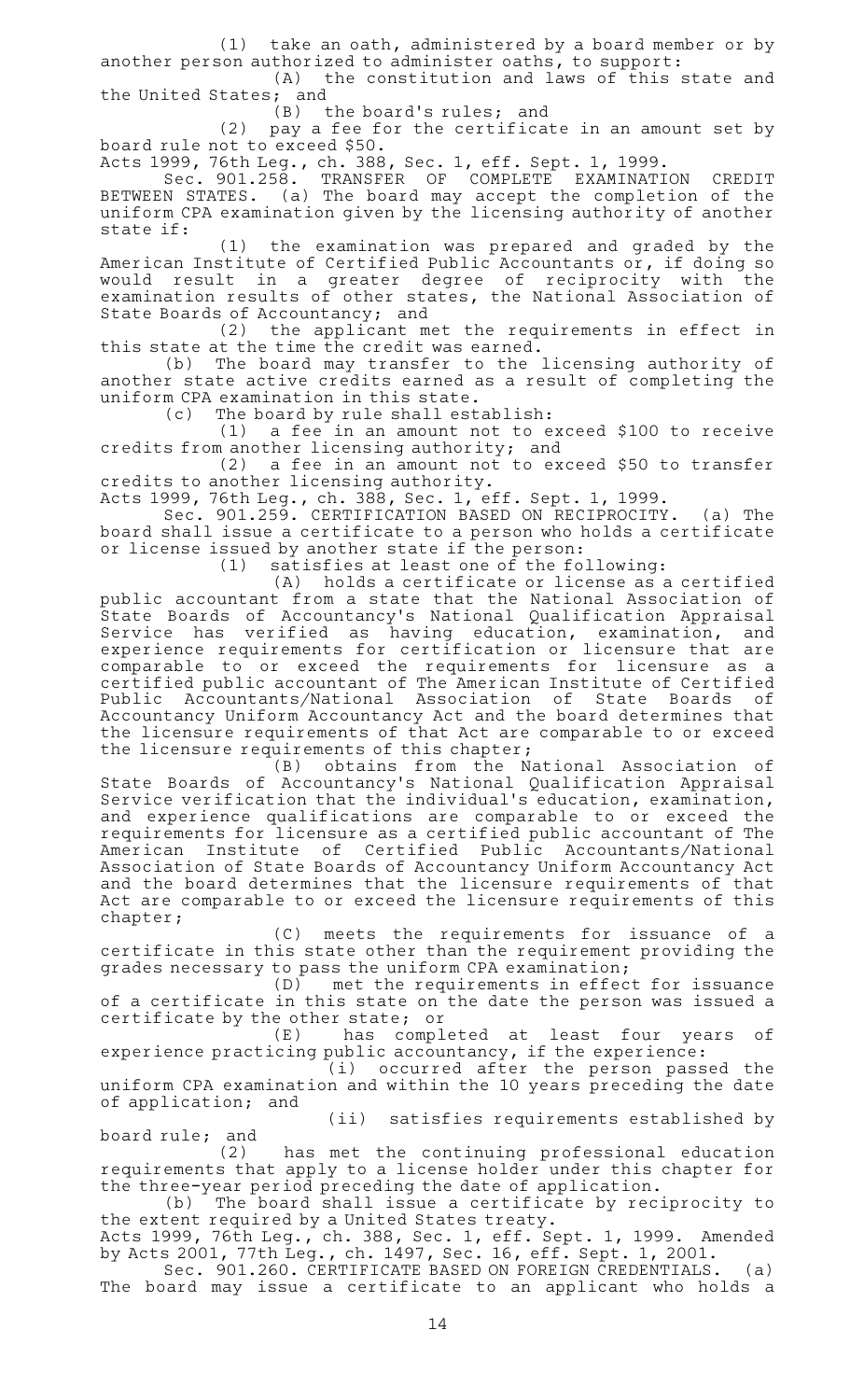substantially equivalent foreign credential if:

 $(1)$  the foreign jurisdiction that granted the credential has an analogous provision allowing a person who holds a certificate issued by this state to obtain that foreign jurisdiction's comparable credential;

 $(2)$  the foreign credential:

(A) entitles the holder to issue reports on financial statements;

(B) was issued by a foreign jurisdiction that regulates the practice of public accountancy on the basis of education, examination, and experience requirements established by the jurisdiction; and

(C) has not expired or been revoked, suspended, limited, or probated; and

 $(3)$  the applicant:

 $(A)$  received the credential based on education and examination requirements that are comparable to or exceed those in effect in this state on the date that the foreign credential was granted;

 $(B)$  satisfied one of the following:

(i) completed an experience requirement in the jurisdiction that granted the foreign credential that is comparable to or exceeds the experience requirements established under this chapter;

(ii) completed at least four years of professional accounting experience in this state; or

(iii) within the 10 years preceding the date of the application, has met equivalent requirements prescribed by board rule;

(C) passed a uniform qualifying examination acceptable to the board covering national standards; and

(D) passed an examination acceptable to the board covering the laws, rules, and code of ethical conduct in effect in this state.

(b) An applicant for a certificate under Subsection (a) must list in the application each jurisdiction, foreign and domestic, in which the applicant has applied for or holds a credential to practice public accountancy. Each holder of a certificate issued under Subsection (a) shall notify the board in writing of the issuance, denial, revocation, suspension, limitation, or probation of a credential or the commencement of a disciplinary or enforcement action by any jurisdiction not later than the 30th day after the effective date of that action.

(c) The board's determination of whether a foreign credential is substantially equivalent to a certificate issued under this chapter is not subject to judicial review.

Added by Acts 2001, 77th Leg., ch. 1497, Sec. 17, eff. Sept. 1, 2001.

SUBCHAPTER G. UNIFORM CPA EXAMINATION

Sec. 901.301. ADMINISTRATION; BOARD RULES. (a) The board shall conduct or contract with another person to conduct uniform CPA examinations administered under this chapter.

 $(b)$  The board by rule may establish the:

 $(1)$  manner in which a person may apply for the examination;<br>(2)

time, date, and place for the examination;

 $(3)$  manner in which the examination is conducted; and (4) manner in which a person's examination score is reported to the person.

Acts 1999, 76th Leg., ch. 388, Sec. 1, eff. Sept. 1, 1999. Amended by Acts 2001, 77th Leg., ch. 381, Sec. 1, eff. Sept. 1, 2001; Acts 2001, 77th Leg., ch. 1497, Sec. 18, eff. Sept. 1, 2001; Acts 2003, 78th Leg., ch. 1276, Sec. 14.006(a), eff. Sept. 1, 2003.

Sec. 901.302. APPLICATION OF INTENT. (a) The board may establish an application of intent for a person pursuing a certificate.

(b) The board shall maintain an application of intent filed under this section as an active application until the second anniversary of the date the application is filed.

Acts 1999, 76th Leg., ch. 388, Sec. 1, eff. Sept. 1, 1999.

Sec. 901.303. FILING FEE. The board by rule may set a filing fee in an amount not to exceed \$100 to be paid by an applicant at the time the applicant files an initial application to take the uniform CPA examination.

Acts 1999, 76th Leg., ch. 388, Sec. 1, eff. Sept. 1, 1999.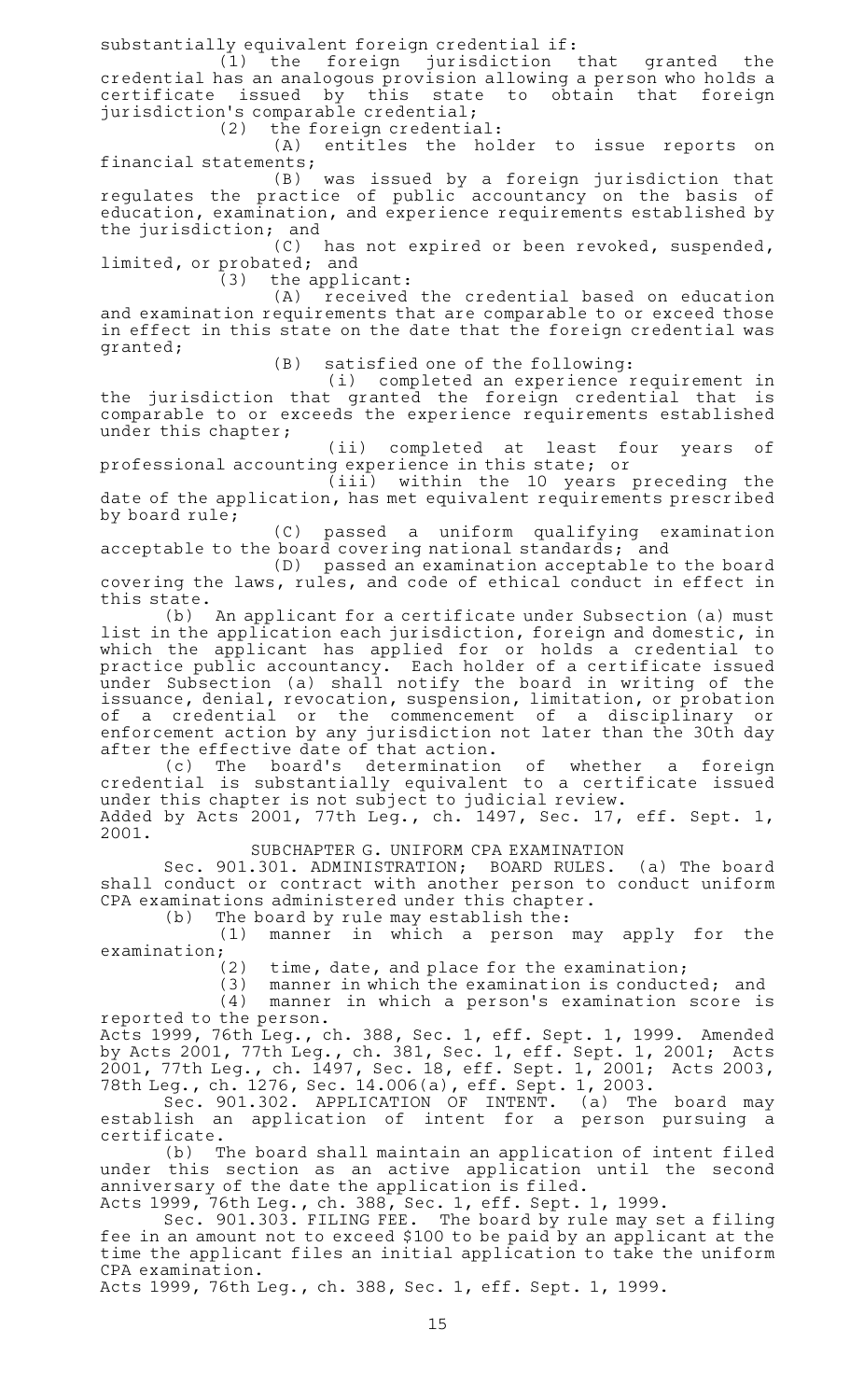Sec. 901.304. EXAMINATION FEE. (a) For each examination or reexamination, the board by rule shall apportion an amount of the total examination fee among the parts of the examination that an applicant is eligible to take on a particular examination date. For each examination or reexamination, the board shall collect a fee set by board rule not to exceed the cost of administering the examination.

(b) Repealed by Acts 2003, 78th Leg., ch. 525, Sec. 28.

(c) The board by rule may provide for a refund of the examination fee paid by an applicant who:

 $(1)$  fails to attend the examination; and

 $(2)$  presents the board with a satisfactory reason for that failure.

Acts 1999, 76th Leg., ch. 388, Sec. 1, eff. Sept. 1, 1999. Amended by Acts 2001, 77th Leg., ch. 381, Sec. 2, eff. Sept. 1, 2001; Acts 2001, 77th Leg., ch. 1497, Sec. 19, eff. Sept. 1, 2001; Acts 2003, 78th Leg., ch. 525, Sec. 16, 28, eff. Sept. 1, 2003; Acts 2003, 78th Leg., ch. 1276, Sec. 14.006(b), eff. Sept. 1, 2003.

Sec. 901.305. FREQUENCY OF EXAMINATION. A uniform CPA examination shall be administered under this chapter as often as necessary but at least once each year.

Acts 1999, 76th Leg., ch. 388, Sec. 1, eff. Sept. 1, 1999. Amended by Acts 2001, 77th Leg., ch. 381, Sec. 3, eff. Sept. 1, 2001; Acts 2001, 77th Leg., ch. 1497, Sec. 20, eff. Sept. 1, 2001.

Sec. 901.306. CONTENT AND SECURITY OF EXAMINATION. (a) The board may use or require the use of all or part of the uniform CPA examination and any related service available from:<br>(1) the American Institute of Certified

(1) the American Institute of Certified Public Accountants; or

 $(2)$  the National Association of State Boards of Accountancy.

(b) The examination must test the person's knowledge of accounting, auditing, and any other subject the board determines is appropriate.

(c) If the examination is secured by the preparer, the board may not release a copy of any question or answer to any person.

(d) The board by rule may adopt a system to maintain the security and integrity of the examination process.

Acts 1999, 76th Leg., ch. 388, Sec. 1, eff. Sept. 1, 1999. Amended by Acts 2001, 77th Leg., ch. 381, Sec. 4, eff. Sept. 1, 2001; Acts 2001, 77th Leg., ch. 1497, Sec. 21, eff. Sept. 1, 2001.

Sec. 901.307. GRADING EXAMINATION. (a) The board by rule shall:

(1) adopt a method for grading the examination; and<br>(2) establish the criteria for passing

establish the criteria for passing the examination.

 $(b)$  Rules adopted under this section must, to the extent possible, be uniform with those of other states.

Acts 1999, 76th Leg., ch. 388, Sec. 1, eff. Sept. 1, 1999. Amended by Acts 2001, 77th Leg., ch. 381, Sec. 5, eff. Sept. 1, 2001; Acts 2001, 77th Leg., ch. 1497, Sec. 22, eff. Sept. 1, 2001; Acts 2003, 78th Leg., ch. 1276, Sec. 14.006(c), eff. Sept. 1, 2003.

Sec. 901.308. EXAMINATION RESULTS. (a) The board shall send to each examinee the examinee 's results not later than the 30th day after the date the board receives the results.

(b) The board may withhold delivery of the examination results if:

(1) board action is pending; and<br>(2) the examinee is precluded

the examinee is precluded from receiving the results until the action is resolved.

(c) If the notice of the examination results graded or reviewed by a national testing service will be delayed for more than 120 days after the examination date, the board shall notify the examinee of the reason for the delay before the 120th day.

(d) A person who fails a paper examination is entitled to inspect the examination questions and the person's answers not later than the 91st day after the date the board receives the results. An inspection must be by appointment at the board's offices during regular office hours. The person 's grade must be clearly shown on the examination. A copy of the examination questions or answers may not be made.

(e) If requested in writing by a person who fails an examination, the board shall provide to the person an analysis of the person 's performance on the examination.

Acts 1999, 76th Leg., ch. 388, Sec. 1, eff. Sept. 1, 1999. Amended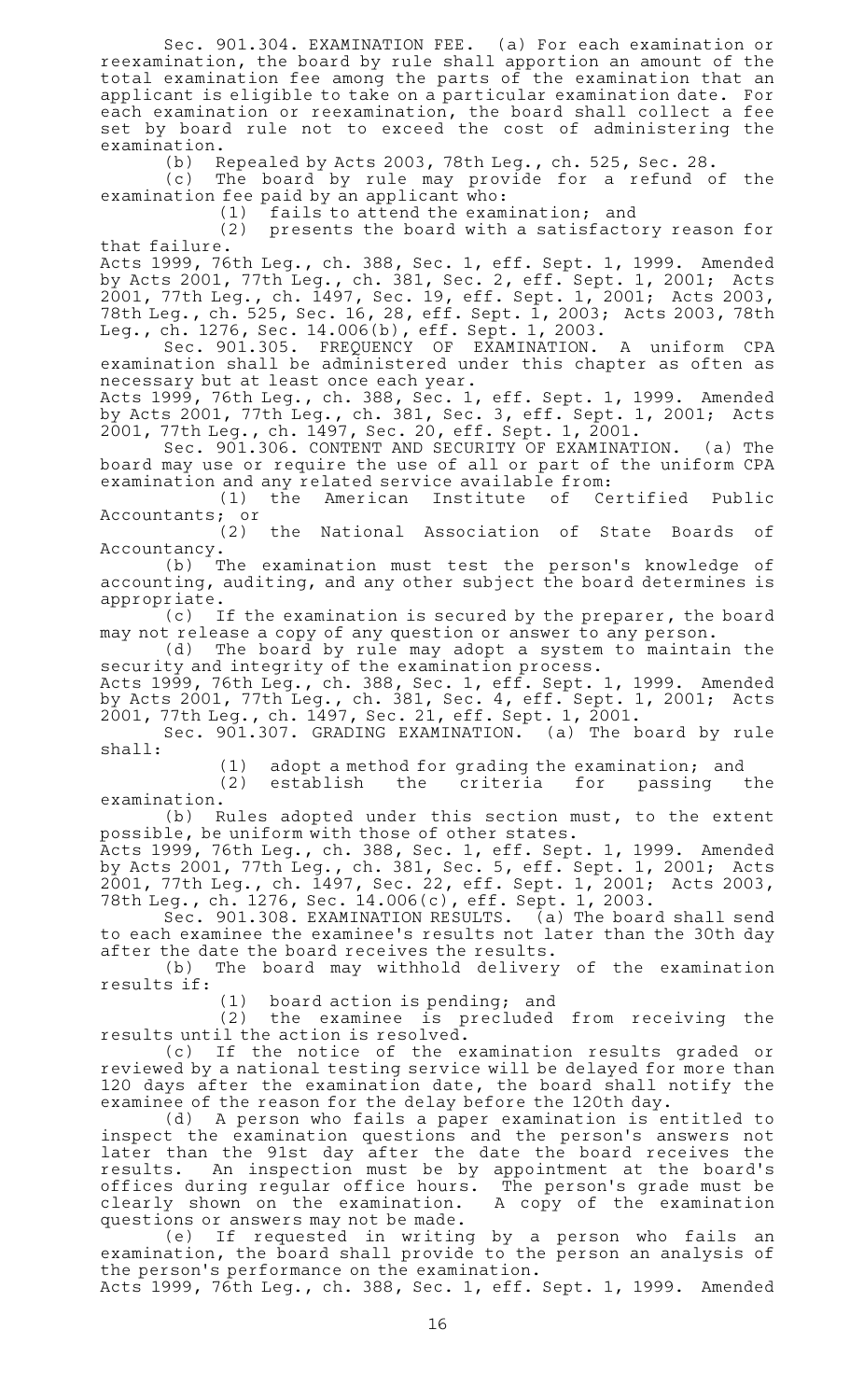by Acts 2001, 77th Leg., ch. 381, Sec. 6, eff. Sept. 1, 2001.

Sec. 901.309. REEXAMINATION. A person who fails all or part of an examination may apply for a subsequent examination, subject to the board 's satisfaction that the person meets the requirements of this chapter relating to the person's moral character and education.

Acts 1999, 76th Leg., ch. 388, Sec. 1, eff. Sept. 1, 1999.

Sec. 901.310. CONDITIONAL EXAMINATION CREDIT. (a) The board by rule shall award conditional credit to a person who:

 $(1)$  passes two or more subjects in a single

examination;<br>(2) takes each part of the examination the person is eligible to take; and

(3) attains a minimum grade of 50 percent on each part of the examination the person does not pass.

(b) The board shall award credit to a person who attains a passing score on a subsequent examination if the person:

 $(1)$  takes each part of the examination the person is eligible to take; and

(2) attains a minimum grade of 50 percent on each part of the examination that the person does not pass.

(c) The board shall consider a person to have passed an examination if the person receives credit for each subject by receiving conditional credit after September 1, 1989, and passing the remaining subjects within the six consecutive examinations following the examination for which the person receives conditional credit.

Acts 1999, 76th Leg., ch. 388, Sec. 1, eff. Sept. 1, 1999.

Sec. 901.311. RESTRUCTURE OF EXAMINATION. If the uniform CPA examination is restructured, the board by rule shall determine the manner in which credit for a subject is integrated into the new structure.

Acts 1999, 76th Leg., ch. 388, Sec. 1, eff. Sept. 1, 1999.

Sec. 901.312. TRANSFER OF PARTIAL EXAMINATION CREDIT BETWEEN STATES. (a) The board may accept the partial completion of the uniform CPA examination given by the licensing authority of another state if:

(1) the examination was prepared and graded by the American Institute of Certified Public Accountants or, if doing so would result in a greater degree of reciprocity with the examination results of other states, the National Association of State Boards of Accountancy;

 $(2)$  the credit is active in the other state; and

(3) at the time the credit was earned, the applicant met the requirements in effect in the other state and the other state 's standards are equal to or higher than the standards prescribed by this chapter.

(b) The board may transfer to the licensing authority of another state active credits earned as a result of partially completing the uniform CPA examination in this state.

(c) The board by rule shall establish:

 $(1)$  a fee in an amount not to exceed \$100 to receive credits from another licensing authority; and

(2) a fee in an amount not to exceed \$50 to transfer credits to another licensing authority.

Acts 1999, 76th Leg., ch. 388, Sec. 1, eff. Sept. 1, 1999.

SUBCHAPTER H. FIRM LICENSE REQUIREMENTS

Sec. 901.351. FIRM LICENSE REQUIRED. (a) A firm may not provide attest services or use the title "CPA's," "CPA Firm," "Certified Public Accountants," "Certified Public Accounting Firm," or "Auditing Firm" or a variation of one of those titles unless the firm holds a firm license issued under this subchapter.

(b) The board shall grant or renew a firm license to practice as a certified public accountancy firm to:

 $(1)$  a firm that applies and demonstrates the necessary qualifications in accordance with this subchapter; or

(2) a firm originally licensed as a certified public accountancy firm in another state that:

 $(A)$  establishes an office in this state; and

(B) demonstrates the necessary qualifications in accordance with this subchapter.

(c)AAA firm license issued under Subsection (b)(2) is automatically revoked and may not be renewed if the firm does not maintain a license as a certified public accountancy firm in the other state.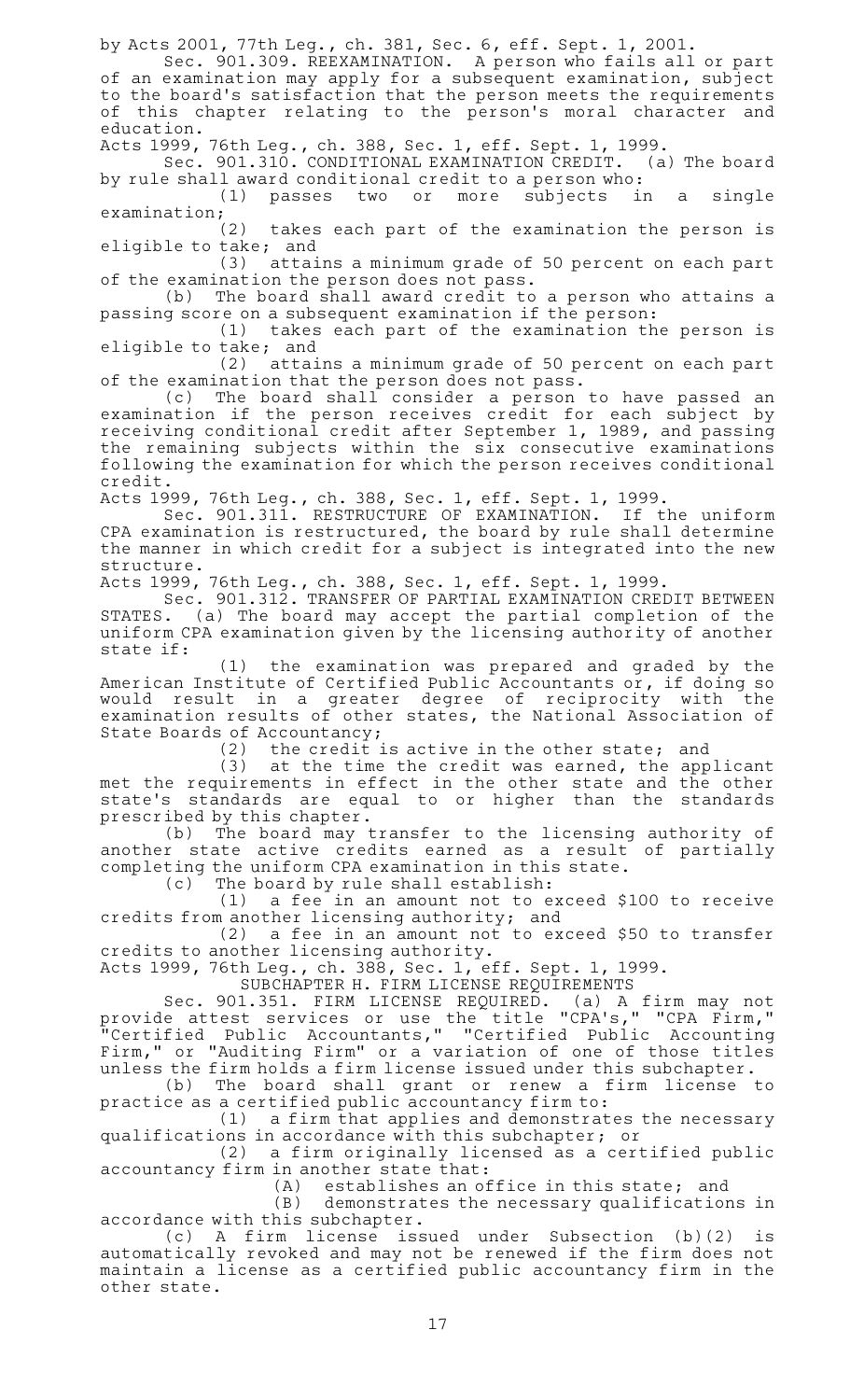(d) A firm license must be renewed annually.<br>(e) The board by rule shall specify:

The board by rule shall specify:

 $(1)$  the form of the application for a firm license;

 $(2)$  the fee for an original or renewal firm license, which may be based on the number of owners, members, partners, shareholders, or employee license holders in this state, not to exceed \$25 for each of those persons; and

 $(3)$  the requirements for renewal of a firm license.

Acts 1999, 76th Leg., ch. 388, Sec. 1, eff. Sept. 1, 1999. Amended by Acts 2001, 77th Leg., ch. 1497, Sec. 23, eff. Sept. 1, 2001.

Sec. 901.352. APPLICATION FOR FIRM LICENSE OR REGISTRATION. (a) An applicant for a firm license or registration must provide the board with satisfactory evidence of eligibility for a firm license or registration.

(b) The board may examine an application and may refuse to issue a firm license or register an applicant who does not meet the standards imposed under this chapter.

Acts 1999, 76th Leg., ch. 388, Sec. 1, eff. Sept. 1, 1999. Amended by Acts 2001, 77th Leg., ch. 1497, Sec. 23, eff. Sept. 1, 2001.

Sec. 901.353. RESIDENT MANAGER. (a) An office established or maintained in this state by a firm of certified public accountants, a firm of public accountants, or a person described by Section 901.355 must be under the direct supervision of a resident manager who:

(1) is an owner, member, partner, shareholder, or employee of the firm or person that occupies the office; and

 $(2)$  is licensed under this chapter.

(b) A resident manager may serve in that capacity in only one office at a time except as authorized by board rule. The board by rule may establish a registration procedure under which a person may serve as resident manager of more than one office at a time.

Acts 1999, 76th Leg., ch. 388, Sec. 1, eff. Sept. 1, 1999. Amended by Acts 2001, 77th Leg., ch. 1497, Sec. 23, eff. Sept. 1, 2001.

Sec. 901.354. FIRM LICENSE INFORMATION AND ELIGIBILITY. (a) An applicant for initial issuance or renewal of a firm license must show that a majority of the ownership of the firm, in terms of financial interests and voting rights, belongs to persons who hold certificates issued under this chapter or are licensed in another state. A firm and its owners shall comply with board rules regardless of whether the firm includes owners who are not license holders.

(b) A certified public accountancy firm may include individuals as owners who are not license holders if:

(1) the firm designates to the board a license holder who resides in this state to be responsible for the firm 's firm license and the supervision of the firm;

 $(2)$  each owner who is not a license holder and who is a resident of this state as determined by board rule:<br>(A) is actively involved in

is actively involved in the firm or an affiliated entity;<br> $(B)$ 

is of good moral character as demonstrated by a lack of history of dishonest or felonious acts;

(C) holds a baccalaureate or graduate degree conferred by a college or university acceptable to the board or equivalent education as determined by the board;

(D) maintains any professional designation held by the individual in good standing with the appropriate organization or regulatory body that is identified or used in an advertisement, letterhead, business card, or other firm-related communication;

(E) has passed an examination on the rules of professional conduct as determined by board rule;

(F) complies with the rules of professional conduct as determined by board rule; and

(G) maintains professional continuing education applicable to license holders as required by board rule; and

(3) the firm and the owners who are not license holders comply with board disciplinary actions and other requirements the board may impose by rule.

(c) The board by rule may adopt a system to investigate the background of individual owners who are not license holders under this chapter.

(d) The board may obtain criminal history record information maintained by the Department of Public Safety, the Federal Bureau of Investigation identification division, and other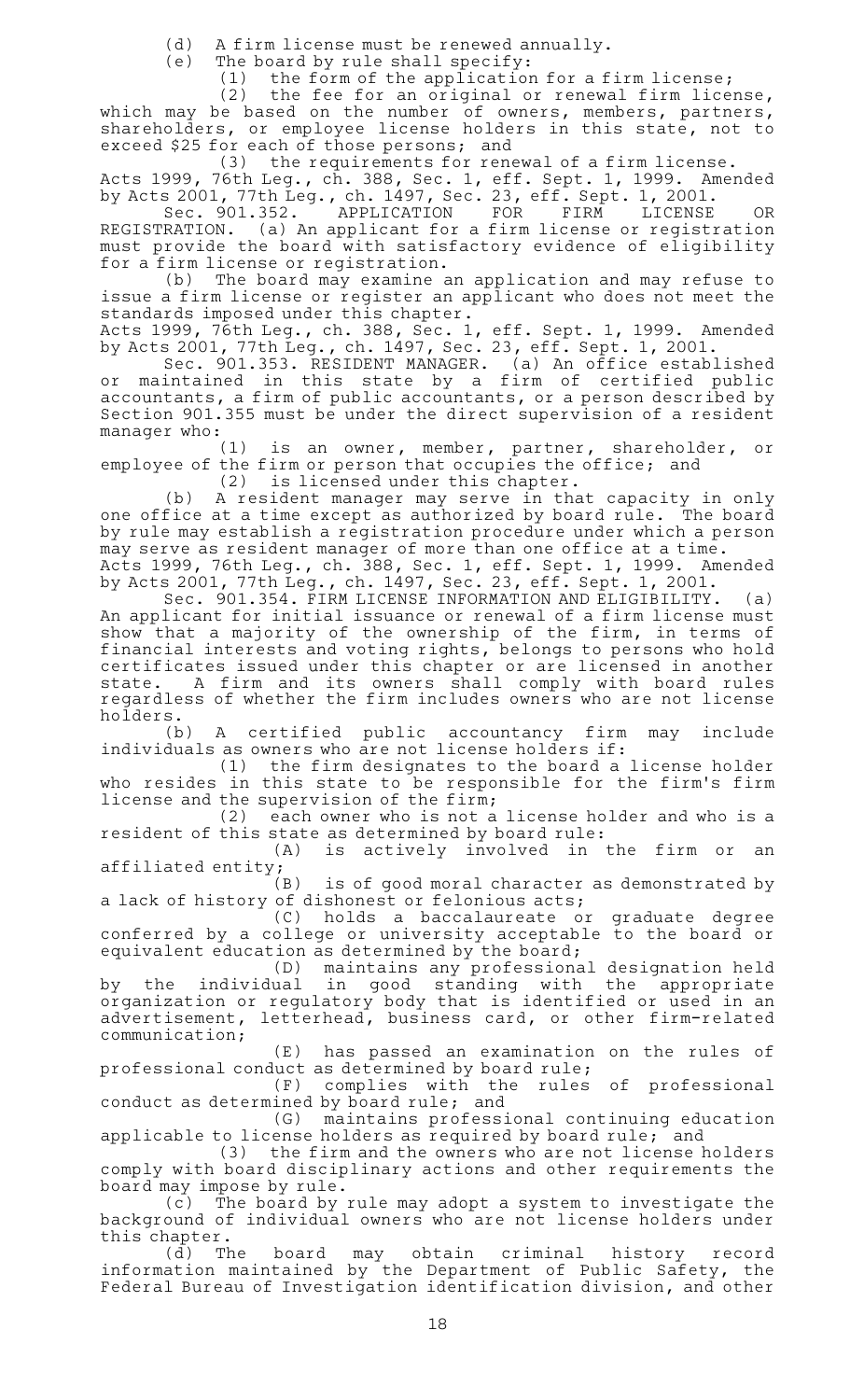law enforcement agencies to investigate the qualifications of an individual who is not a license holder under this chapter.

(e) The board may require an individual who is not a license holder under this chapter to submit a complete set of fingerprints. If the individual does not provide the complete set of fingerprints on request, the board may refuse to allow that individual to become an owner of a certified public accountancy firm and may cancel or refuse to issue or renew a firm license to the firm.

(f) An applicant for issuance or renewal of a firm license under this section must register each office of the firm and show that all attest services performed in this state and each office in this state are under the supervision of a person who holds a certificate issued under this chapter or by another state.

(g) An application for a firm license under this chapter must be made on an affidavit of the owner, an officer, or the general partner of the firm, as applicable, stating:

 $(1)$  the name of the firm;

 $(2)$  the firm's post office address in this state;

(3) the address of the firm's principal office;<br>(4) the address of each office of the firm the address of each office of the firm in this

state;

(5) the name of the resident manager of each office of the firm in this state; and

(6) the name, residence, and post office address of:

 $(A)$  each partner, member, shareholder, or other owner; and

 $(B)$  if the firm is a partnership, each shareholder of a partner that is a professional corporation.

(h) A sole proprietorship is eligible for a firm license if the sole proprietor and each resident manager of an office of the sole proprietorship in this state are certified public accountants in good standing.

(i) The board shall determine whether an applicant is eligible for a firm license under this section. The board by rule shall define "good standing" for purposes of this section.

(j)AAA certified public accountancy firm shall notify the board not later than the 31st day after the date on which information in the affidavit is changed, including information regarding the admission or withdrawal of an owner or resident manager.

(k) A certified public accountancy firm that is no longer in compliance with this section because of a change in firm ownership or personnel that occurs after the firm receives or renews a firm license shall report that fact to the board not later than the 30th day after the date the firm ceases to be in compliance and shall take corrective action to bring the firm into compliance. Failure to bring the firm into compliance within a reasonable time as determined by board rule is grounds for the suspension or revocation of the firm 's firm license.

Acts 1999, 76th Leg., ch. 388, Sec. 1, eff. Sept. 1, 1999. Amended by Acts 2001, 77th Leg., ch. 1497, Sec. 23, eff. Sept. 1, 2001.

Sec. 901.355. REGISTRATION FOR CERTAIN FOREIGN APPLICANTS.  $\,$  (a) The holder of a certificate, license, or degree authorizing the person to practice public accountancy in a foreign country may register with the board as the holder of a certificate, license, or degree issued by the foreign country, if the board determines that the standards under which the applicant was certified or otherwise authorized to practice public accountancy were at least as high as the standards of this state at the time that authority was granted.

(b) To register with the board under this section, the person must pay:

(1) the fee for issuance of a license as provided by Section 901.154; and

 $(2)$  a processing fee in an amount set by the board not to exceed \$250.

(c)AAA person registered under this section may renew the registration in the manner provided for renewal of a license under Subchapter I.

(d)AAA person 's registration under this section is automatically revoked and may not be renewed if the person does not maintain the authority to practice public accountancy in the other country. The board shall adopt rules to ensure that the person maintains that authority.

Acts 1999, 76th Leg., ch. 388, Sec. 1, eff. Sept. 1, 1999. Amended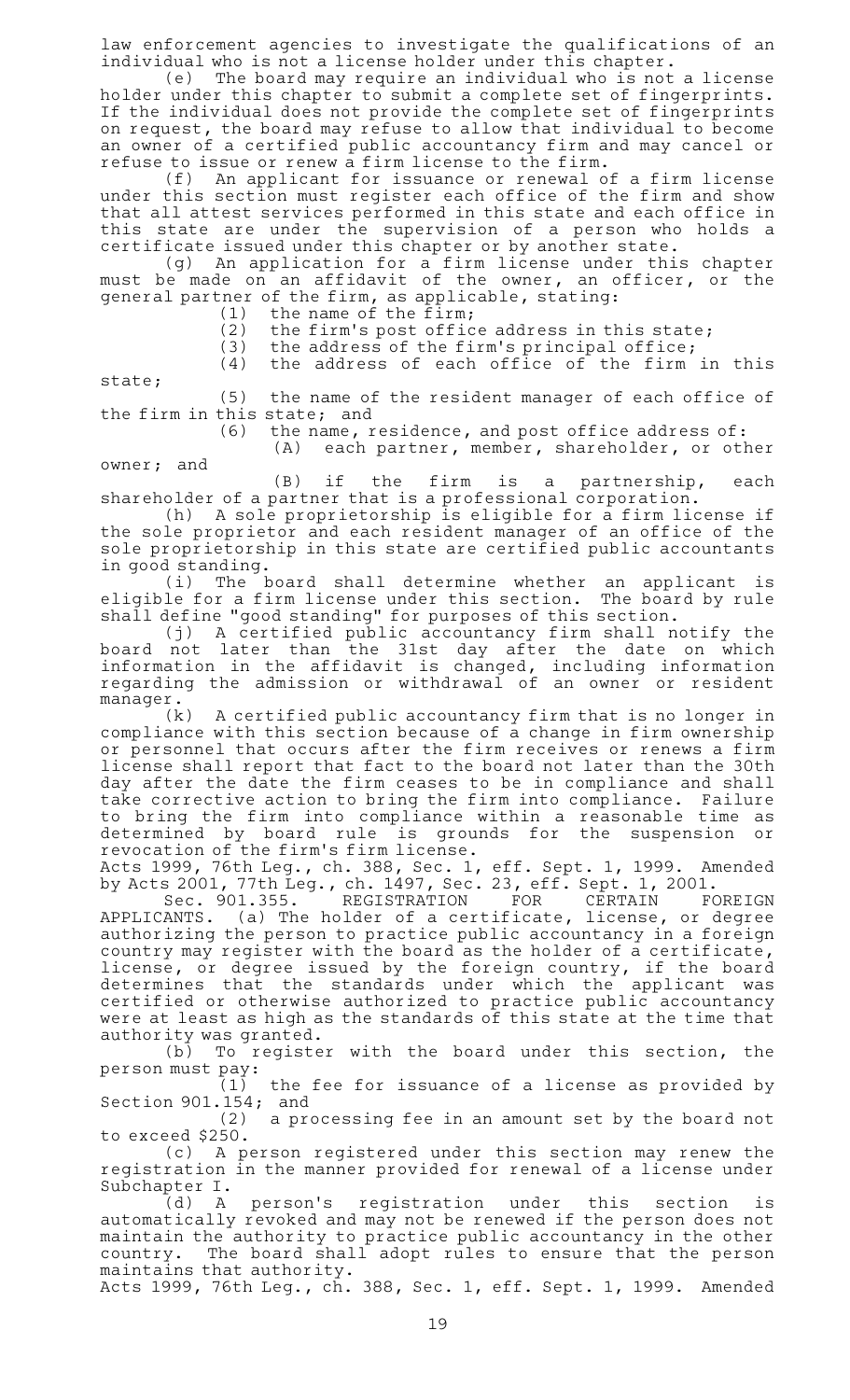by Acts 2001, 77th Leg., ch. 1497, Sec. 23, eff. Sept. 1, 2001.<br>Sec. 901.356. TEMPORARY PRACTICE PERMIT FOR CH

TEMPORARY PRACTICE PERMIT FOR CERTAIN OUT-OF-STATE APPLICANTS. A certified public accountancy firm of another state that does not hold a firm license issued under this chapter may temporarily practice in this state on professional business incident to the firm 's regular practice outside this state if the firm:

 $(1)$  submits an application for a permit accompanied by a fee in an amount not to exceed \$100, as provided by board rule; and

(2) conducts the temporary practice according to the laws of this state and the board's rules of professional conduct. Acts 1999, 76th Leg., ch. 388, Sec. 1, eff. Sept. 1, 1999. Amended by Acts 2001, 77th Leg., ch. 1497, Sec. 23, eff. Sept. 1, 2001.

SUBCHAPTER I. LICENSE REQUIREMENTS, ISSUANCE, AND RENEWAL

Sec. 901.401. LICENSE REQUIRED. (a) An individual who holds a certificate issued under this chapter must also hold a license issued under this chapter.

(b) Each office of a certified public accountancy firm or a firm of public accountants must hold a license issued under this chapter.

Acts 1999, 76th Leg., ch. 388, Sec. 1, eff. Sept. 1, 1999. Amended by Acts 2001, 77th Leg., ch. 1497, Sec. 24, eff. Sept. 1, 2001.

Sec. 901.402. ELIGIBILITY REQUIREMENTS; GENERAL PROHIBITION. (a) On payment of the required fees, the board shall issue a license to an applicant who:<br>(1) holds a certificate

holds a certificate issued under this chapter; or (2) holds a firm license issued under this chapter.

(b) The board may not issue a license to or renew the license of a person who does not meet the licensing requirements of:

 $(1)$  this chapter; or

(2) the rules adopted under this chapter.

Acts 1999, 76th Leg., ch. 388, Sec. 1, eff. Sept. 1, 1999. Amended by Acts 2001, 77th Leg., ch. 1497, Sec. 25, eff. Sept. 1, 2001.

Sec. 901.403. APPLICATION FOR AND RENEWAL OF LICENSE. (a) The board shall specify:

 $(1)$  the form of the application for a license;

 $(2)$  the term of a license; and

 $(3)$  the requirements for renewal of a license.

(b) The board by rule may adopt a system under which licenses expire on various dates during the year. For the year in which the license expiration date is changed, the board shall prorate license fees on a monthly basis so that each license holder pays only that portion of the license fee that is allocable to the number of months during which the license is valid. On renewal of the license on the new expiration date, the total license renewal fee is payable.

Acts 1999, 76th Leg., ch. 388, Sec. 1, eff. Sept. 1, 1999. Amended by Acts 2001, 77th Leg., ch. 1497, Sec. 26, eff. Sept. 1, 2001; Acts 2003, 78th Leg., ch. 525, Sec. 17, eff. Sept. 1, 2003.

Sec. 901.404. NOTICE OF LICENSE EXPIRATION. (a) Not later than the 30th day before the expiration date of a person's license, the board shall send written notice of the impending license expiration to the person at the person's last known address according to the board's records.

 $(b)$  The board shall determine the amount of the renewal fee and shall mail notice of that amount to the person within the time provided by Subsection (a).

Acts 1999, 76th Leg., ch. 388, Sec. 1, eff. Sept. 1, 1999. Amended by Acts 2003, 78th Leg., ch. 525, Sec. 18, eff. Sept. 1, 2003.

Sec. 901.405. PROCEDURE FOR RENEWAL. (a) A person who is otherwise eligible to renew a license may renew an unexpired license by paying the required renewal fee to the board before the expiration date of the license. A person whose license has expired may not engage in activities that require a license until the license has been renewed.

(b) A person whose license has been expired for 90 days or less may renew the license by paying to the board a renewal fee that is equal to 1-1/2 times the normally required renewal fee.

(c) A person whose license has been expired for more than 90 days but less than one year may renew the license by paying to the board a renewal fee that is equal to two times the normally required renewal fee.

(d) A person whose license has been expired for at least one year but less than two years may renew the license by paying to the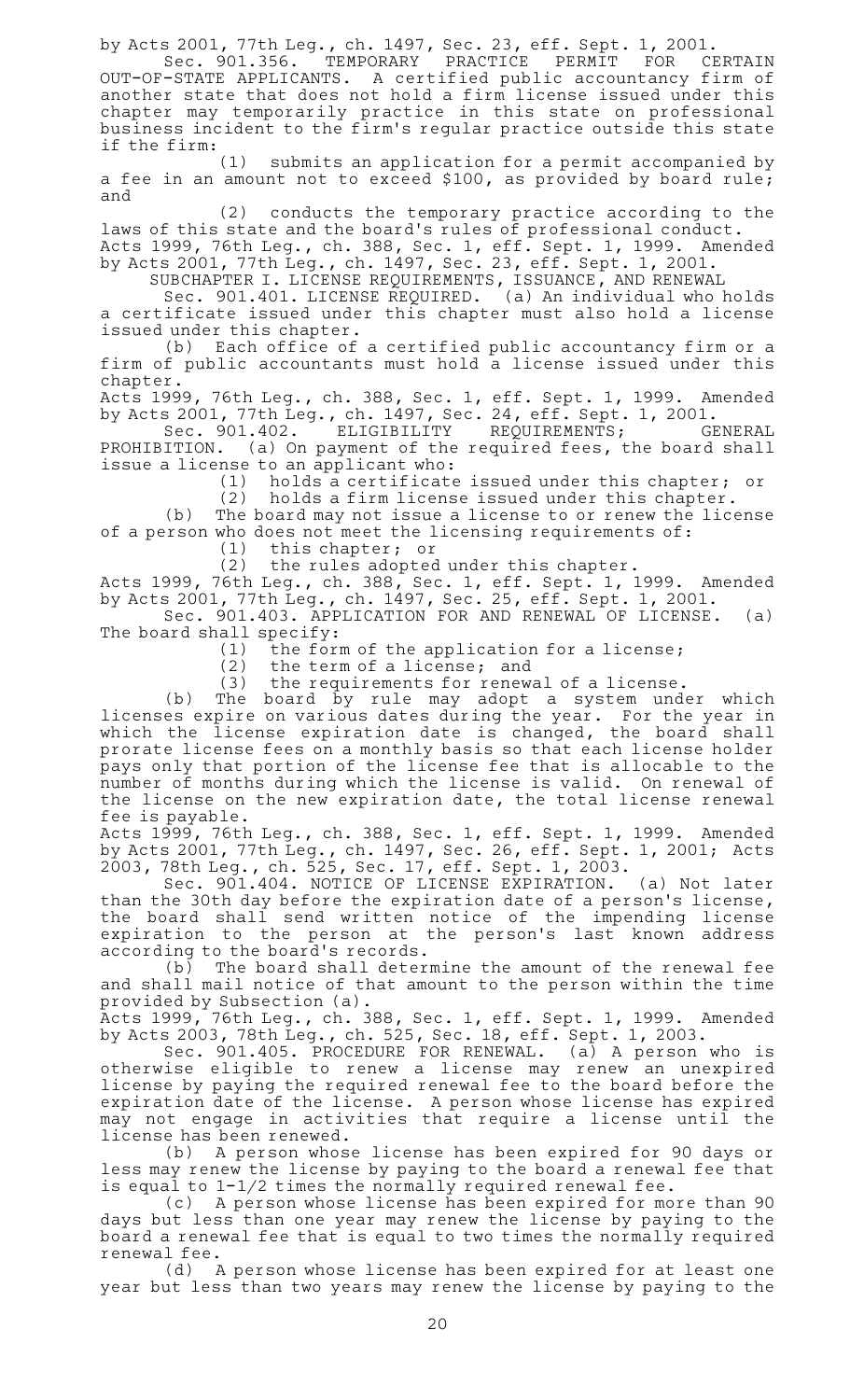board a renewal fee that is equal to three times the normally required renewal fee.

(e) A person whose license has been expired for two years or more may not renew the license. The person may obtain a new license by complying with the requirements and procedures, including the examination requirements, for obtaining an original license.

(f)AAA person who was licensed in this state, moved to another state, and is currently licensed and has been in practice in the other state for the two years preceding the date of application may obtain a new license without reexamination. The person must pay to the board a fee that is equal to two times the normally required renewal fee for the license.

Acts 1999, 76th Leg., ch. 388, Sec. 1, eff. Sept. 1, 1999. Amended by Acts 2003, 78th Leg., ch. 525, Sec. 19, eff. Sept. 1, 2003.

Sec. 901.406. FEE INCREASE. (a) The fee for the issuance of a certificate under this chapter and the fee for the issuance or renewal of a license under this chapter is the amount of the fee set by the board under Section 901.154 and a fee increase of \$200.

(b) For each fee increase collected under this section,  $$50$ shall be deposited to the credit of the foundation school fund and \$150 shall be deposited in the general revenue fund.

Acts 1999, 76th Leg., ch. 388, Sec. 1, eff. Sept. 1, 1999.

Sec. 901.407. ADDITIONAL FEE. (a) Each license holder shall pay to the board a biennial fee of \$200 in each year that the license holder is not required to pay a fee for the issuance or renewal of a license. The fee provided for by this section is due not later than the first anniversary of the date the license holder was last required to pay a fee for the issuance or renewal of the license.

(b) Not later than the 31st day before the date the additional fee is due, the board shall send written notice that the fee is due to the license holder at the license holder 's last known address according to the board's records.

(c) The board shall impose a late fee in an amount not less than \$50 on a license holder who does not pay the additional fee on or before the date the fee is due. The board by rule may impose additional late fees.

(d) Each additional fee collected under this section shall be deposited as provided by Section 901.406(b).

Acts 1999, 76th Leg., ch. 388, Sec. 1, eff. Sept. 1, 1999.

Sec. 901.408. CONSEQUENCE OF FAILURE TO PAY CERTAIN FEES. (a) A person who fails to pay the license renewal fee or the additional fee imposed under Section 901.407, as applicable, and any late fee before the first anniversary of the due date of the renewal fee or additional fee may renew the person 's license only by submitting to the board an application for renewal accompanied by payment of:

(1) all accrued fees, including late fees; and

(2) the direct administrative costs incurred by the board in renewing the person 's license.

(b) The board by rule shall prescribe the information to be included in an application for renewal under this section. Acts 1999, 76th Leg., ch. 388, Sec. 1, eff. Sept. 1, 1999.

Sec. 901.409. FEE REDUCTION FOR RETIRED OR DISABLED PERSONS. The board by rule may establish a reduced fee to issue or renew the license of a person who does not engage in the practice of public accountancy because of retirement or permanent disability. Acts 1999, 76th Leg., ch. 388, Sec. 1, eff. Sept. 1, 1999.

Sec. 901.410. FEE EXEMPTION FOR CERTAIN LICENSE HOLDERS. The fee increase imposed under Section 901.406 and the additional fee imposed under Section 901.407 do not apply to a license holder who is:

(1) an employee of the federal government restricted by virtue of that employment from engaging in the practice of public accountancy outside the scope of employment; or

(2) an employee of a state agency that has authorized the payment of the fee increase and additional fee for the license holder.

Acts 1999, 76th Leg., ch. 388, Sec. 1, eff. Sept. 1, 1999.

Sec. 901.411. CONTINUING PROFESSIONAL EDUCATION. (a) A license holder who is an individual shall participate in a program of continuing professional education designed to maintain professional competency. The program must comply with rules adopted by the board.

(b) The board may recognize a continuing professional education course only if the course directly contributes to the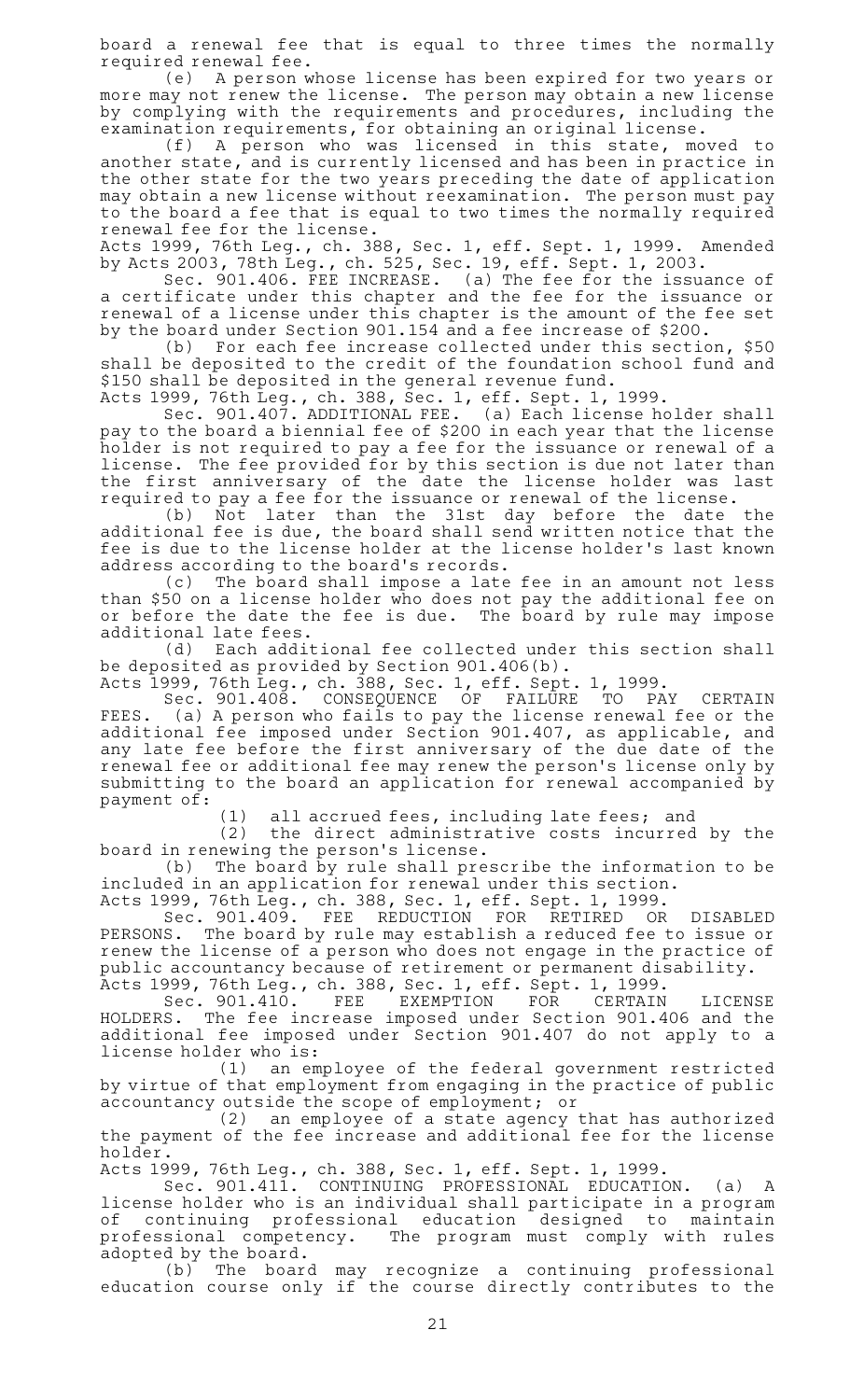license holder 's professional competence.

(c) The board by rule shall provide for the reporting of continuing professional education by a license holder to coincide with the person's license renewal date.

(d) The board by rule may exempt certain license holders, including license holders who are disabled, retired, or not associated with accounting, as defined by board rule, from all or part of the requirements of this section.

Acts 1999, 76th Leg., ch. 388, Sec. 1, eff. Sept. 1, 1999. Amended by Acts 2001, 77th Leg., ch. 1497, Sec. 27, eff. Sept. 1, 2001.

Sec. 901.412. REGISTRATION OF OUT-OF-STATE PRACTITIONER WITH SUBSTANTIALLY EQUIVALENT QUALIFICATIONS. (a) An individual who holds a certificate or license as a certified public accountant issued by another state and whose principal place of business is not in this state may exercise all the privileges of certificate and license holders of this state without obtaining a certificate or license under this chapter if:

(1) the National Association of State Boards of Accountancy 's National Qualification Appraisal Service has verified that the other state has education, examination, and experience requirements for certification or licensure that are comparable to or exceed the requirements for licensure as a certified public accountant of The American Institute of Certified Public Accountants/National Association of State Boards of Accountancy Uniform Accountancy Act and the board determines that the licensure requirements of that Act are comparable to or exceed the licensure requirements of this chapter; or

(2) the individual obtains from the National Association of State Boards of Accountancy's National Qualification Appraisal Service verification that the individual 's education, examination, and experience qualifications are comparable to or exceed the requirements for licensure as a certified public accountant of The American Institute of Certified Public Accountants/National Association of State Boards of Accountancy Uniform Accountancy Act and the board determines that the licensure requirements of that Act are comparable to or exceed the licensure requirements of this chapter.

(b) An individual who meets the requirements of Subsection (a)(1) or (2) must register with the board to practice public accountancy in this state. To register with the board, the individual must:

 $(1)$  in the manner prescribed by board rule, notify the board of the person 's intent to practice; and

(2) pay a processing fee in an amount set by the board not to exceed \$250.

(c) An individual who registers under this section:

(1) is subject to the personal and subject matter jurisdiction and disciplinary authority of the board and the courts of this state;

(2) must comply with this chapter and the board's rules; and

(3) is considered to have appointed the regulatory agency of the state that issued the individual's certificate or license as the individual's agent on whom process may be served in any action or proceeding by the board against the individual.

(d) An individual's practice privileges under this section are automatically revoked if the individual does not maintain the authority to practice public accountancy in the other state. Added by Acts 2001, 77th Leg., ch. 1497, Sec. 28, eff. Sept. 1, 2001.

SUBCHAPTER J. PRACTICE BY LICENSE HOLDER

Sec. 901.451. USE OF TITLE OR ABBREVIATION FOR "CERTIFIED PUBLIC ACCOUNTANT." (a)A person may not assume or use the title or designation " certified public accountant," the abbreviation "CPA," or any other title, designation, word, letter, abbreviation, sign, card, or device tending to indicate that the person is a certified public accountant unless the person holds a certificate under this chapter.

(b) A person may not provide attest services or assume or use the title "certified public accountants," the abbreviation "CPAs," or any other title, designation, word, letter, abbreviation, sign, card, or device tending to indicate that the person is a certified public accountancy firm unless:

 $(1)$  the person holds a firm license issued under this chapter;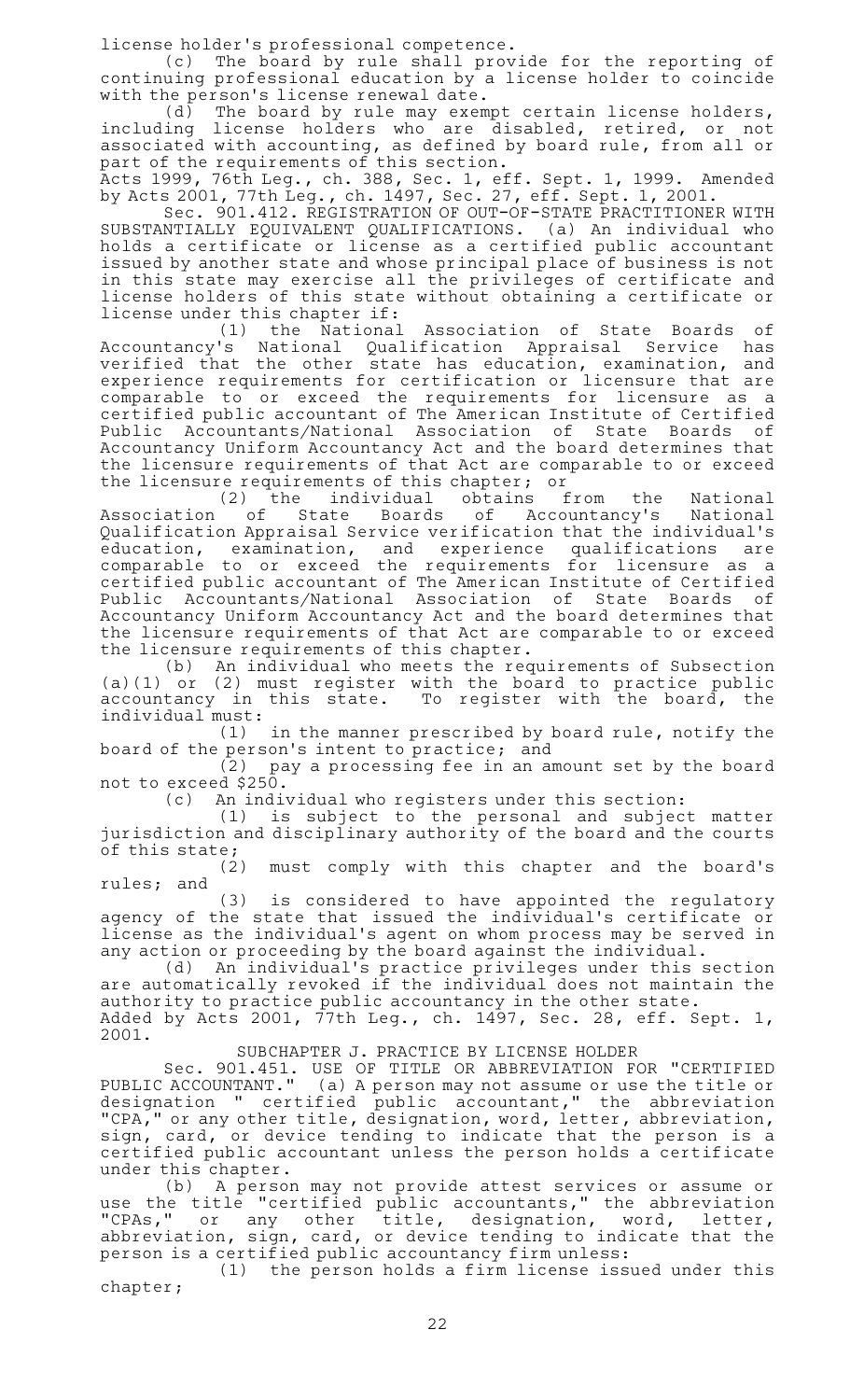(2) ownership of the person complies with the requirements of this chapter and rules adopted by the board; and  $(3)$  the person complies with board rules authorizing

the practice. (c) The title or designation "certified public accountant" and the abbreviation "CPA" may not be used in connection with an office that is required to be under the supervision of a resident manager under Section 901. 353 unless the resident manager holds a certificate and a license issued under this chapter.

Acts 1999, 76th Leg., ch. 388, Sec. 1, eff. Sept. 1, 1999. Amended by Acts 2001, 77th Leg., ch. 1497, Sec. 29, eff. Sept. 1, 2001.

Sec. 901.452. USE OF TITLE OR ABBREVIATION FOR "PUBLIC ACCOUNTANT." A person may not assume or use the title or designation "public accountant" or any other title, designation, word, letter, abbreviation, sign, card, or device tending to indicate that the person is a public accountant, or a firm composed of public accountants, unless:

(1) the person is certified and licensed under this chapter; and

(2) each of the person's offices in this state for the practice of public accounting is maintained and practices under a firm license as required under Subchapter H.

Acts 1999, 76th Leg., ch. 388, Sec. 1, eff. Sept. 1, 1999. Amended by Acts 2001, 77th Leg., ch. 1497, Sec. 29, eff. Sept. 1, 2001.

Sec. 901.453. USE OF OTHER TITLES OR ABBREVIATIONS. (a) Except as provided by Subsection (b), a person may not assume or use:

(1) a title or designation likely to be confused with "certified public accountant" or "public accountant," including "certified accountant," "chartered accountant," "enrolled accountant," "licensed accountant," "registered accountant," or "accredited accountant"; or

 $(2)$  an abbreviation likely to be confused with "CPA," including "CA," "PA," "EA," "RA," "LA," or "AA."

(b) A person may hold the person out to the public as an "accountant," "auditor," or any combination of those terms or assert that the person has expertise in accounting or auditing only if:

(1) the person holds a license issued under this chapter; and

(2) each of the person's offices in this state for the practice of public accounting is maintained and practices under a firm license as required under Subchapter H.

Acts 1999, 76th Leg., ch. 388, Sec. 1, eff. Sept. 1, 1999. Amended by Acts 2001, 77th Leg., ch. 1497, Sec. 29, eff. Sept. 1, 2001.

Sec. 901.454. TITLE USED BY CERTAIN OUT-OF-STATE OR FOREIGN ACCOUNTANTS. (a) A person who is an accountant of another state may use the title under which the accountant is generally known in the state from which the accountant received a certificate, license, or degree, followed by the name of that state, if:

(1) the person holds a license issued under this chapter; and

(2) each of the person's offices in this state for the practice of public accountancy is maintained and practices under a firm license as required under Subchapter H.

(b) A person who holds a certification, degree, license, or other credential granted in a foreign jurisdiction that entitles the person to engage in the practice of public accountancy or its equivalent in that jurisdiction may use in this state any title or designation under which the person practices in the foreign jurisdiction, followed by a translation of the title or designation into English if it is in a different language and by the name of that jurisdiction, if:

(1) the person's activities in this state are limited to the provision of professional accounting services to persons who are residents, governments, or business entities of that foreign jurisdiction; and<br>(2) th

the person does not perform attest services or issue reports on the financial statements of any other person in this state.

(c) A person registered under Section 901.355 shall use the title held in the country from which the person received a certificate, license, or degree, and shall indicate the name of the country.

Acts 1999, 76th Leg., ch. 388, Sec. 1, eff. Sept. 1, 1999. Amended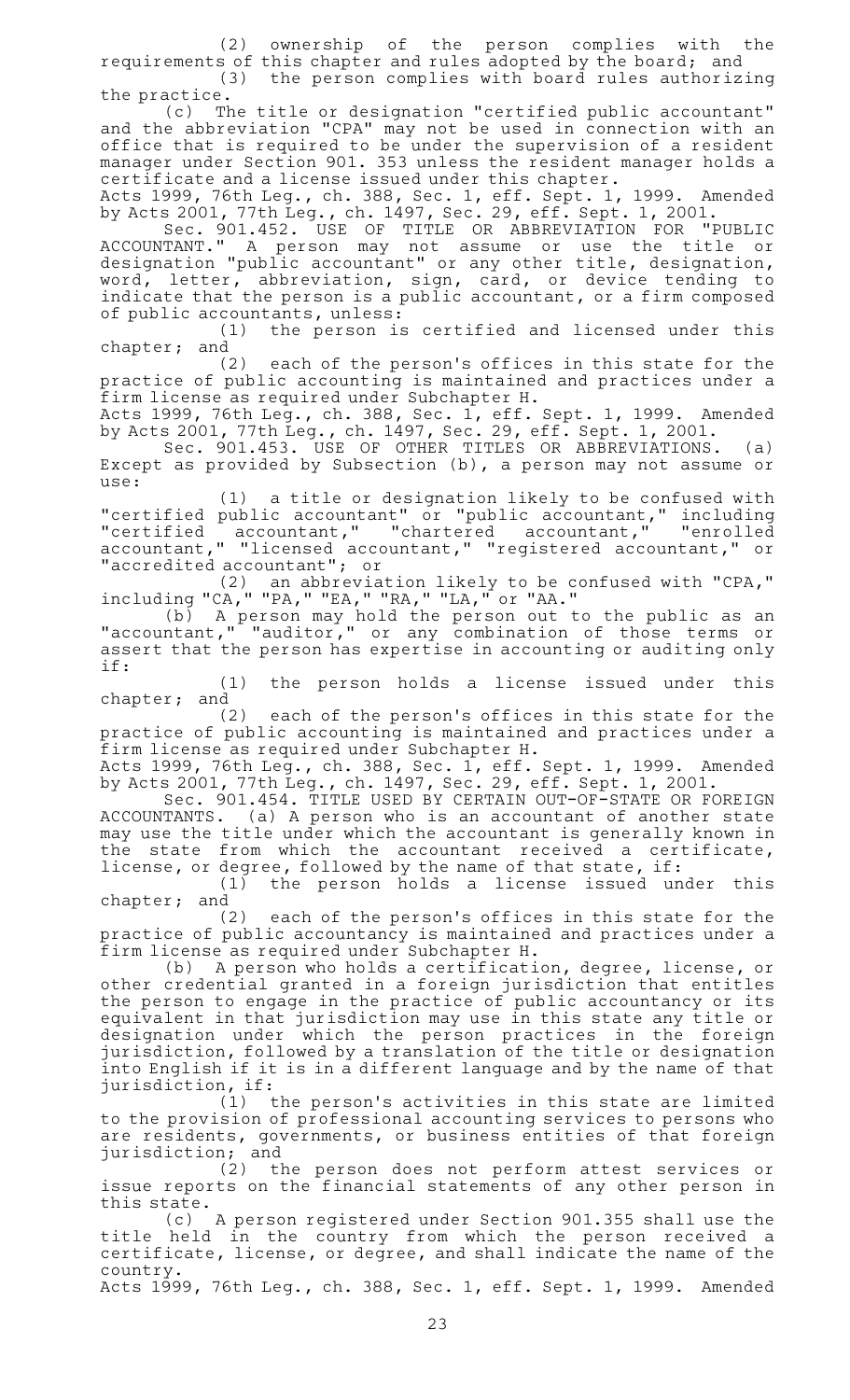by Acts 2001, 77th Leg., ch. 1497, Sec. 29, eff. Sept. 1, 2001.

Sec. 901.455. NAME REQUIREMENTS AND RESTRICTIONS. (a) The name or designation assumed or used by a license holder must include:

 $(1)$  the individual's name, if the license holder is an individual;

(2) the name of at least one current or former partner, if the license holder is a partnership; or

(3) the name of at least one current or former shareholder, if the license holder is a corporation.

(b)AAA license holder may not assume or use a name that is misleading as to the legal form of the license holder 's firm or as to the persons who are partners, officers, or shareholders of the firm. A firm licensed under this chapter may assume or use the designation "and company" or "and associates," or any abbreviation of those terms, only if at least two persons licensed under this chapter are involved in the practice of the firm.

(c) A corporation that is licensed under this chapter may practice public accountancy under a corporate name indicating that it is engaged in that practice.

 $(d)$  A license holder may not use a trade name or descriptive words indicating the character or grade of service offered, except as authorized by board rule.

Acts 1999, 76th Leg., ch. 388, Sec. 1, eff. Sept. 1, 1999. Amended by Acts 2001, 77th Leg., ch. 1497, Sec. 30, eff. Sept. 1, 2001.

Sec. 901.456. REPORTS ON FINANCIAL STATEMENTS; USE OF NAME OR SIGNATURE ON CERTAIN DOCUMENTS. (a) Only a license holder may issue a report on a financial statement of another person or otherwise perform or offer to perform an attest service.

 $(b)$  A person who is not a license holder:

(1) may not use language in any statement related to the financial affairs of a person that is conventionally used by license holders in reports on financial statements;

(2) may prepare financial statements; and<br>(3) may issue nonattest transmittals or (3) may issue nonattest transmittals or information regarding nonattest transmittals if the transmittals or information do not purport to be in compliance with standards for accounting and review services adopted by the American Institute of Certified Public Accountants or another national accountancy organization recognized by the board.

(c) The following safe harbor language may be used by a person who is not a license holder without violating Subsection (b): "(I/We) have prepared the accompanying balance sheet of (client 's name) as of (date) and the related statements of income, retained earnings, and cash flow changes in financial position for the (period then ended). These financial statements, which are the representation of management and which are presented to be used for federal income tax purposes, (are/are not) in agreement with the company 's financial records. Management has elected to omit substantially all informative disclosures with respect to these financial statements. If the omitted disclosures were included in the above financial statements, they might influence the user 's conclusion concerning the company 's financial position, results of operations, and/or changes in financial position. (I/We) do not express any form of assurance with respect to these financial statements."

(d) Unless a person is in compliance with this chapter, the person may not sign on or affix to an accounting or financial statement, or an opinion on, report on, or certificate to an accounting or financial statement, the person 's name or a trade or assumed name used by the person in the person's profession or business with any wording indicating that the person:

(1) is an accountant or auditor; or<br>(2) has expert knowledge in account:

has expert knowledge in accounting or auditing.

 $(e)$  This section does not prohibit:

 $(1)$  a partner, officer, employee, or principal of an organization from signing a statement or report regarding the financial affairs of the organization with wording that designates the position, office, or title held by the person in the organization;<br>(2)

any act of a public official or public employee in the performance of the person 's duties as a public official or public employee; or

 $(3)$  the performance by a person who is not a license holder of a service that is not an attest service and that involves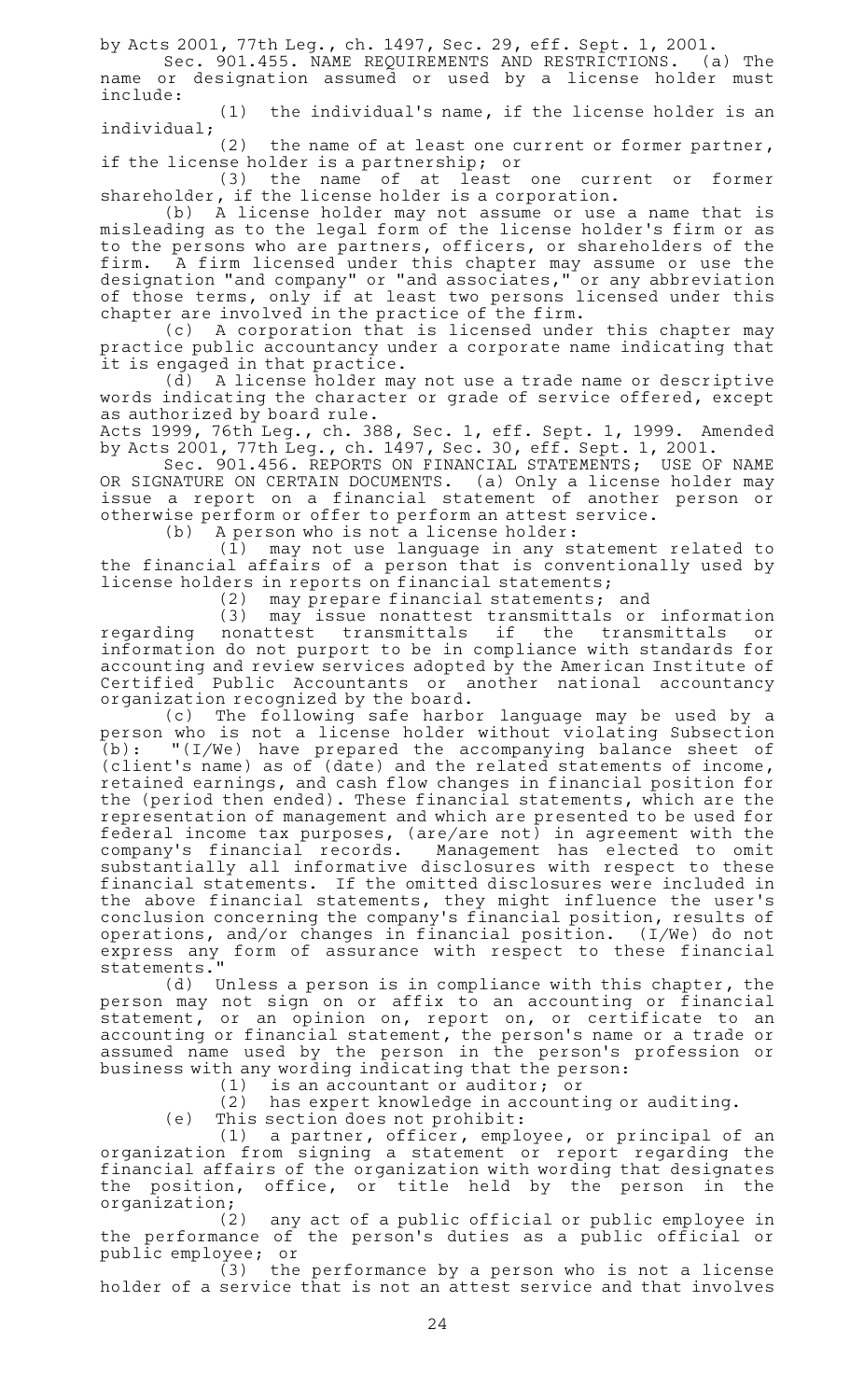the use of bookkeeping skills, including:

 $(A)$  the preparation of tax returns;

(B) management advisory services; or

(C) the preparation of financial statements without the issuance of reports.

(f)AAA license holder who performs attest services must provide those services in accordance with standards adopted by the American Institute of Certified Public Accountants or another national accountancy organization recognized by the board.

Acts 1999, 76th Leg., ch. 388, Sec. 1, eff. Sept. 1, 1999. Amended by Acts 2001, 77th Leg., ch. 1497, Sec. 31, eff. Sept. 1, 2001.

Sec. 901.457. ACCOUNTANT-CLIENT PRIVILEGE. (a) A license holder or a partner, member, officer, shareholder, or employee of a license holder may not voluntarily disclose information<br>communicated to the license holder or a partner, member, communicated to the license holder or a partner, member, shareholder, or employee of the license holder by a client in connection with services provided to the client by the license holder or a partner, member, shareholder, or employee of the license holder, except with the permission of the client or the client 's representative.

(b) This section does not prohibit a license holder from disclosing information that is required to be disclosed:

(1) by the professional standards for reporting on the examination of a financial statement;

(2) under a summons under the provisions of the Internal Revenue Code of 1986 and its subsequent amendments, the Securities Act of 1933 (15 U.S.C. Section 77a et seq.) and its subsequent amendments, or the Securities Exchange Act of 1934 (15 U.S.C. Section 78a et seq.) and its subsequent amendments or under a court order if the summons or order:

 $(A)$  is addressed to the license holder;

 $(B)$  mentions the client by name; and (C) requests specific information concerning the

client;

(3) in an investigation or proceeding conducted by the board;

(4) in an ethical investigation conducted by a professional organization of certified public accountants; or

 $(5)$  in the course of a peer review under Section 901.159.

Acts 1999, 76th Leg., ch. 388, Sec. 1, eff. Sept. 1, 1999. Amended by Acts 2001, 77th Leg., ch. 1497, Sec. 31, eff. Sept. 1, 2001.

Sec. 901.458. LOSS OF INDEPENDENCE. (a) In this section, "direct labor cost" means:

 $(1)$  the total compensation paid to a person who performs services; and

(2) the employer payroll expenses related to that compensation, including workers' compensation insurance premiums,<br>social security contributions, costs of participating in social security contributions, costs of participating in retirement plans, group insurance costs, and unemployment taxes.

(b) A person creates a presumption of loss of independence if the person:

(1) holds a certificate or firm license issued under this chapter; and

(2) performs or offers to perform an attest service for compensation that is less than the direct labor cost reasonably expected to be incurred in performing the service.

(c) This section does not apply to the donation of services to a charitable organization as defined by board rule.

Acts 1999, 76th Leg., ch. 388, Sec. 1, eff. Sept. 1, 1999. Amended by Acts 2001, 77th Leg., ch. 1497, Sec. 32, eff. Sept. 1, 2001.

Sec.A901.459. APPLICABILITY OF PARTNERSHIP REQUIREMENTS TO PARTNER. Each partner in a partnership governed by this chapter is subject to the statutory requirements and rules that apply to the partnership.

Acts 1999, 76th Leg., ch. 388, Sec. 1, eff. Sept. 1, 1999.

Sec. 901.460. PERFORMING ATTEST SERVICES. (a) A certificate holder may perform attest services only in a certified public accountancy firm.

(b)AAA license holder who is an individual and who is responsible for supervising attest services or signs or authorizes another person to sign an accountant 's reports on financial statements on behalf of a certified public accountancy firm must meet the competency requirements of the professional standards that apply to those services.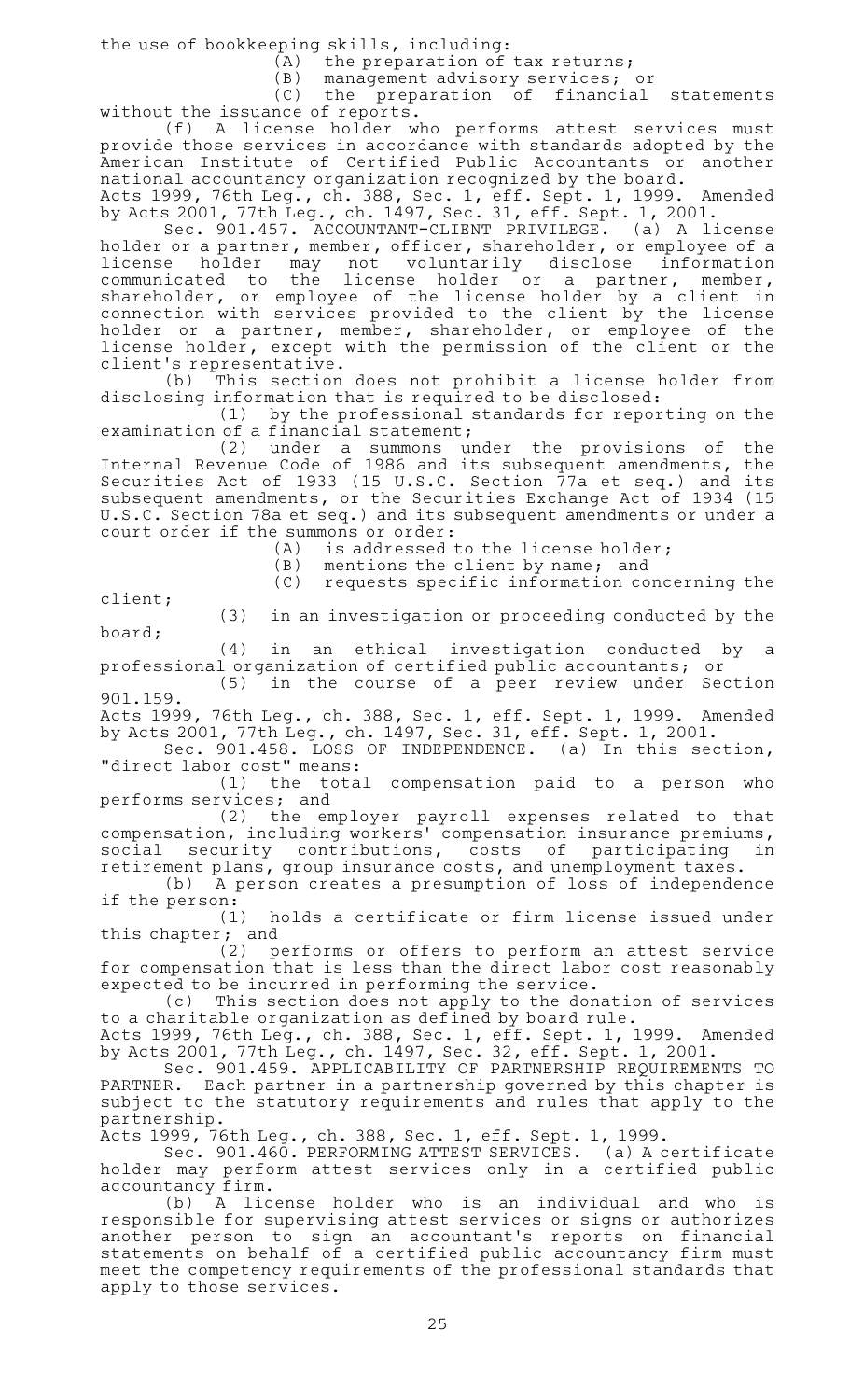Added by Acts 2001, 77th Leg., ch. 1497, Sec. 33, eff. Sept. 1, 2001.

SUBCHAPTER K. PROHIBITED PRACTICES AND DISCIPLINARY PROCEDURES

Sec. 901.501. DISCIPLINARY POWERS OF BOARD. (a) On a determination that a ground for discipline exists under Section 901.502, after notice and hearing as provided by Section 901.509, the board may:

 $(1)$  revoke a certificate, firm license, or practice privilege issued under this chapter;

(2) suspend under any terms a certificate, firm license, practice privilege, or license issued under this chapter for a period not to exceed five years;

 $(3)$  refuse to renew a license;

 $(4)$  place a license holder on probation;

- (5) reprimand a license holder;
- (6) limit the scope of a license holder's practice;<br>(7) require a license holder to complete a peer represe

require a license holder to complete a peer review program conducted in the manner prescribed by the board;

(8) require a license holder to complete a continuing education program specified by the board;

(9) impose on a license holder the direct administrative costs incurred by the board in taking action under Subdivisions (1) through (8);

(10) require a license holder to pay restitution as provided by Section 901.6015;

(11) impose an administrative penalty under Subchapter L; or (12)

impose any combination of the sanctions provided by this subsection.

 $(b)$  If a person's license suspension is probated, the board may require the person to:

(1) report regularly to the board on matters that are the basis of the probation;

 $(2)$  limit practice to the areas prescribed by the board; or

(3) continue or renew professional education until the license holder attains a degree of skill satisfactory to the board in those areas that are the basis of the probation.

Acts 1999, 76th Leg., ch. 388, Sec. 1, eff. Sept. 1, 1999. Amended by Acts 2001, 77th Leg., ch. 1497, Sec. 34, eff. Sept. 1, 2001; Acts 2003, 78th Leg., ch. 525, Sec. 20, eff. Sept. 1, 2003.

Sec. 901.502. GROUNDS FOR DISCIPLINARY ACTION. The board may discipline a person under Section 901.501 for:

(1) fraud or deceit in obtaining a certificate, firm license, or license under this chapter;

(2) fraud, dishonesty, or gross negligence in the performance of services as a license holder, including:

(A) knowingly participating in the preparation of a false or misleading financial statement or tax return; or

(B) failing to file the license holder's own income tax return;<br>(3) t

the failure of a person who is certified or required to hold a firm license under this chapter to obtain a license not later than the third anniversary of the date on which the person was certified or required to obtain a firm license;

 $(4)$  the failure of a person who is licensed under this chapter to renew the license not later than the third anniversary of the date on which the person most recently obtained or renewed the license;

 $(5)$  a violation of Subchapter J;

(6) a violation of a rule of professional conduct adopted by the board;

(7) a revocation or suspension of the certificate or firm license or a revocation, suspension, or refusal to renew the license of the person's partner, member, or shareholder;

(8) a revocation, cancellation, placement on probation, limitation on the scope of practice, or suspension by another state, or a refusal of renewal by another state, of the authority issued by that state to the person, or to the person's partner, member, or shareholder, to engage in the practice of public accountancy for a reason other than the failure to pay the appropriate authorization fee;

 $(9)$  a revocation or suspension of, or a voluntary consent decree concerning, the right of the person, or of the person 's partner, member, or shareholder, to practice before a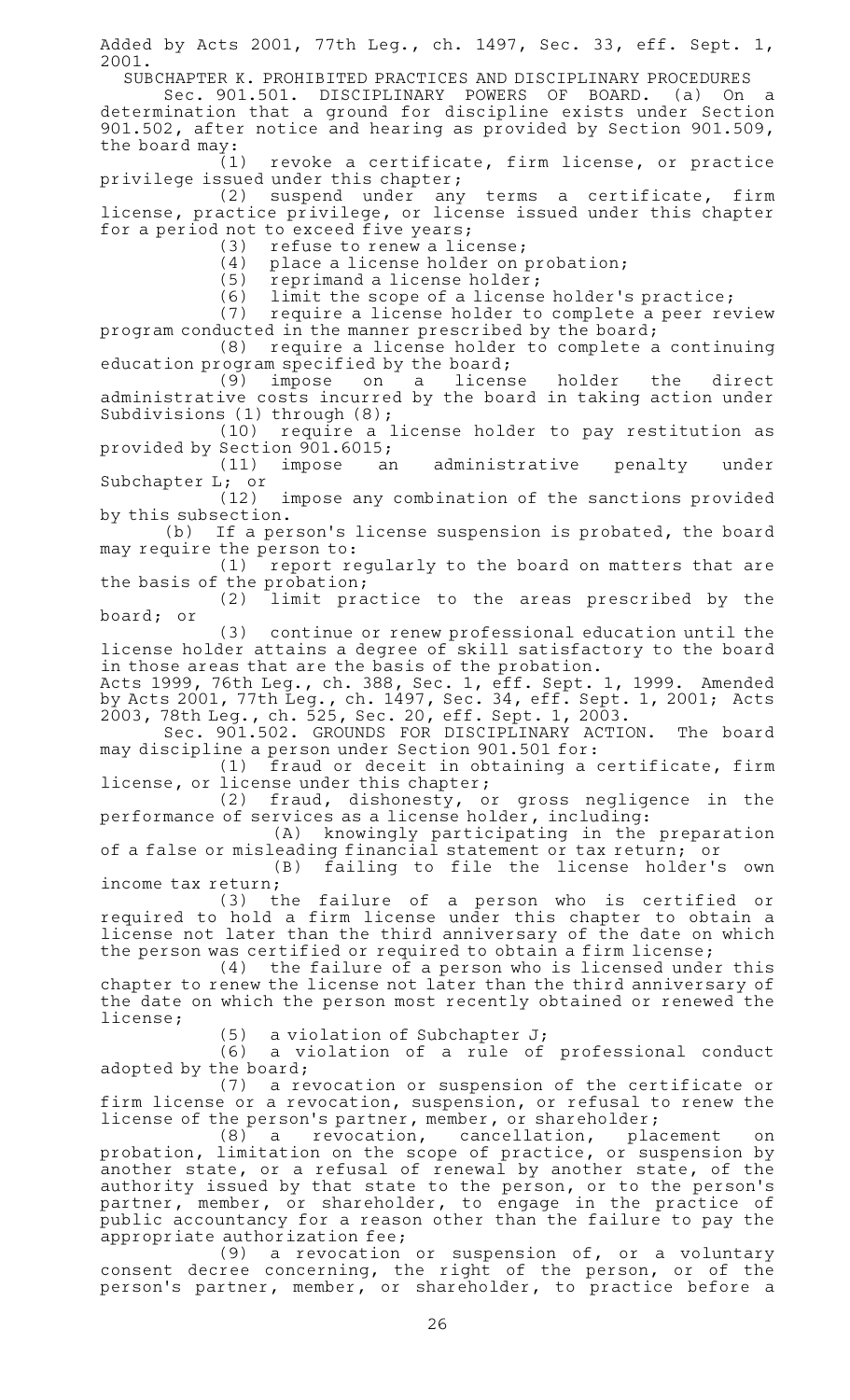state or federal agency for a reason the board determines warrants its action; (10) a final conviction of or the imposition of deferred adjudication for an offense under the laws of any state or the United States that:  $(A)$  is a felony; or (B) includes fraud or dishonesty as an element of the offense;  $(11)$ conduct indicating lack of fitness to serve the public as a professional accountant; or (12) a violation by a license holder or an owner of a certified public accountancy firm who is not a license holder of:  $(A)$  this chapter;  $(B)$  professional standards adopted by the board; or (C) a rule or order adopted by the board. Acts 1999, 76th Leg., ch. 388, Sec. 1, eff. Sept. 1, 1999. Amended by Acts 2001, 77th Leg., ch. 1497, Sec. 34, eff. Sept. 1, 2001. Sec. 901.503. BOARD ACTION INVOLVING APPLICANT. (a) On a determination that a ground for discipline exists under Subsection (b), after notice and hearing as provided by Section 901.509, the board may: (1) deny an individual's application to take the uniform CPA examination; (2) prohibit an individual from taking the uniform CPA examination for a period not to exceed five years; or (3) void an individual's uniform CPA examination grades.<br>(b) The board may discipline an individual under Subsection (a) for: (1) fraud or deceit on an application for the uniform CPA examination; (2) cheating on the uniform CPA examination;<br>(3) a final conviction of or the impo a final conviction of or the imposition of deferred adjudication for an offense under the laws of any state or the United States that:  $(A)$  is a felony; or (B) includes fraud or dishonesty as an element of the offense; or  $(4)$  conduct indicating lack of fitness to serve the public as a professional accountant. (c) The board shall provide for the refund of the examination fee paid by a person whose application for examination is denied under this section. Acts 1999, 76th Leg., ch. 388, Sec. 1, eff. Sept. 1, 1999. Amended by Acts 2003, 78th Leg., ch. 525, Sec. 21, eff. Sept. 1, 2003. Sec. 901.504. LICENSE REVOCATION BASED ON VIOLATION OF CHAPTER. After notice and hearing as provided by Section 901.509,  $\,$ the board: (1)  $\,$  may revoke a license that was issued or renewed in violation of this chapter or a rule adopted under this chapter; and  $(2)$  shall revoke the firm license of a sole proprietorship, partnership, corporation, limited liability company, or other business entity that does not meet each qualification for a firm license prescribed by this chapter. Acts 1999, 76th Leg., ch. 388, Sec. 1, eff. Sept. 1, 1999. Amended by Acts 2001, 77th Leg., ch. 1497, Sec. 34, eff. Sept. 1, 2001. Sec. 901.5045. EMERGENCY SUSPENSION. (a) On determining that a license holder is engaged in or about to engage in an act of

fraud or a violation of this chapter and that the license holder 's continued practice constitutes an immediate threat to the public welfare, the board may issue an order suspending the license holder 's license without notice or a hearing. The board shall immediately serve notice of the suspension on the license holder. (b) The notice required by Subsection (a) must:

 $(1)$  be personally served on the license holder or be sent by registered or certified mail, return receipt requested, to the license holder 's last known address according the board 's records;

(2) state the grounds for the suspension; and

(3) inform the license holder of the right to a hearing on the suspension order.

(c) A license holder whose license is suspended under this section is entitled to request a hearing on the suspension not later than the 30th day after the date of receipt of notice of the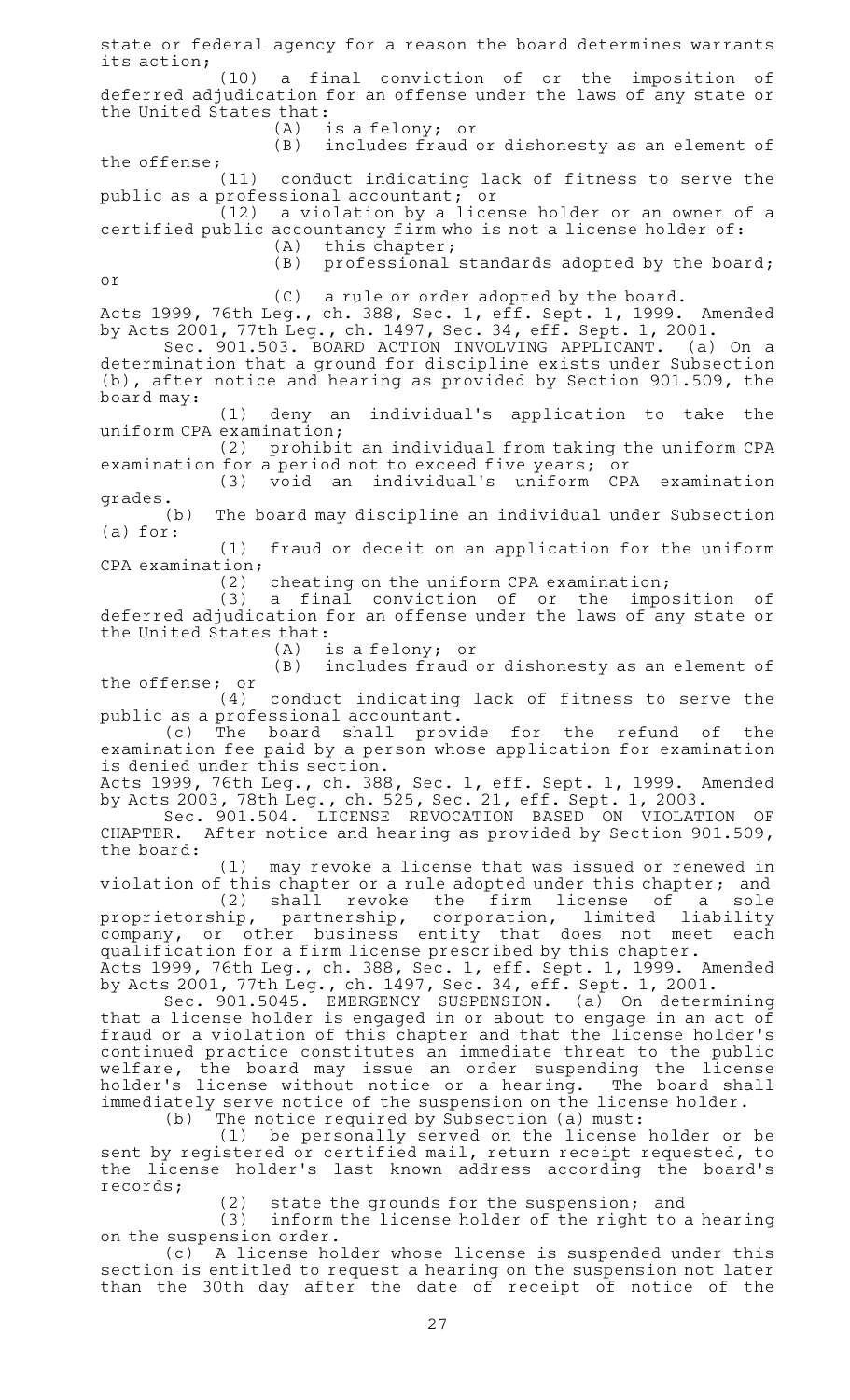suspension. Not later than the fifth day after the date a hearing is requested, the board shall issue a notice of hearing as provided by Section 901.509.

(d) The hearing shall be held not later than the fifth day after the date notice of hearing is issued, unless the parties agree to a later date. A hearing on a suspension order under this section is subject to Chapter 2001, Government Code. If the hearing is before an administrative law judge, after the hearing, the administrative law judge shall recommend to the board whether to uphold, vacate, or modify the suspension order.

(e) A suspension order issued under this section remains in effect until further action is taken by the board. If the administrative law judge 's recommendation under Subsection (d) is to vacate the order, the board shall determine whether to vacate the order not later than the second day after the date of the recommendation.

Added by Acts 2003, 78th Leg., ch. 525, Sec. 22, eff. Sept. 1, 2003.

Sec. 901.505. PROCEDURE PENDING FINAL CONVICTION OF CERTAIN OFFENSES. (a) On conviction of a person of an offense under the laws of any state or the United States that is a felony or that includes fraud or dishonesty as an element of the offense, after notice and hearing as provided by Section 901.509, the board may:

 $(1)$  suspend a certificate or firm license issued under this chapter; or  $(2)$ 

suspend or refuse to renew a license issued under this chapter.

 $(b)$  The period of the suspension or refusal to renew begins on the date of conviction and ends on the date the conviction becomes final or is reversed, set aside, or modified as provided by Subsection (d).

(c) If the conviction becomes final, the board may, without further notice and hearing, take disciplinary action under Section 901.501.

 $(d)$  If the conviction is reversed, set aside, or modified so that the underlying offense is not a felony or an offense that includes fraud or dishonesty as an element of the offense, the board shall reinstate the certificate, firm license, or license suspended under this section. A reinstatement under this subsection does not limit the board 's right to take other disciplinary action authorized by this subchapter.

Acts 1999, 76th Leg., ch. 388, Sec. 1, eff. Sept. 1, 1999. Amended by Acts 2001, 77th Leg., ch. 1497, Sec. 35, eff. Sept. 1, 2001.

Sec. 901.506. VOLUNTARY SURRENDER OF CERTIFICATE OR FIRM LICENSE. (a) Subject to board approval, a person who holds a certificate or firm license issued under this chapter may resign and surrender the certificate or firm license to the board at any time and for any reason.

(b) A person who resigns and surrenders a certificate or firm license may not apply for reinstatement of the certificate or firm license. The person may be issued a new certificate or firm license on completion of all requirements for the issuance of an original certificate or firm license. The board may not issue a certificate to an individual who previously resigned a certificate unless:

 $(1)$  after the date of resignation, the individual completes the examination requirement for a new certificate; or  $(2)$  on application, the board waives the examination

requirement.

(c) A person who applies for a new certificate or firm license must, if applicable, disclose in the application the fact that the person previously resigned and surrendered a certificate or firm license during the course of a disciplinary investigation or proceeding conducted by the board. The board shall consider that fact in determining whether to issue a new certificate or firm license to the person.

Acts 1999, 76th Leg., ch. 388, Sec. 1, eff. Sept. 1, 1999. Amended by Acts 2001, 77th Leg., ch. 1497, Sec. 36, eff. Sept. 1, 2001.

Sec. 901.507. REINSTATEMENT. On receipt of a written application, and after notice and hearing, the board may:

 $(1)$  issue a new certificate to an individual whose certificate was revoked;

 $(2)$  issue a new firm license to a person whose firm license was revoked;

(3) reinstate a suspended license or modify the terms of the suspension;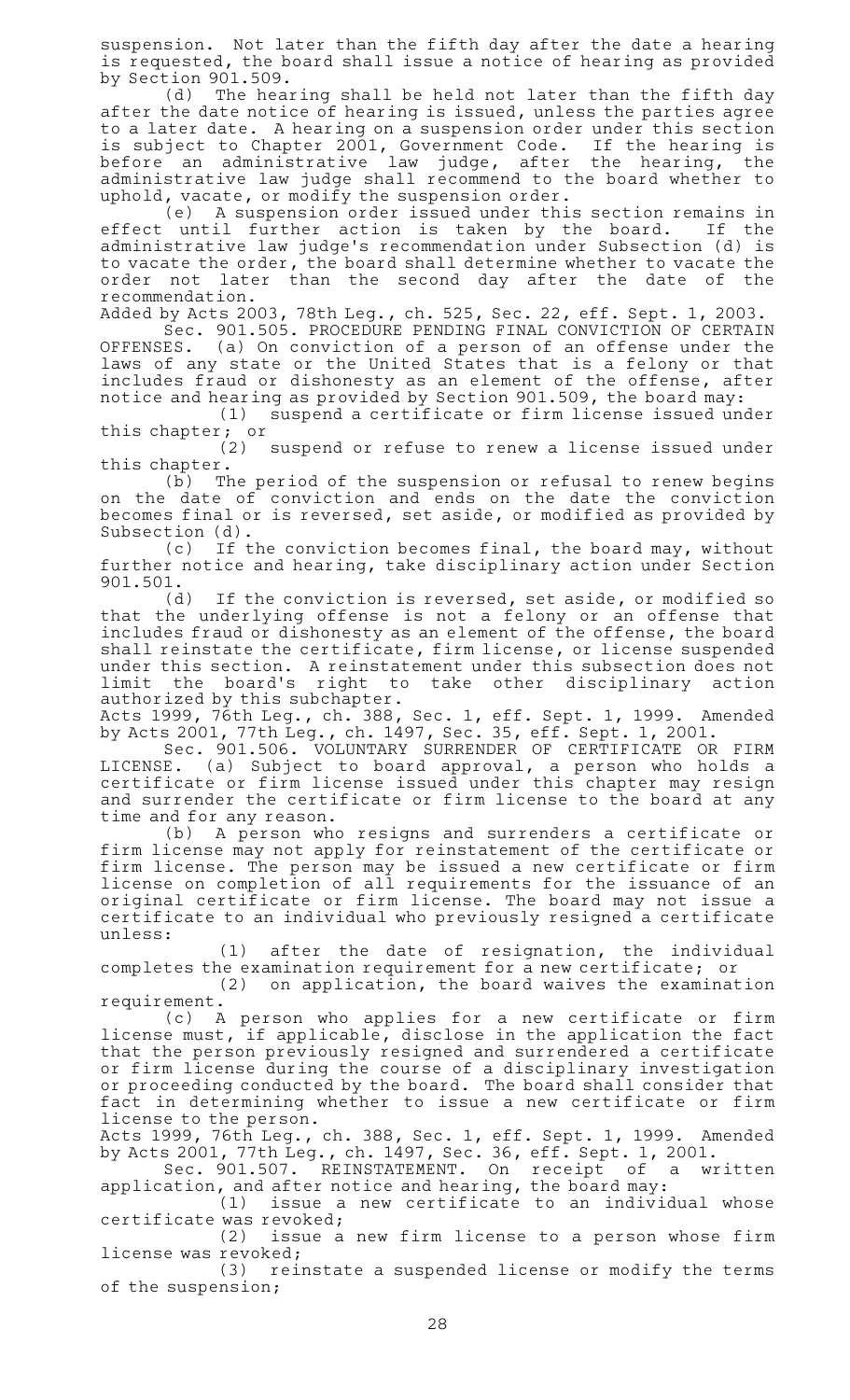(4) approve a previously denied application to take the uniform CPA examination; or

(5) reinstate an individual's previously voided uniform CPA examination grades.

Acts 1999, 76th Leg., ch. 388, Sec. 1, eff. Sept. 1, 1999. Amended by Acts 2001, 77th Leg., ch. 1497, Sec. 36, eff. Sept. 1, 2001.

Sec. 901.508. RIGHT TO HEARING. (a) If the board proposes to take disciplinary action against a person under this subchapter, the person is entitled to a hearing before the board or a hearings officer appointed by the board.

(b) The board shall establish procedures by which a decision to take disciplinary action under this subchapter is made by or is appealable to the board.

Acts 1999, 76th Leg., ch. 388, Sec. 1, eff. Sept. 1, 1999.

Sec. 901.509. NOTICE OF HEARING. (a) The board shall provide written notice of a hearing under this subchapter to the person who is the subject of the proposed disciplinary action not later than the 21st day before the date of the hearing.

(b) The notice must state:

 $(1)$  the time and place of the hearing; and

 $(2)$  the nature of each charge against the person.

(c) The notice may be served in person or by registered or certified mail to the person 's last known address.

Acts 1999, 76th Leg., ch. 388, Sec. 1, eff. Sept. 1, 1999.

Sec. 901.510. LEGAL REPRESENTATION AT HEARING. The attorney general or an attorney employed by the board shall represent the board at each hearing under this subchapter.

Acts 1999, 76th Leg., ch. 388, Sec. 1, eff. Sept. 1, 1999.

Sec. 901.511. DISCIPLINARY ACTION FOR ACT COMMITTED IN ANOTHER STATE. (a) A license holder of this state who offers to perform or performs professional accounting services or who uses the license holder 's title as a certified public accountant in another state or jurisdiction is subject to disciplinary action in this state for an act committed in the other state or jurisdiction for which the license holder would be subject to discipline as a license holder of the other state or jurisdiction.

(b) The board shall investigate any complaint made by the regulatory agency of another state or jurisdiction concerning a license holder of this state.

Added by Acts 2001, 77th Leg., ch. 1497, Sec. 37, eff. Sept. 1, 2001.

SUBCHAPTER L. ADMINISTRATIVE PENALTY

Sec. 901.551. IMPOSITION OF ADMINISTRATIVE PENALTY. The board may impose an administrative penalty on a person regulated under this chapter who violates this chapter or a rule or order adopted under this chapter in a manner that constitutes a ground for disciplinary action.

Acts 1999, 76th Leg., ch. 388, Sec. 1, eff. Sept. 1, 1999.

Sec. 901.552. AMOUNT OF PENALTY. (a) The amount of an administrative penalty may not exceed \$100,000 for each violation.

(b) In determining the amount of the penalty, the board shall consider:

(1) the seriousness of the violation, including:<br>(A) the nature, circumstances, extent, circumstances, extent, and gravity of any prohibited act; and

 $(B)$  the hazard or potential hazard to the public; (2) the economic damage to property caused by the

violation;

 $(3)$  the history of previous violations;

 $(4)$  the amount necessary to deter a future violation;

 $(5)$  efforts to correct the violation; and

(6) any other matter that justice may require.

(c) The board by rule shall adopt a schedule for purposes of this subchapter that prescribes ranges in the amounts of administrative penalties to be imposed for specified types of conduct and circumstances.

Acts 1999, 76th Leg., ch. 388, Sec. 1, eff. Sept. 1, 1999. Amended by Acts 2003, 78th Leg., ch. 525, Sec. 23, eff. Sept. 1, 2003.

Sec. 901.553. REPORT AND NOTICE OF VIOLATION AND PENALTY. (a)If, after examination of a possible violation and the facts relating to that violation, the board determines that a violation has occurred, the board shall issue a preliminary report stating:

 $(1)$  the facts on which the determination is based;

(2) the fact that an administrative penalty is to be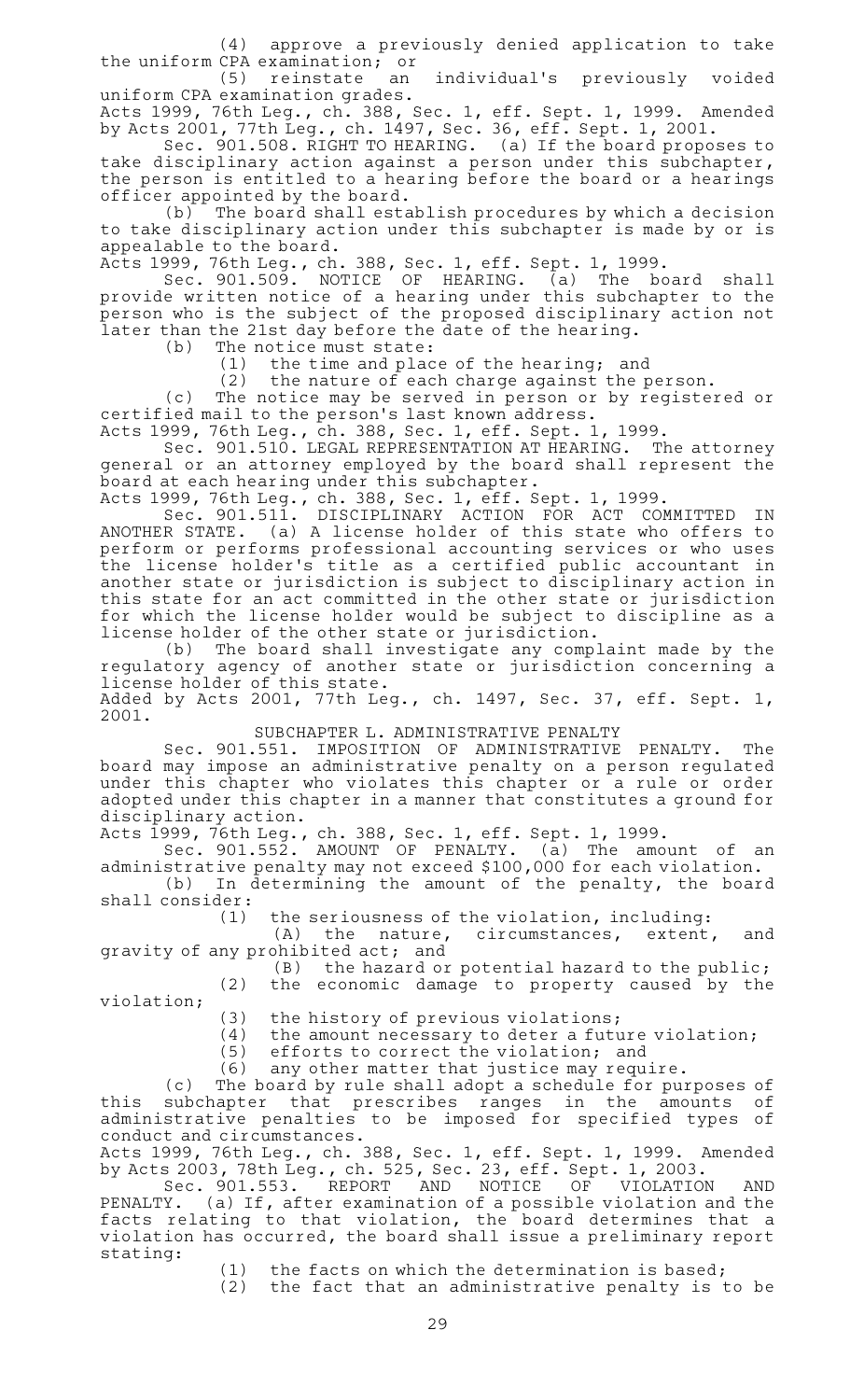$imposed; and$  $(3)$ 

the amount of the penalty.

(b) Not later than the 10th day after the date the report is issued, the board shall send a copy of the report by certified mail to the person charged with the violation, together with a statement of the person 's right to a hearing relating to the alleged violation and the amount of the penalty.

Acts 1999, 76th Leg., ch. 388, Sec. 1, eff. Sept. 1, 1999.

Sec. 901.554. PENALTY TO BE PAID OR HEARING REQUESTED. (a) Not later than the 20th day after the date the person receives the report, the person may:

 $(1)$  make a written request for a hearing; or

 $(2)$  pay the administrative penalty to the board.

(b) Failure to request a hearing or pay the penalty within the time provided by this section waives the right to a hearing under this chapter.

(c) If the board determines without a hearing that the person committed a violation and a penalty is to be imposed, the

board shall:<br>(1) provide written notice to the person of the board's findings; and

(2) enter an order requiring the person to pay the penalty.

Acts 1999, 76th Leg., ch. 388, Sec. 1, eff. Sept. 1, 1999.

Sec. 901.555. HEARING. (a) If the person requests a hearing, the board shall conduct a hearing in the manner provided for a contested case hearing under Chapter 2001, Government Code.

(b) If the board determines after a hearing that the person committed the alleged violation, the board shall:

(1) provide written notice to the person of the findings established by the hearing and the amount of the administrative penalty imposed; and

(2) enter an order requiring the person to pay any penalty.

Acts 1999, 76th Leg., ch. 388, Sec. 1, eff. Sept. 1, 1999.

Sec. 901.556. OPTIONS FOLLOWING DECISION: PAY OR APPEAL. (a) Not later than the 30th day after the date the board's order becomes final as provided by Section 2001.144, Government Code, the person shall:

(1) pay the administrative penalty; or

(2) file a petition for judicial review contesting the fact of the violation, the amount of the penalty, or both.

(b) Within the 30-day period, a person who acts under Subsection (a)(2) may stay enforcement of the penalty by:<br>(1) paying the penalty to the board for place

paying the penalty to the board for placement in an escrow account;

 $(2)$  giving to the board a supersedeas bond in a form approved by the board that:

 $(A)$  is for the amount of the penalty; and

(B) is effective until judicial review of the board's order is final; or

(3) filing with the board an affidavit of the person stating that the person is financially unable to pay the penalty and is financially unable to give the supersedeas bond.

(c) A person who fails to take action as provided by this section waives the right to judicial review of the board's order. Acts 1999, 76th Leg., ch. 388, Sec. 1, eff. Sept. 1, 1999.

Sec. 901.557. COLLECTION OF PENALTY. If the person does not pay the administrative penalty and the enforcement of the penalty is not stayed, the board may refer the matter to the attorney general for collection of the penalty.

Acts 1999, 76th Leg., ch. 388, Sec. 1, eff. Sept. 1, 1999.

Sec. 901.558. REMITTANCE OF PENALTY AND INTEREST. (a) If after judicial review, the administrative penalty is reduced or is not upheld by the court, the board shall:

(1) remit the appropriate amount, plus accrued interest, to the person if the person paid the penalty; or

 $(2)$  execute a release of the bond if the person posted a supersedeas bond.

(b) The interest paid under Subsection (a) is paid at the rate charged on loans to depository institutions by the New York Federal Reserve Bank. The interest shall be paid for the period beginning on the date the penalty is paid and ending on the date the penalty is remitted.

Acts 1999, 76th Leg., ch. 388, Sec. 1, eff. Sept. 1, 1999.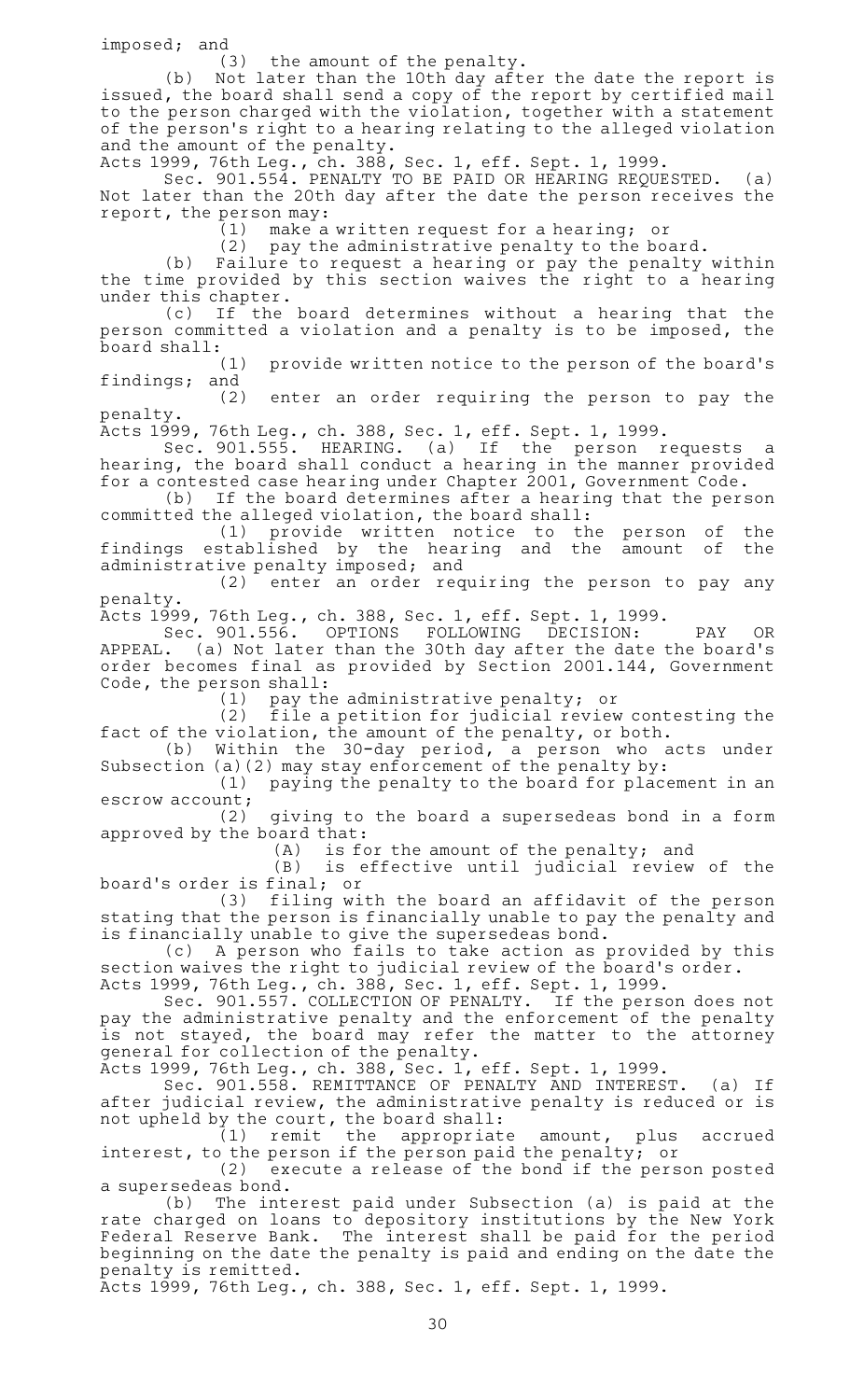SUBCHAPTER M. OTHER PENALTIES AND ENFORCEMENT PROVISIONS

Sec. 901.601. CEASE AND DESIST ORDER. (a) If it appears to the board that a person is engaging in an act or practice that constitutes the practice of public accountancy without a license under this chapter, the board, after notice and an opportunity for a hearing, may issue a cease and desist order prohibiting the person from engaging in that activity.

(b) A violation of an order under this section constitutes grounds for imposition of an administrative penalty under Subchapter L. Notwithstanding Section 901.552, the amount of an administrative penalty for a violation of an order under this section may not exceed \$25,000.

(c) The board by rule shall adopt a schedule for purposes of this section that prescribes ranges in the amounts of administrative penalties to be imposed for specified types of conduct and circumstances that violate an order under this section. Acts 1999, 76th Leg., ch. 388, Sec. 1, eff. Sept. 1, 1999. Amended by Acts 2001, 77th Leg., ch. 1497, Sec. 38, eff. Sept. 1, 2001; Acts 2003, 78th Leg., ch. 525, Sec. 24, eff. Sept. 1, 2003.

Sec. 901.6015. RESTITUTION. (a) The board may order a license holder to pay restitution under Section 901.501(a)(10) to a person harmed by the license holder 's:

 $(1)$  violation of this chapter; and

 $(2)$  failure to fulfill the terms of a contract with the person.

(b) The amount of restitution ordered under this section may not exceed the actual amount paid by the person to the license holder under the contract.

Added by Acts 2003, 78th Leg., ch. 525, Sec. 25, eff. Sept. 1, 2003.

Sec. 901.602. CRIMINAL PENALTY. (a) A person commits an offense if the person violates this chapter. Each violation is a separate offense.

(b) Except as otherwise provided by this subsection, an offense under this section is a Class B misdemeanor. An offense under this section that involves intentional fraud is punishable as:

 $(1)$  a state jail felony if it is shown on the trial of the offense that the violation resulted in a monetary loss of less than \$10,000 or did not result in a monetary loss;

(2) a felony of the third degree if it is shown on the trial of the offense that the violation resulted in a monetary loss of at least \$10,000 but less than \$100,000; or

(3) a felony of the second degree if it is shown on the trial of the offense that the violation resulted in a monetary loss of at least \$100,000.

(c) A complaint filed under this section must be filed in a district court in:

(1) Travis County, if the complaint is filed against a person who is licensed under this chapter or is not a resident of this state; or

(2) the county in which the person resides, if the complaint is filed against a person who is a resident of this state but is not licensed under this chapter.

Acts 1999, 76th Leg., ch. 388, Sec. 1, eff. Sept. 1, 1999. Amended by Acts 2001, 77th Leg., ch. 1497, Sec. 39, eff. Sept. 1, 2001; Acts 2003, 78th Leg., ch. 525, Sec. 26, eff. Sept. 1, 2003.

Sec. 901.603. INTERVENTION IN ACTION. Subject to approval by the board, a license holder or a professional organization of certified public accountants may intervene in an action by the board or may bring an action in the name of the license holder or professional organization to enforce any provision of this chapter against a person who does not hold a license or firm license. Added by Acts 2001, 77th Leg., ch. 1497, Sec. 40, eff. Sept. 1, 2001.

Sec. 901.604. SINGLE ACT AS EVIDENCE OF PRACTICE. In an action brought under this chapter, evidence of a single act prohibited by this chapter is sufficient to justify a penalty, injunction, restraining order, or conviction without evidence of a general course of conduct.

Added by Acts 2001, 77th Leg., ch. 1497, Sec. 40, eff. Sept. 1, 2001.

Sec. 901.605. APPOINTMENT OF SECRETARY OF STATE AS AGENT. A person who is not a resident of this state and who applies for a certificate or firm license is considered to have appointed the secretary of state as the applicant 's agent for service of process